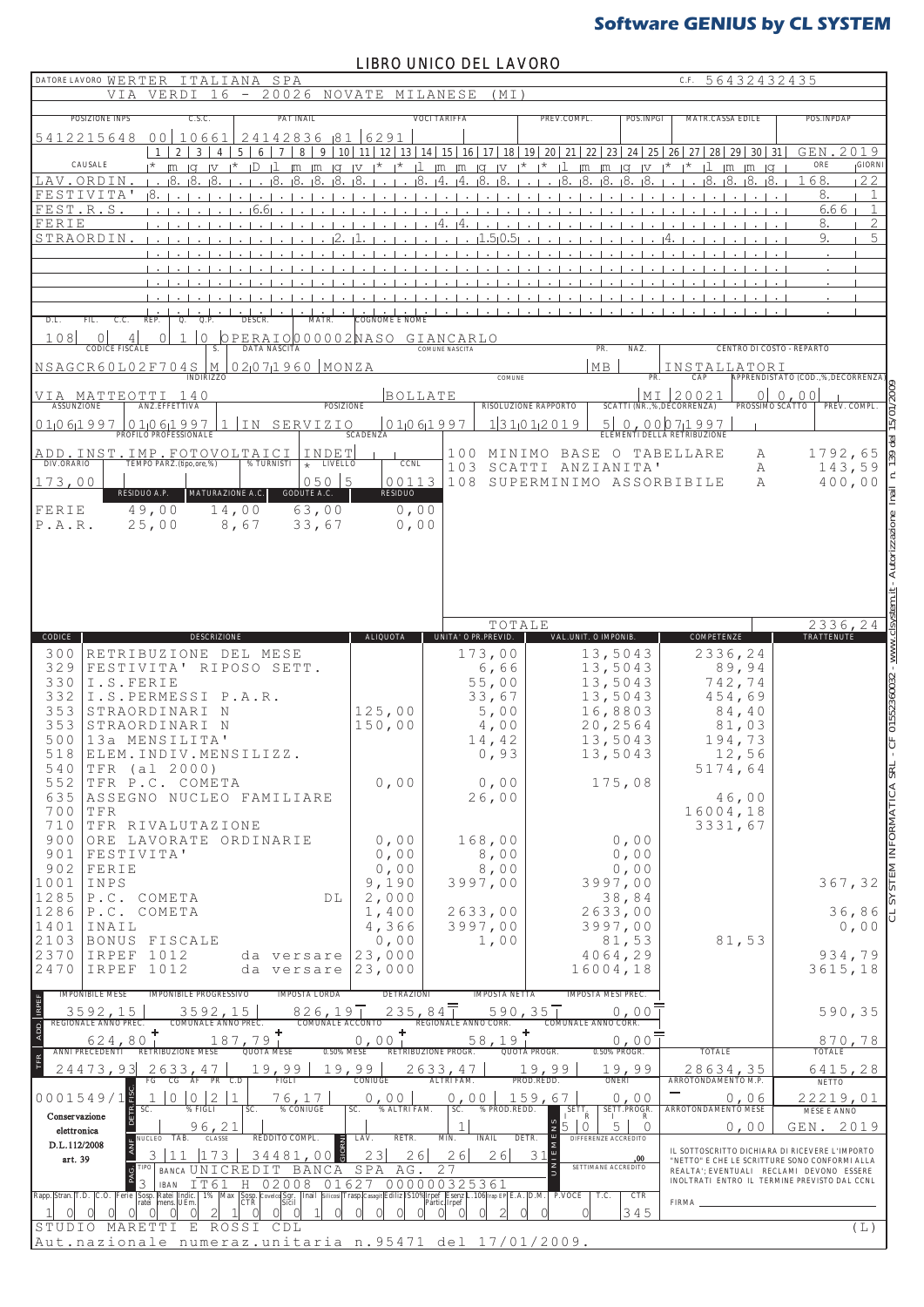31.01.2019

### QUIETANZA DELLE COMPETENZE DI FINE RAPPORTO

| <b>MATRICOLA</b>            |                |                      | COGNOME E NOME                                                     |                      | COMUNE E PROVINCIA DI NASCITA<br>DATA NASCITA      |                      |                       |           |                                                  |  |
|-----------------------------|----------------|----------------------|--------------------------------------------------------------------|----------------------|----------------------------------------------------|----------------------|-----------------------|-----------|--------------------------------------------------|--|
|                             |                |                      |                                                                    |                      |                                                    |                      |                       |           |                                                  |  |
| 01081000002                 | NASO GIANCARLO |                      |                                                                    |                      | MONZA                                              |                      |                       | <b>MB</b> | 02.07.1960                                       |  |
|                             |                |                      | RESIDENZA: VIA - COMUNE - PROVINCIA - C.A.P.                       |                      |                                                    | QUAL.                | LIV.                  |           | TURN./P.T.                                       |  |
|                             |                |                      |                                                                    |                      |                                                    |                      |                       |           |                                                  |  |
| VIA MATTEOTTI 140           |                |                      | <b>BOLLATE</b>                                                     | MΙ                   | 20021                                              | OP.                  | 5                     |           | 0,00                                             |  |
| DATA ASSUNZIONE             | DATA ANZ.CONV. | DATA RIS.RAPP.       |                                                                    |                      | CAUSA RISOLUZIONE RAPPORTO                         |                      |                       |           |                                                  |  |
|                             |                |                      |                                                                    |                      |                                                    |                      |                       |           |                                                  |  |
| 01.06.1997                  | 01.06.1997     | 31.01.2019           | DIMISSIONI                                                         |                      |                                                    |                      |                       |           |                                                  |  |
|                             |                |                      | PROSPETTO DI CALCOLO E TASSAZIONE DEL TRATTAMENTO DI FINE RAPPORTO |                      |                                                    |                      |                       |           |                                                  |  |
|                             |                |                      |                                                                    |                      |                                                    |                      |                       |           |                                                  |  |
| <b>Accantonamento TFR</b>   |                |                      |                                                                    | TFR fino al 2000     | <b>TFR</b> dal 2001                                |                      | <b>Tesoreria Inps</b> |           | <b>Totale</b>                                    |  |
| TFR ANNI PRECED.            |                |                      |                                                                    | 5.174,64             | 16.004,18                                          |                      | 0,00                  |           | $21.178,82 +$                                    |  |
| TFR RIV.AP                  |                |                      |                                                                    | 948,82               | 2.346,29                                           |                      | 0,00                  |           | $3.295, 11 +$                                    |  |
| TFR RIV. ANNO               |                |                      | $24473,93 \times 0,180000 \text{ s} =$                             | 11,02                | 33,03                                              |                      | 0,00                  |           | QUIETANZA TFR - STAMPA LASER<br>$44,05 +$        |  |
| TFR DELL'ANNO               |                | $2633, 47 : 13, 5 =$ |                                                                    | 0,00                 | 195,07                                             |                      | 0,00                  |           | $195,07 +$                                       |  |
| TFR CTR 0,50%               |                |                      |                                                                    | 0,00                 | 19,99                                              |                      | 0,00                  |           | $19,99 -$                                        |  |
| TFR PREV.COMPLEM.           |                |                      |                                                                    | 0,00                 | 175,08                                             |                      | 0,00                  |           | $175,08 -$                                       |  |
| TFR FON.TES.INPS            |                |                      |                                                                    | 0,00                 | 0,00                                               |                      | 0,00                  |           | $0,00 -$                                         |  |
| TFR RIV.I.S.                |                |                      | 44,05 x 17,000000 $\frac{1}{6}$ =                                  | 1,87                 | 5,62                                               |                      | 0,00                  |           | $7,49 -$                                         |  |
| TFR ANTIC.stor./QU.I.R.     |                |                      |                                                                    | 0,00                 | 0,00                                               |                      | 0,00                  |           | $0,00 -$                                         |  |
| TFR MATURATO AL 31.01.2019  |                |                      |                                                                    | 6.132, 61            | 18.377,88                                          |                      | 0,00                  |           | $24.510, 49 =$                                   |  |
| TFR e Altre indennita'      |                |                      |                                                                    |                      |                                                    |                      |                       |           | SYSTEM INFORMATICA SRL - VIA MARCONI 14 - NOVARA |  |
| I.F.TFR LORDO               |                |                      |                                                                    | 5.174,64             | 16.004,18                                          |                      | 0,00                  |           | $21.178,82 +$                                    |  |
| I.F.ACCONTI TFR             |                |                      |                                                                    | 0,00                 | 0,00                                               |                      | 0,00                  |           | $0,00 +$                                         |  |
| I.F.ANTICIPAZIONI TFR       |                |                      |                                                                    | 0,00                 | 0,00                                               |                      | 0,00                  |           | $0,00 +$                                         |  |
| I.F.ANTICIPAZ.TFR A.P.      |                |                      |                                                                    | 0,00                 | 0,00                                               |                      | 0,00                  |           | $0,00 +$                                         |  |
| I.F.TFR LORDO TOTALE        |                | $(f.i./tes.$ Inps    | 175,08                                                             | 5.174,64             | $21.178,82 =$                                      |                      |                       |           |                                                  |  |
| FRANCHIGIA TFR              |                |                      |                                                                    | 1.110, 35            | 16.004,18<br>0,00<br>0,00<br>$1.110, 35 -$<br>0,00 |                      |                       |           |                                                  |  |
| I.F.TFR NETTO FRANCHIGIA    |                |                      |                                                                    | 4.064, 29            | 16.004,18                                          | 0,00                 |                       |           | $20.068, 47 =$                                   |  |
| I.F.ALTRE INDENN.LORDE      |                |                      |                                                                    | 0,00                 | 0,00<br>0,00                                       |                      |                       | $0,00 +$  |                                                  |  |
| CTR LAV.SU ALTRE INDENN.    |                |                      |                                                                    | 0,00                 | 0,00                                               | $0,00 -$             |                       |           |                                                  |  |
| I.F.ALTRE INDENN. (no ctr)  |                |                      |                                                                    | 0,00                 |                                                    | 0,00<br>0,00<br>0,00 |                       |           | $0,00 +$                                         |  |
| I.F.ALTRE INDENN.A.P.       |                |                      |                                                                    | $0$ , $00$           | 0,00                                               |                      | 0,00                  |           | $0,00 +$                                         |  |
| I.F.ALTRE INDENN.NETTE      |                |                      |                                                                    | 0,00                 | 0,00                                               |                      | 0,00                  |           | $0,00 = +$                                       |  |
| I.F.TFR + ALTRE INDENN.     |                |                      |                                                                    | 4.064, 29            | 16.004,18                                          |                      | 0,00                  |           | 20.068, 47                                       |  |
| Reddito di riferimento      |                |                      |                                                                    |                      |                                                    |                      |                       |           |                                                  |  |
| MESI PERIODO RIFERIM.TFR    |                |                      |                                                                    | 43                   | 217                                                |                      | 0                     |           | 260                                              |  |
| I.F.REDDITO RIFERIMENTO     |                |                      |                                                                    | 11.826,78            | 11.826,78                                          |                      | 0,00                  |           | 0,00                                             |  |
| IMPOSTA RIFERIMENTO         |                |                      |                                                                    | 2.720,16             | 2.720, 16                                          |                      | 0,00                  |           | $0$ , $00$                                       |  |
| ALIQUOTA IRPEF 1012         |                |                      |                                                                    | 23,00                | 23,00                                              |                      | 0,00                  |           | $0$ , $00$                                       |  |
| Imposta                     |                |                      |                                                                    |                      |                                                    |                      |                       |           |                                                  |  |
| IRPEF 1012 LORDA            |                |                      |                                                                    | 934,79               | 3.680,96                                           |                      | 0,00                  |           | $4.615,75 +$                                     |  |
| DETRAZIONE TFR              |                |                      |                                                                    | 0,00                 | 65,78                                              |                      | 0,00                  |           | $65,78 -$                                        |  |
| IRPEF SU ANTIC.A.P. (1012)  |                |                      |                                                                    | 0,00<br>0,00<br>0,00 |                                                    |                      |                       | $0,00 -$  |                                                  |  |
| IRPEF 1012                  | versata        |                      |                                                                    | $0$ , $00$           | 0,00                                               |                      | 0,00                  |           | $0,00 -$                                         |  |
| IRPEF 1012                  | da versare     |                      |                                                                    | 934,79               | 3.615, 18                                          |                      | 0,00                  |           | $4.549,97 =$                                     |  |
| <b>Importo netto TFR</b>    |                |                      |                                                                    |                      |                                                    | $16.628,85 +$        |                       |           |                                                  |  |
| Importo netto Rivalutazione |                |                      |                                                                    |                      |                                                    |                      |                       |           | $3.331,67 +$                                     |  |
| <b>Totale netto</b>         |                |                      |                                                                    |                      |                                                    |                      |                       |           | $19.960,52 =$                                    |  |
|                             |                |                      |                                                                    |                      |                                                    |                      |                       |           |                                                  |  |

Il sottoscritto dichiara di ricevere dalla WERTER ITALIANA SPA anno 1999 alla somma di euro  $22.219.01$  \*\*VENTIDUEMILADUECENTODICIANNOVE.01\*\*

\_ la somma di euro

a saldo e transazione di tutto quanto dovuto dal datore lavoro, avente causa nell' intercorso rapporto di lavoro, a titolo di retribuzione per lavoro ordinario, straordinario, mensilita' aggiuntive, ferie, festivita', preavviso, trattamento di fine rapporto e ogni altro emolumento o indennita' .

Dichiara inoltre che le ore registrate sui prospetti paga corrispondono fedelmente alle ore di lavoro effettivamente prestato, di essere soddisfatto del trattamento normativo e retributivo riservatogli dal datore lavoro e di non avere altro a pretendere per qualsiasi titolo o a ragione, neppure in via transativa.

Dichiara infine che il presente pagamento estingue ogni ragione di credito nei confronti del datore lavoro e, consapevole dei diritti che gli derivano dalle norme legislative e contrattuali vigenti, di rinunciare ad avanzare in ogni tempo e luogo, maggiori e/o diverse pretese.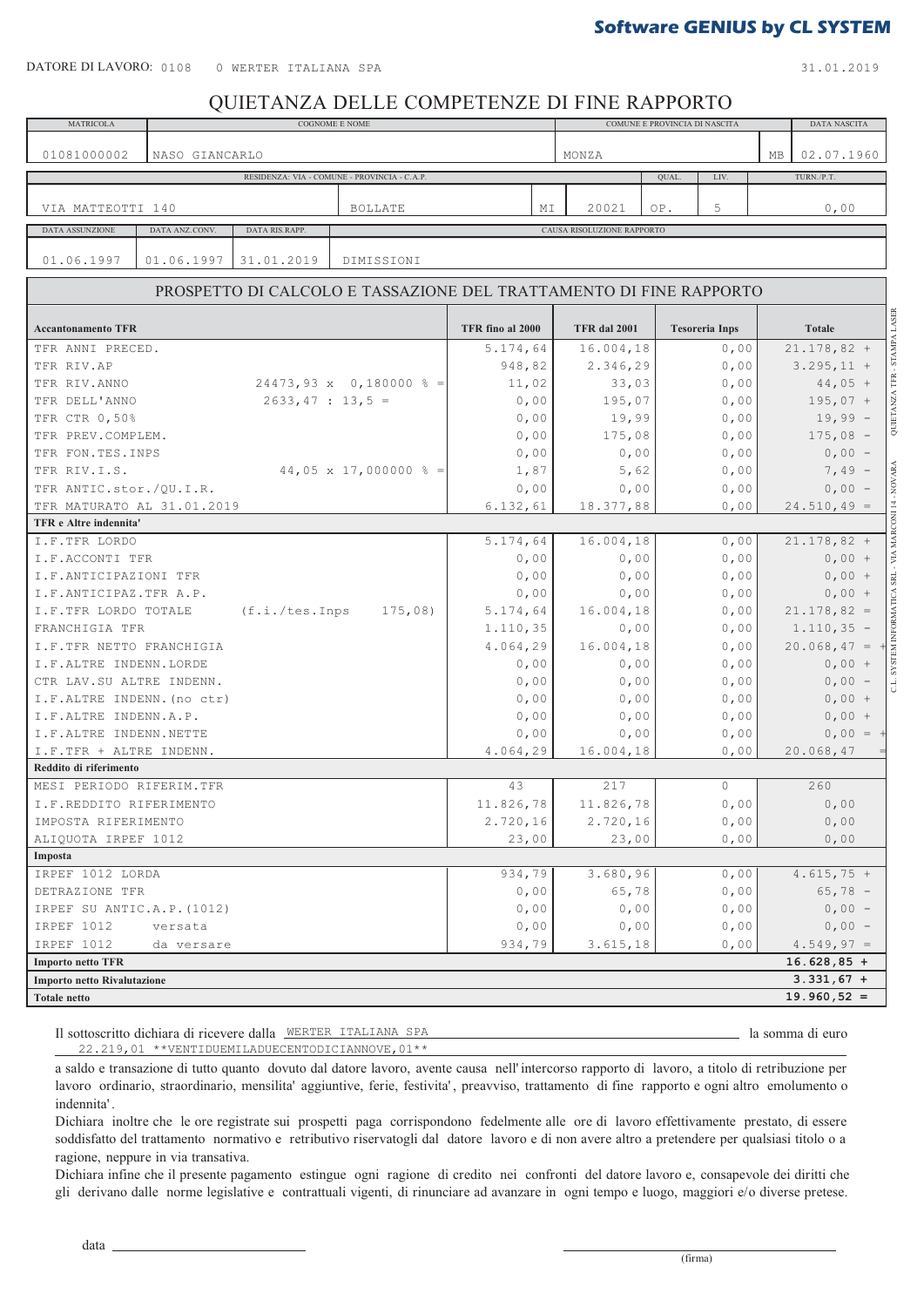LIBRO UNICO DEL LAVORO

| DATORE LAVORO TTS<br>INTERNATIONAL SRL                                                                                                                                 |                                                                                                                                                                      |                                                                                 | C.F. 09677745621                                                                                                                                                                                                                                                                                           |                                                                |
|------------------------------------------------------------------------------------------------------------------------------------------------------------------------|----------------------------------------------------------------------------------------------------------------------------------------------------------------------|---------------------------------------------------------------------------------|------------------------------------------------------------------------------------------------------------------------------------------------------------------------------------------------------------------------------------------------------------------------------------------------------------|----------------------------------------------------------------|
| $89 - 12051$<br><b>VTA</b><br>MATTEOTTI                                                                                                                                | ALBA<br>(CN)                                                                                                                                                         |                                                                                 |                                                                                                                                                                                                                                                                                                            |                                                                |
| POSIZIONE INPS<br>C.S.C.<br>PAT INAIL                                                                                                                                  | <b>VOCI TARIFFA</b>                                                                                                                                                  | PREV.COMPL.<br>POS. INPGI                                                       | <b>MATR.CASSA EDILE</b>                                                                                                                                                                                                                                                                                    | POS. INPDAP                                                    |
| 00<br>7677835676<br>70106<br>7109233<br>111<br>10 <sup>1</sup><br>$\mathfrak{D}$<br>5 <sup>1</sup><br>6<br>$\tau$<br>$8 \mid 9$                                        | 0111<br>$11 \mid 12 \mid 13 \mid 14 \mid 15 \mid 16 \mid 17 \mid 18 \mid 19 \mid 20 \mid 21 \mid 22 \mid 23 \mid 24 \mid 25 \mid 26 \mid$                            |                                                                                 | $27$ $28$ $29$ $30$ $31$                                                                                                                                                                                                                                                                                   | GEN.<br>2019                                                   |
| CAUSALE<br>$\mathsf{I}^\star$  m  q  v   $\mathsf{I}^\star$<br>ID<br>$m$ $m$<br>$\blacksquare$                                                                         | $ \alpha $ $ \mathbf{v} $ $ \mathbf{x} $ $ \mathbf{x} $<br>$\lfloor m \rfloor m \rfloor q \lfloor v \rfloor^* \rfloor^* \lfloor \frac{1}{2} \rfloor$<br>$\mathbf{1}$ |                                                                                 | $\mathbb{R}$ im $\mathbb{R}$ in $\mathbb{R}$ is $\mathbb{R}$ if $\mathbb{R}$ if $\mathbb{R}$ if $\mathbb{R}$ if $\mathbb{R}$ if $\mathbb{R}$ if $\mathbb{R}$ if $\mathbb{R}$ if $\mathbb{R}$ if $\mathbb{R}$ if $\mathbb{R}$ if $\mathbb{R}$ if $\mathbb{R}$ if $\mathbb{R}$ if $\mathbb{R}$ if $\mathbb{$ | ORE<br><b>GIORN</b>                                            |
| LAV.ORDIN<br>16.<br>-16.<br>16<br>FESTIVITA'<br>т.                                                                                                                     |                                                                                                                                                                      | 16.                                                                             | 16.16.16.16.                                                                                                                                                                                                                                                                                               | 54.<br>9<br>6.<br>$\mathbf{1}$                                 |
| FEST.R.S<br>i 4.8                                                                                                                                                      |                                                                                                                                                                      |                                                                                 |                                                                                                                                                                                                                                                                                                            | 4.85<br>1                                                      |
| MALATTIA<br>16.<br>-16.<br>16<br>MALATTIA                                                                                                                              |                                                                                                                                                                      |                                                                                 |                                                                                                                                                                                                                                                                                                            | 18.<br>3<br>10<br>60.                                          |
|                                                                                                                                                                        |                                                                                                                                                                      |                                                                                 |                                                                                                                                                                                                                                                                                                            |                                                                |
|                                                                                                                                                                        |                                                                                                                                                                      |                                                                                 |                                                                                                                                                                                                                                                                                                            |                                                                |
|                                                                                                                                                                        |                                                                                                                                                                      |                                                                                 |                                                                                                                                                                                                                                                                                                            |                                                                |
| D.L.<br>FIL.<br>C.C.<br>REP.<br>Q.P.<br>DESCR.<br>0.                                                                                                                   |                                                                                                                                                                      |                                                                                 |                                                                                                                                                                                                                                                                                                            |                                                                |
| 184<br>2<br>$\bigcirc$<br>IMP.<br>$\underbrace{0 0 }_{\text{CODE FISCALE}}$<br>$\Omega$<br><b>DATA NASCITA</b>                                                         | 0000076ZANABONI MARIANO<br><b>COMUNE NASCITA</b>                                                                                                                     | PR.<br>NAZ.                                                                     | CENTRO DI COSTO - REPARTO                                                                                                                                                                                                                                                                                  |                                                                |
| $02091978$ MORTARA<br>ZNBMRN78P02F754I<br>$\frac{1}{1}$ M                                                                                                              |                                                                                                                                                                      | PV                                                                              |                                                                                                                                                                                                                                                                                                            |                                                                |
|                                                                                                                                                                        | <b>COMUNE</b>                                                                                                                                                        | PR.                                                                             | CAP                                                                                                                                                                                                                                                                                                        | APPRENDISTATO (COD.,%,DECORRENZ/                               |
| VIA VOLTA<br>3<br><b>ASSUNZIONE</b><br><b>POSIZIONE</b><br>ANZ.EFFETTIVA                                                                                               | OLEGGIO<br>RISOLUZIONE RAPPORTO                                                                                                                                      | SCATTI (NR.,%, DECORRENZA)                                                      | NO 28047<br>PROSSIMO SCATTO                                                                                                                                                                                                                                                                                | $0 \ 0,00$<br>PREV. COMPL.                                     |
| $\underbrace{0 41 12 0 10}_{PROFLO PROFESSIONALE}$<br>IN SERVIZIO<br>04112010                                                                                          | 04112010<br><b>SCADENZA</b>                                                                                                                                          | 2 <sup>1</sup><br>ELEMENTI DELLA RETRIBUZIONE                                   | 0,00 12 2010<br>122019                                                                                                                                                                                                                                                                                     | 000000                                                         |
| INDET                                                                                                                                                                  | 100                                                                                                                                                                  | MINIMO BASE O TABELLARE                                                         | A                                                                                                                                                                                                                                                                                                          | 1494,48                                                        |
| TEMPO PARZ.(tipo,ore,%)<br>DIV.ORARIO<br>% TURNISTI<br><b>LIVELLO</b><br>$30,00$ 75,00<br>$050$ 5                                                                      | <b>CCNL</b><br>103                                                                                                                                                   | SCATTI ANZIANITA'                                                               | А                                                                                                                                                                                                                                                                                                          | 40,60                                                          |
| 168,00 1<br>RESIDUO A.P.<br>MATURAZIONE A.C.<br><b>GODUTE A.C.</b>                                                                                                     | 00042<br>110<br>RESIDUO                                                                                                                                              | TERZO ELEMENTO                                                                  | $\mathbb{A}$                                                                                                                                                                                                                                                                                               | 6, 20                                                          |
| 0,00<br>129,75<br>0,00<br>FERIE<br>0,00<br>$F.S.$<br>16,00<br>24,00                                                                                                    | 129,75<br>40,00                                                                                                                                                      |                                                                                 |                                                                                                                                                                                                                                                                                                            |                                                                |
| 0,00<br>ROL<br>0,00<br>42,00                                                                                                                                           | 42,00                                                                                                                                                                |                                                                                 |                                                                                                                                                                                                                                                                                                            |                                                                |
|                                                                                                                                                                        |                                                                                                                                                                      |                                                                                 |                                                                                                                                                                                                                                                                                                            | Autorizzazione                                                 |
|                                                                                                                                                                        |                                                                                                                                                                      |                                                                                 |                                                                                                                                                                                                                                                                                                            |                                                                |
|                                                                                                                                                                        |                                                                                                                                                                      |                                                                                 |                                                                                                                                                                                                                                                                                                            |                                                                |
| CODICE<br><b>DESCRIZIONE</b>                                                                                                                                           | TOTALE<br><b>ALIQUOTA</b><br>UNITA' O PR. PREVID.                                                                                                                    | VAL. UNIT. O IMPONIB.                                                           | <b>COMPETENZE</b>                                                                                                                                                                                                                                                                                          | 1541,28<br>TRATTENUTE                                          |
| 300<br>RETRIBUZIONE DEL MESE                                                                                                                                           | 126,00                                                                                                                                                               | 9,1743                                                                          | 1155,96                                                                                                                                                                                                                                                                                                    |                                                                |
| 309<br>INTEGRAZIONE MALATTIA<br>312<br>TRATTAMENTO MALATTIA                                                                                                            | 75,00<br>60,00<br>100,00<br>18,00                                                                                                                                    | 6,8807<br>9,1743                                                                | 412,84<br>165,14                                                                                                                                                                                                                                                                                           |                                                                |
| 320<br>ASSENZE                                                                                                                                                         | 78,00                                                                                                                                                                | 9,1743                                                                          |                                                                                                                                                                                                                                                                                                            | 715,60                                                         |
| 329<br>FESTIVITA' RIPOSO<br>SETT.<br>604<br>MALATTIA NETTA<br>C/INPS                                                                                                   | 4,85                                                                                                                                                                 | 9,1743                                                                          | 44,50<br>318,85                                                                                                                                                                                                                                                                                            |                                                                |
| 635<br>ASSEGNO NUCLEO FAMILIARE                                                                                                                                        | 26,00                                                                                                                                                                |                                                                                 | 96,92                                                                                                                                                                                                                                                                                                      |                                                                |
| 750<br>LORDIZZAZIONE (-) MAL.<br>900<br>ORE LAVORATE ORDINARIE                                                                                                         | 0,00<br>54,00                                                                                                                                                        | $0$ , $0$ $0$                                                                   |                                                                                                                                                                                                                                                                                                            | 351,12                                                         |
| 901<br>FESTIVITA'                                                                                                                                                      | 0,00<br>6,00                                                                                                                                                         | 0,00                                                                            |                                                                                                                                                                                                                                                                                                            | $\overline{A}$ SR                                              |
| 1001<br>INPS<br>1401<br>INAIL                                                                                                                                          | 9,190<br>712,00<br>483,00<br>0,856                                                                                                                                   | 712,00<br>483,00                                                                |                                                                                                                                                                                                                                                                                                            | 65,43                                                          |
| 1445<br>CTR ASS. SANIT.                                                                                                                                                | 0,000                                                                                                                                                                | 0,00                                                                            |                                                                                                                                                                                                                                                                                                            | $\begin{smallmatrix} 0 & 0 & 0 \\ 2 & 0 & 0 \end{smallmatrix}$ |
| 1445<br>CTR ASS. SANIT.<br>ctr.DL<br>2103<br>BONUS FISCALE                                                                                                             | 0,000                                                                                                                                                                | 10,00                                                                           | 80,00                                                                                                                                                                                                                                                                                                      | LYMNOJNI MELSAS                                                |
|                                                                                                                                                                        | 0,00<br>1,00                                                                                                                                                         | 80,00                                                                           |                                                                                                                                                                                                                                                                                                            |                                                                |
|                                                                                                                                                                        |                                                                                                                                                                      |                                                                                 |                                                                                                                                                                                                                                                                                                            |                                                                |
|                                                                                                                                                                        |                                                                                                                                                                      |                                                                                 |                                                                                                                                                                                                                                                                                                            |                                                                |
|                                                                                                                                                                        |                                                                                                                                                                      |                                                                                 |                                                                                                                                                                                                                                                                                                            |                                                                |
|                                                                                                                                                                        |                                                                                                                                                                      |                                                                                 |                                                                                                                                                                                                                                                                                                            |                                                                |
|                                                                                                                                                                        |                                                                                                                                                                      |                                                                                 |                                                                                                                                                                                                                                                                                                            |                                                                |
| <b>IMPOSTA LORDA</b><br><b>IMPONIBILE MESE</b><br><b>IMPONIBILE PROGRESSIVO</b>                                                                                        | <b>DETRAZIONI</b><br><b>IMPOSTA NETTA</b>                                                                                                                            | <b>IMPOSTA MESI PREC.</b>                                                       |                                                                                                                                                                                                                                                                                                            |                                                                |
| 221,52  <br>963,14<br>963,14<br>REGIONALE ANNO PREC.<br>COMUNALE ACCONTO<br>COMUNALE ANNO PREC.<br>٠                                                                   | $165,49$ T<br>56,03<br>REGIONALE ANNO CORR.                                                                                                                          | 0.00<br><b>COMUNALE ANNO CORR.</b>                                              |                                                                                                                                                                                                                                                                                                            | 56,03                                                          |
| 4,50<br>0.50% MESE<br><b>ANNI PRECEDENTI</b><br>RETRIBUZIONE MESE<br><b>QUOTA MESE</b>                                                                                 | 0,00<br>0,00<br>RETRIBUZIONE PROGR.                                                                                                                                  | 0,00<br>0.50% PROGR.<br><b>QUOTA PROGR.</b>                                     | <b>TOTALE</b>                                                                                                                                                                                                                                                                                              | 23,23<br><b>TOTALE</b>                                         |
| 88,92<br>9948,44<br>1200,46                                                                                                                                            | 3,56<br>1200,46                                                                                                                                                      | 88,92<br>3,56                                                                   | $2274$ , $21$<br>ARROTONDAMENTO M.P.                                                                                                                                                                                                                                                                       | 1213,41                                                        |
| FG<br>$CG$ $AF$<br>PR C.D<br>FIGLI<br>$1 \vert 0$<br>$\mathbf{1}$                                                                                                      | ALTRI FAM.<br><b>CONIUGE</b>                                                                                                                                         | ONERI<br>PROD.REDD.                                                             |                                                                                                                                                                                                                                                                                                            | <b>NETTO</b>                                                   |
| $0 \mid 2$<br>0001651<br>33,51<br>$%$ FIGLI<br>SC.<br>% CONIUGE<br>Conservazione                                                                                       | 0,00<br>0,00<br>% ALTRI FAM.<br>SC.<br>% PROD.REDD.<br>SC.                                                                                                           | 131,98<br>0,00<br>SETT.PROGR.<br>sett.<br><sup>I</sup> R<br>4 3<br>$\mathbf{I}$ | 0,87<br>ARROTONDAMENTO MESE                                                                                                                                                                                                                                                                                | 1060,00<br>MESE E ANNO                                         |
| 84,66<br>elettronica<br>REDDITO COMPL.<br>TAB.<br><b>CLASSE</b>                                                                                                        | RETR.<br>LAV.<br><b>MIN</b>                                                                                                                                          | 3<br>4<br>DIFFERENZE ACCREDITO                                                  | 0,07                                                                                                                                                                                                                                                                                                       | GEN. 2019                                                      |
| D.L.112/2008<br>es.<br>150<br>31800,00<br>art. 39                                                                                                                      | 9<br>26<br>66<br>66                                                                                                                                                  | 31<br>489.00                                                                    | IL SOTTOSCRITTO DICHIARA DI RICEVERE L'IMPORTO<br>"NETTO" E CHE LE SCRITTURE SONO CONFORMI ALLA                                                                                                                                                                                                            |                                                                |
| POP.<br>BANCA BANCA<br>DΙ                                                                                                                                              | NOVARA<br>AGENZIA<br>$\overline{\phantom{m}}$<br>$N$ .                                                                                                               | SETTIMANE ACCREDITO                                                             | REALTA'; EVENTUALI RECLAMI DEVONO ESSERE<br>INOLTRATI ENTRO IL TERMINE PREVISTO DAL CCNL                                                                                                                                                                                                                   |                                                                |
| 05608<br>IT61<br>101<br>L<br><b>IBAN</b><br>Sosp. Ratei Indic.<br>ratei mens. UEm.<br>$1\%$ Max<br>Sosp. Covelco Sgr. Inail<br>CTR Sicil<br>Rapp. Stran. T.D.<br>Ferie | 10000<br>1875<br>Λ<br>0 <sub>0</sub><br>IS10% Irpef Esenz L.106 Irap EP E.A. D.M. P.VOCE<br>Partic Irpef                                                             | <b>CTR</b><br>T.C.                                                              | FIRMA.                                                                                                                                                                                                                                                                                                     |                                                                |
| $\mathcal{D}$<br>()<br>$\left( \right)$<br>$\left( \right)$                                                                                                            |                                                                                                                                                                      | 150                                                                             |                                                                                                                                                                                                                                                                                                            |                                                                |
| MARETTI E ROSSI CDL<br>STUDIO<br>Aut.nazionale numeraz.unitaria n.95471 del 17/01/2009.                                                                                |                                                                                                                                                                      |                                                                                 |                                                                                                                                                                                                                                                                                                            | (L)                                                            |
|                                                                                                                                                                        |                                                                                                                                                                      |                                                                                 |                                                                                                                                                                                                                                                                                                            |                                                                |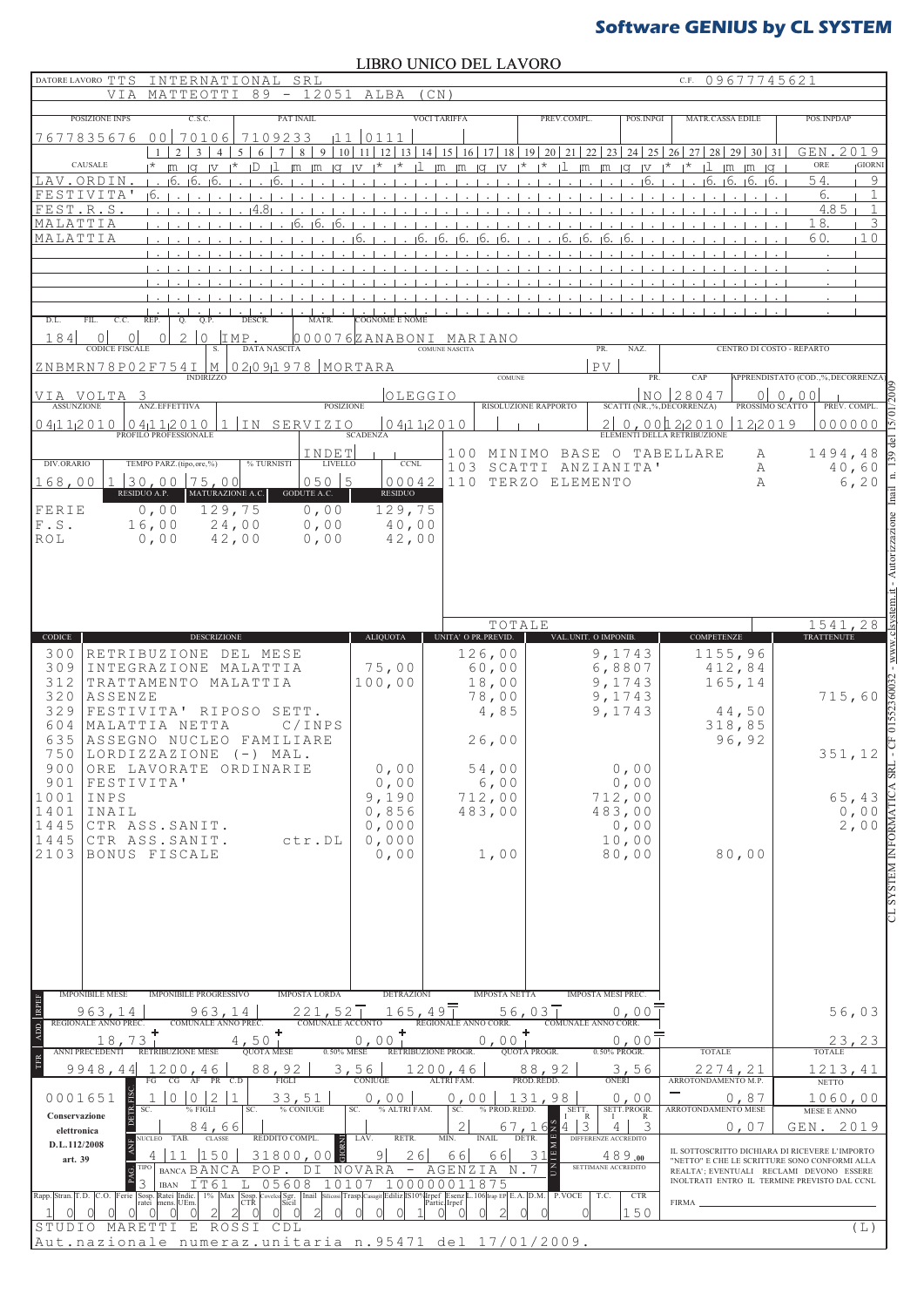| <b>I.N.P.S.</b><br>PROSPETTO DI LIQUIDAZIONE INDENNITA' DI MALATTIA E DI MATERNITA'<br>DEL MESE DI GENNAIO<br>2019<br>Tipo evento: Malattia                                                                                                                                                                                                                                               |                                                                                                                                                                                                                                                                                                                                                                                                                                                         |                                                                                                            |                     |                                              |                                                                                                                                                      |  |  |  |  |  |  |  |  |
|-------------------------------------------------------------------------------------------------------------------------------------------------------------------------------------------------------------------------------------------------------------------------------------------------------------------------------------------------------------------------------------------|---------------------------------------------------------------------------------------------------------------------------------------------------------------------------------------------------------------------------------------------------------------------------------------------------------------------------------------------------------------------------------------------------------------------------------------------------------|------------------------------------------------------------------------------------------------------------|---------------------|----------------------------------------------|------------------------------------------------------------------------------------------------------------------------------------------------------|--|--|--|--|--|--|--|--|
| Evento dal                                                                                                                                                                                                                                                                                                                                                                                | Dipendente 0184.2.000076<br>$f$ .<br>0 c. 0 r.<br>$\bigcap$<br>0 ZANABONI MARIANO<br>Occupato presso la dipendenza di<br>TTS INTERNATIONAL SRL<br>Abitante in OLEGGIO (NO)<br>Via e N. VIA VOLTA 3<br>8/01/2019<br>al 24/01/2019 giorni 17<br>Periodo di retribuzione dal 1/12/2018 al 31/12/2018<br>Per le astensioni dal lavoro per maternita':<br>data presunta parto<br>data effettiva parto<br>DETERMINAZIONE DELLA RETRIBUZIONE MEDIA GIORNALIERA |                                                                                                            |                     |                                              |                                                                                                                                                      |  |  |  |  |  |  |  |  |
| RIQ. A                                                                                                                                                                                                                                                                                                                                                                                    |                                                                                                                                                                                                                                                                                                                                                                                                                                                         |                                                                                                            |                     |                                              |                                                                                                                                                      |  |  |  |  |  |  |  |  |
| <b>IMPIEGATO</b><br>(1)<br>a) retribuzione lorda per lavoro prestato nel<br>periodo considerato                                                                                                                                                                                                                                                                                           |                                                                                                                                                                                                                                                                                                                                                                                                                                                         | €                                                                                                          |                     | 1171, 32 : 30, 00 = $\epsilon$ 39, 04<br>(2) | ≕€<br>€ $45, 55$<br>retribuzione media                                                                                                               |  |  |  |  |  |  |  |  |
| b) rateo mensile lordo per gratifiche, premi,<br>ferie non godute, ecc.<br>(4)                                                                                                                                                                                                                                                                                                            |                                                                                                                                                                                                                                                                                                                                                                                                                                                         | $\mathcal{L}$                                                                                              |                     | $195, 22 : 30, 00 = \mathbb{C}$ 6,51         | giornaliera (a + b)                                                                                                                                  |  |  |  |  |  |  |  |  |
| OPERAIO (1)<br>a) retribuzione lorda per lavoro prestato nel<br>periodo considerato<br>Giornate lavorate e retribuite<br>- lavorate<br>- festivita' nazionali o infrasettimanali godute<br>- ferie godute (esc. edilizia)<br>- permessi retribuiti<br>$-$ altre $($<br>- seste giornate<br>(10 TOTALE x 0, 20)<br>b) rateo mensile lordo per gratifiche, premi,<br>ferie non godute, ecc. | 10 TOTALE<br>TOTALE GENERALE<br>$(3)$ $(4)$                                                                                                                                                                                                                                                                                                                                                                                                             | $\in$<br>$N_{\rm c}$<br>N.<br>$N$ .<br>$N_{\rm c}$<br>N.__<br>$N_{\cdot}$<br>N._______<br>$N_{\cdot}$<br>€ |                     | $=$ $\infty$<br>$=$ $\infty$                 | BESVT VAINVLS - .V.LINNELVVN E VILLVTVIN ENOIZVCIINOTT OLLEASONA<br>=€<br>retribuzione media<br>giornaliera (a + b)<br><b>ARAON - 11 INOORAN AIV</b> |  |  |  |  |  |  |  |  |
| RIQ. B                                                                                                                                                                                                                                                                                                                                                                                    |                                                                                                                                                                                                                                                                                                                                                                                                                                                         |                                                                                                            | <b>LIQUIDAZIONE</b> |                                              |                                                                                                                                                      |  |  |  |  |  |  |  |  |
| <b>GIORNATE</b>                                                                                                                                                                                                                                                                                                                                                                           | indennizzate                                                                                                                                                                                                                                                                                                                                                                                                                                            | non indennizzate                                                                                           | dal                 | Periodo<br>al                                | C.L. SYSTEM INFORMATICA SI<br>Importi                                                                                                                |  |  |  |  |  |  |  |  |
| al 50%<br>ai 2/5 del 50%<br>(5)<br>al 66,66%<br>ai 2/5 del 66,66%<br>(5)<br>(6)<br>(6)<br>(6)<br>(6)                                                                                                                                                                                                                                                                                      | 14<br>n.<br>n.<br>n.<br>n.<br>n.<br>n.<br>n.<br>n.                                                                                                                                                                                                                                                                                                                                                                                                      | 3<br>n.<br>n.<br>n.<br>n.<br>n.<br>n.<br>n.<br>n.                                                          | 8                   | 24                                           | 318,85                                                                                                                                               |  |  |  |  |  |  |  |  |
| Totale                                                                                                                                                                                                                                                                                                                                                                                    | 14<br>n.                                                                                                                                                                                                                                                                                                                                                                                                                                                | 3<br>n.                                                                                                    |                     |                                              | 318,85                                                                                                                                               |  |  |  |  |  |  |  |  |

2) Oppure diviso per il minore numero dei giorni lavorati (comprese le festivita') per gli impiegati che non avesserc compiuto un intero mese di lavoro (per malattia, recente assunzione, ecc.).

5) Da utilizzare per i casi di ricovero in luogo di cura di lavoratori senza familiari a carico.

 $6)$ Gli spazi senza indicazione di percentuale devono essere utilizzati per l'esposizione dei dati riguardanti l'indennita' di maternita' (indennizzata in misura pari all'80% o al 30%) e quella di malattia indennizzata in misura particolare (es.80% per i dipendenti da pubblico esercizio con contributo aggiuntivo), nei casi di ripetuti ricoveri in luoghi di cura nel corso, del mese, comportanti variazioni di percentuale, per il congedo, del padre, obbligatorio o facoltativo (indennita' 100%), ovvero congedo straordinario L.388 (indennita' 100%)

**NOTE** 

<sup>1)</sup> Compilare la parte che interessa a seconda della qualifica del dipendente (impiegato o operaio).

 $3)$  Ad esclusione dei dipendenti da imprese edili e affini, per i quali deve essere invece maggiorata della prevista percentuale la retribuzione di cui alla lettera a).

 $4)$ Il rateo mensile per gratifiche, ecc., non deve essere computato per la determinazione dell'indennita' di maternita' dovuta per i periodi di astensione facoltativa dopo il parto.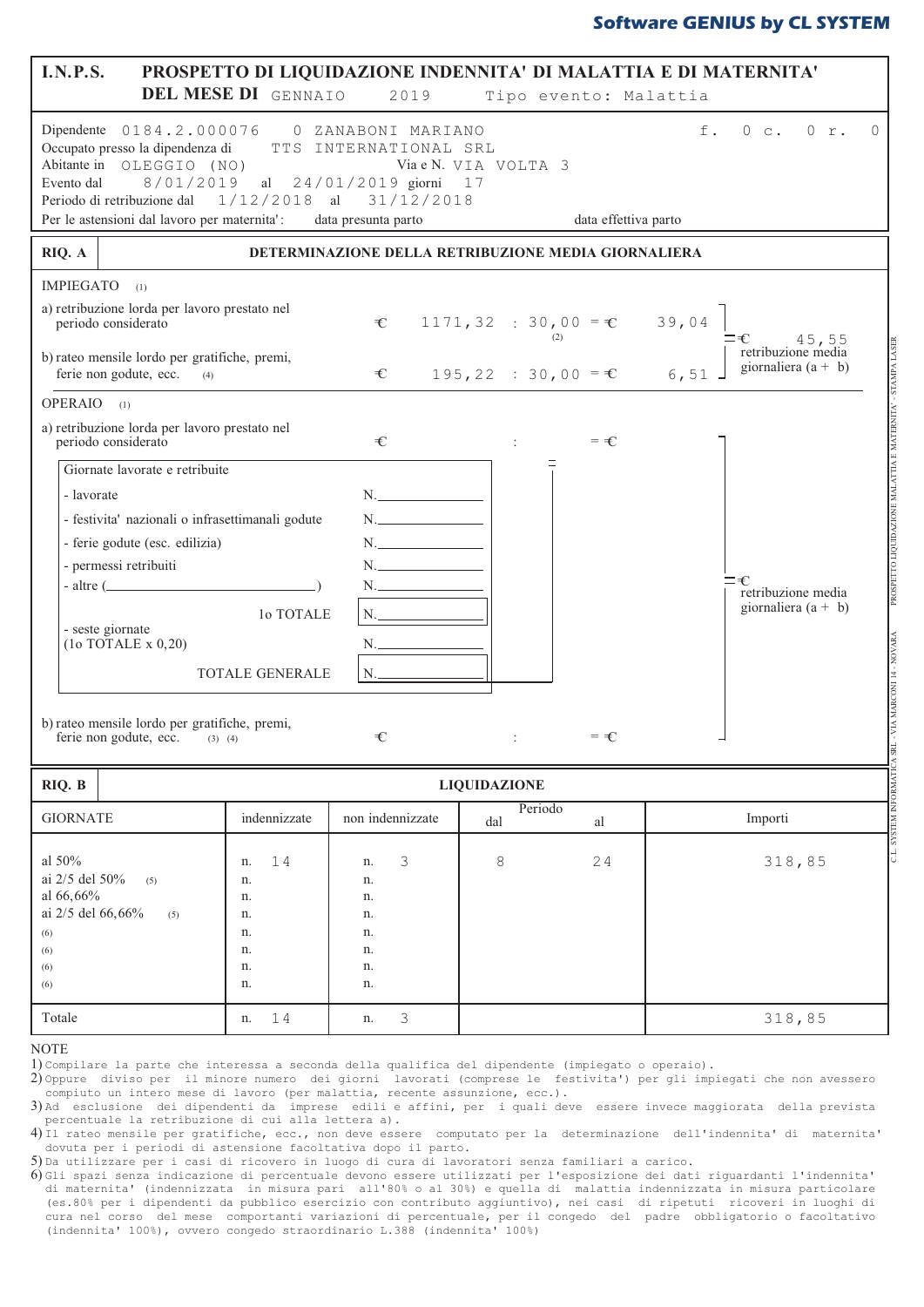### **LUL - RIEPILOGO MENSILE**

| CODICE                                                                                                                                                                       | STUDIO<br>QUAL                                                           |   | <u>'TI E<br/>descrizione</u>                                                                                                                                                                                                                     |                                                                                                                                                                                                                                                      |                                                                   | ROSSI - CONSULENZA DEL LAVORO                                  |                                                                                                                                                                                                         | PAGINA      | NUM.INTERNO                                                                                               |                                                                                                                                                                                              |
|------------------------------------------------------------------------------------------------------------------------------------------------------------------------------|--------------------------------------------------------------------------|---|--------------------------------------------------------------------------------------------------------------------------------------------------------------------------------------------------------------------------------------------------|------------------------------------------------------------------------------------------------------------------------------------------------------------------------------------------------------------------------------------------------------|-------------------------------------------------------------------|----------------------------------------------------------------|---------------------------------------------------------------------------------------------------------------------------------------------------------------------------------------------------------|-------------|-----------------------------------------------------------------------------------------------------------|----------------------------------------------------------------------------------------------------------------------------------------------------------------------------------------------|
| 123<br><b>DENOMINAZIONE</b>                                                                                                                                                  |                                                                          |   |                                                                                                                                                                                                                                                  | RIEPILOGO GENERALE                                                                                                                                                                                                                                   | <b>CODICE FISCALE</b>                                             | 14                                                             |                                                                                                                                                                                                         |             |                                                                                                           |                                                                                                                                                                                              |
|                                                                                                                                                                              |                                                                          |   | WERTER ITALIANA SPA                                                                                                                                                                                                                              |                                                                                                                                                                                                                                                      |                                                                   |                                                                |                                                                                                                                                                                                         | 56432432435 |                                                                                                           |                                                                                                                                                                                              |
| INDIRIZZO                                                                                                                                                                    |                                                                          |   |                                                                                                                                                                                                                                                  |                                                                                                                                                                                                                                                      |                                                                   | COMUNE                                                         |                                                                                                                                                                                                         |             | CAP<br>PROV.<br>NO 28100                                                                                  |                                                                                                                                                                                              |
| VIA VERDI 16<br><b>MASCHI</b>                                                                                                                                                | <b>FEMMINE</b>                                                           |   | TOTALE                                                                                                                                                                                                                                           | SETTIMANE                                                                                                                                                                                                                                            | <b>GIORNI RETRIBUITI</b>                                          | NOVARA<br>POSIZIONE INAIL                                      |                                                                                                                                                                                                         |             |                                                                                                           |                                                                                                                                                                                              |
| CODICE                                                                                                                                                                       | 30                                                                       | 7 | 37<br><b>DESCRIZIONE</b>                                                                                                                                                                                                                         | 141                                                                                                                                                                                                                                                  | 938,00<br>ALIQUOTA                                                | 11400 54539282<br>UNITA'                                       | <b>IMPONIBILE</b>                                                                                                                                                                                       |             | COMPETENZE                                                                                                | <b>TRATTENUTE</b>                                                                                                                                                                            |
| 300<br>332<br>500<br>518<br>540<br>635<br>700 TFR                                                                                                                            | 330 I.S. FERIE<br>353 STRAORDINARI<br>TFR (al 2000)<br>694 CORRISPETTIVO |   | RETRIBUZIONE DEL MESE<br>I.S.PERMESSI P.A.R.<br>13a MENSILITA'<br>ELEM.INDIV.MENSILIZZ.                                                                                                                                                          | ASSEGNO NUCLEO FAMILIARE                                                                                                                                                                                                                             |                                                                   | 5985,80<br>112,00<br>77,00<br>404,00<br>86,50<br>5,58<br>26,00 |                                                                                                                                                                                                         |             | 84049,79<br>1476,41<br>1015,03<br>6461,92<br>1140,26<br>73,56<br>10636,47<br>45,71<br>19980,00<br>6209,25 | FOGLIO RIEPILOGATIVO - STAMPA LASER                                                                                                                                                          |
| 900                                                                                                                                                                          | 901   FESTIVITA'<br>$902$ FERIE                                          |   | 710 TFR RIVALUTAZIONE<br>850 ARROTONDAMENTO MESE<br>ORE LAVORATE ORDINARIE                                                                                                                                                                       | 851 ARROTONDAMENTO MESE PREC.                                                                                                                                                                                                                        |                                                                   | 5752,00<br>276,00<br>8,00                                      |                                                                                                                                                                                                         |             | 6254,63<br>18,20                                                                                          | 17,66                                                                                                                                                                                        |
| $1001$ INPS<br>1191 INPS APPR.<br>1246<br>$1286$ $F.P. INTEGR.$<br>$1596$ $F.P.DIR.ID.$<br>2045<br>2070 IRPEF<br>2080 IRPEF                                                  |                                                                          |   | INPS CTR IVS 1a f.<br>1402 INAIL PARASUB.<br>1741 CTR FASI quota assist.<br>I.F.LORDO DEDUZIONI                                                                                                                                                  | imp.TFR<br>$\mathcal{C}$<br>da versare                                                                                                                                                                                                               | 9,490<br>5,840<br>7,333<br>2,000<br>0,168<br>4,000                | VIRTUALE<br>VIRTUALE                                           | 92606,00<br>1612,00<br>19980,00<br>28129,00<br>4948,00<br>4521,00<br>102999,84<br>24892,07<br>102999,84                                                                                                 |             |                                                                                                           | SYSTEM INFORMATICA SRL - VIA MARCONI 14 - NOVARA<br>8774,76<br>94,14<br>1465,14<br>600,60<br>8,32<br>180,84<br>73,33<br>l J<br>24892,07                                                      |
| 2129<br>2196 ADD.REG.IRPEF<br>2199 ADD.COM.IRPEF<br>2470 IRPEF 1012                                                                                                          | 2370 IRPEF 1012                                                          |   | ADD.COM.acconto rate<br>2185 ADD.REG.IRPEF<br>2190 ADD.COM.IRPEF                                                                                                                                                                                 | 2103 BONUS FISCALE DL 66/2014<br>da versare<br>da versare<br>rate ap<br>rate ap<br>da versare                                                                                                                                                        | 1,000<br>0,800<br>1,230<br>0,800<br>da versare $23,000$<br>23,000 |                                                                | 18672,72<br>18672,72<br>8192,42<br>6209,25                                                                                                                                                              |             | 637,37                                                                                                    | 249,44<br>321,23<br>71,42<br>2209,27<br>591,49<br>1884,26<br>1370,26                                                                                                                         |
| $1001$ INPS<br>1021 IND. MALATTIA<br>1031<br>1191 INPS APPR.<br>$1285$ $F.P. INTEGR.$<br>$1401$ INAIL<br>$1596$ $F.P.DIR.ID.$<br>1777<br>1863 RID.CUAF<br>2564 TFR CTR 0,50% |                                                                          |   | IND.MATERNITA'<br>1246 INPS CTR IVS 1a f.<br>$1270$ $F.P.DIR.IND.TFR$<br>1287   F.P. INTEGR. TFR<br>$1288$ $F.P. INTEGR. TFR$<br>1402 INAIL PARASUB.<br>1741 CTR FASI quota assist.<br>1771 CTR SOL F.I. INPS f.p.<br>1881 RID. CUAF/MAT/DS F.I. | $\equiv$ ==== $\mid$ *** CTR. DATORE LAVORO ***<br>totale<br>parziale<br>totale<br>$\mathcal{C}$<br>1729 CTR FASI quota non assist<br>1776 CTR SOL F.I. INPS prev. vir<br>CTR SOL F.I. INPS fasi vir<br>1874 RID. FONDO GARANZ. TFR F.I.<br>dal 2001 | $=$<br>0,000                                                      | VIRTUALE                                                       | 92606,00<br>56878,00<br>92606,00<br>1612,00<br>19980,00<br>4520,73<br>22779,00<br>5689,00<br>27435,63<br>90425,00<br>4948,00<br>4521,00<br>882,44<br>180,84<br>243,00<br>92606,00<br>43543,00<br>463,09 |             | 1666,91<br>88,48<br>111,22<br>TOTALE COMPETENZE                                                           | 28775,53<br>1262,68<br>425,97<br>187,15<br>2930,46<br>312,26<br>318,92<br>157,02<br>1869,05<br>2101,95<br>16,68<br>180,84<br>98,00<br>145,00<br>88,25<br>18,08<br>24,30<br>TOTALE TRATTENUTE |
|                                                                                                                                                                              |                                                                          |   |                                                                                                                                                                                                                                                  |                                                                                                                                                                                                                                                      |                                                                   |                                                                |                                                                                                                                                                                                         |             | 137998,60<br>MESE E ANNO                                                                                  | 42804,23<br><b>NETTO</b>                                                                                                                                                                     |
|                                                                                                                                                                              |                                                                          |   |                                                                                                                                                                                                                                                  |                                                                                                                                                                                                                                                      |                                                                   |                                                                |                                                                                                                                                                                                         |             | GIU. 2018                                                                                                 | 95194,37                                                                                                                                                                                     |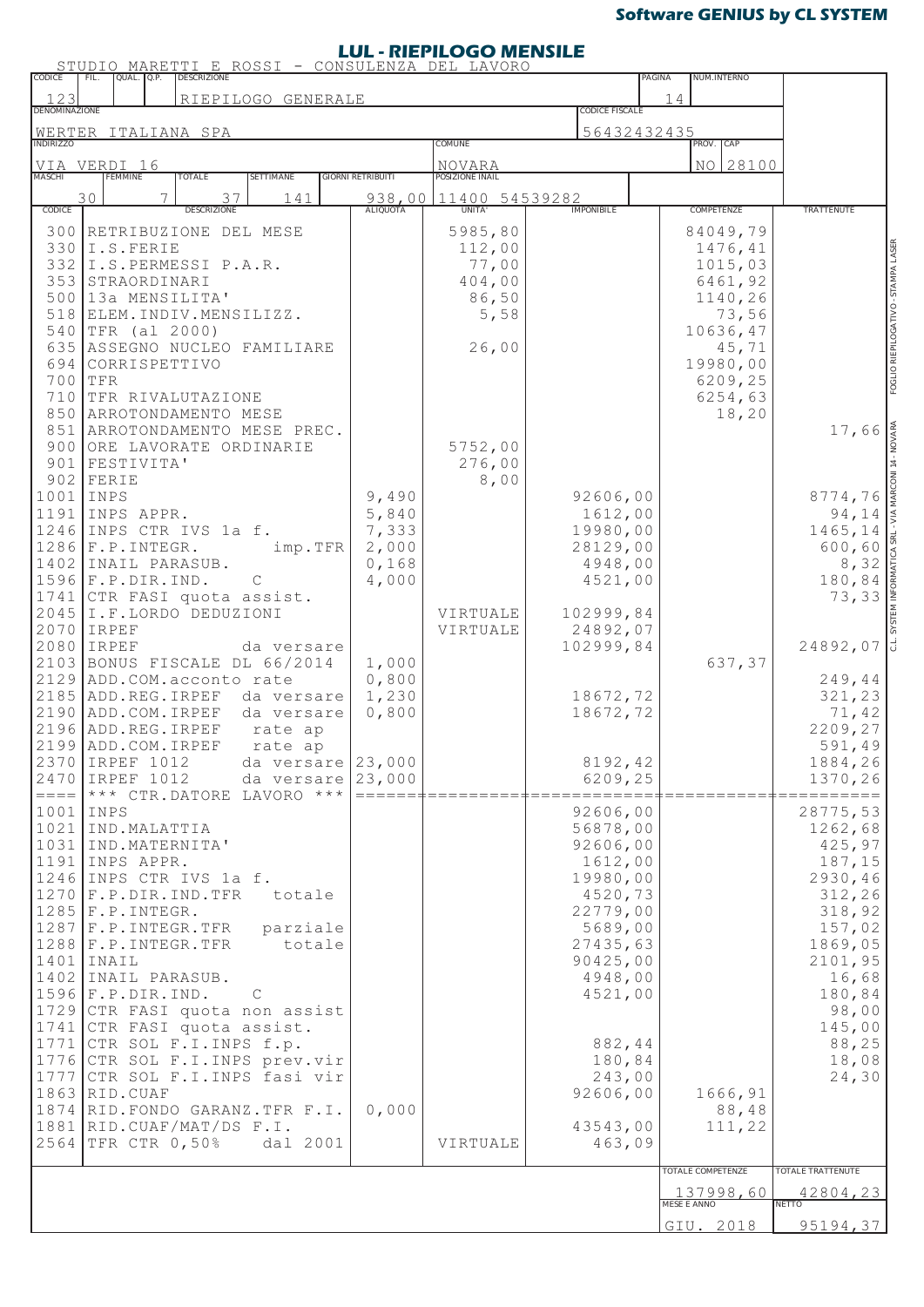| 123 WERTER ITALIANA SPA                                                                                                                                     |                                                                                           | PROSPETTO CONTABILE (Costo del Lavoro)                                | <b>RIEPILOGO</b>                            |                                          |                                                         |                                                                                                                                   |
|-------------------------------------------------------------------------------------------------------------------------------------------------------------|-------------------------------------------------------------------------------------------|-----------------------------------------------------------------------|---------------------------------------------|------------------------------------------|---------------------------------------------------------|-----------------------------------------------------------------------------------------------------------------------------------|
| GIUGNO 2018                                                                                                                                                 | <b>OPERAI</b>                                                                             | IMPIEG.                                                               | DIRIGEN.                                    | APPR.OP.                                 | <b>PARASUB.</b>                                         | <b>TOTALE</b>                                                                                                                     |
| RETRIB.ORDINARIA<br>RETRIB.DIFFERITA<br>STRAORDINARI                                                                                                        | 50.226,89<br>1.213,82<br>$\overline{5.438,23}$                                            | 30.181,96<br>1.023,69                                                 | 4.520,73                                    | 1.611,65                                 | 19.980,00                                               | 106.521,23<br>1.213,82<br>6.461,92                                                                                                |
| RETRIB.LORDA COMPLESS                                                                                                                                       | 56.878,94                                                                                 | 31.205,65                                                             | 4.520,73                                    | 1.611,65                                 | 19.980,00                                               | 114.196,97                                                                                                                        |
| TFR PAGATI<br>PARTITE GIRO INPS<br>CTR INPS $L.$<br>CTR INPS.Ammin/CollL.<br>CTR F.P. INTEGRL.<br>CTR F.P.DIR.INDL.<br>CTR FASI/FAITL.                      | 23.100,35<br>45,71<br>$5.397,72-$                                                         | $2.961,56-$<br>$464,65 - 135,95 -$                                    | $415,48-94,14-$<br>$180,84-$<br>$73,33-$    |                                          | $1.465, 14-$                                            | 23.100,35<br>45,71<br>$8.868,90-$<br>$1.465, 14-$<br>$600, 60-$<br>$180, 84-$                                                     |
| CTR INAIL PARASUBL.<br>BONUS FISC. DL 66/2014.<br>IRPEF<br>IRPEF 1012<br>IRPEF ADDIZIONALI<br>ARROTONDAMENTO MESE<br>ARROTONDAMENTO MESE PRE                | 557,37<br>$9.150, 23 -$<br>$\frac{3.254}{2.039}$ , 82-<br>$\frac{11}{12}$ , 53<br>12, 59- | $6.913, 38-$<br>$970,07-$<br>4,72<br>$3,41-$                          | $1.097,00-$<br>$145,66-$<br>0,49<br>$0,91-$ | 80,00<br>$236, 31 -$<br>$5,50-$<br>0, 30 | $8,32-$<br>$7.495, 15-$<br>$281,80-$<br>1,16<br>$0,75-$ | $\frac{73}{8}, \frac{33}{32}$<br>$\frac{8}{32}, \frac{32}{37}$<br>$24.892,07-$<br>$3.254, 52 -$<br>3.442,85-<br>18,20<br>$17,66-$ |
| NETTI PAGATI                                                                                                                                                | 60.274,37                                                                                 | 20.226,00                                                             | 2.608,00                                    | 1.356,00                                 | 10.730,00                                               | 95.194,37                                                                                                                         |
| CTR INPSDL.<br>CTR INPS.Ammin/Coll.DL.<br>CTR F.P. INTEGRDL.<br>CTR F.P. INTEGR.TFRDL.<br>CTR F.P.DIR.INDDL.<br>CTR FASI/FAITDL.<br>CTR F.P.DIR.IND.TFR.DL. | 18.135,30<br>257,35<br>1.576, 25                                                          | 9.292,48<br>61,57<br>449,82                                           | 1.258,04<br>180,84<br>243,00<br>312,26      | 187,15                                   | 2.930, 46                                               | 28.872,97<br>2.930,46<br>318,92<br>$2.\overline{0}26,07$<br>180,84<br>243,00<br>312,26                                            |
| CTR COMPLESSIVIDL.<br>CTR COMPLESSIVIL.<br>CTR COMPLESSIVIDL+L.                                                                                             | 19.968,90<br>5.862,37<br>25.831, 27                                                       | 9.803,87<br>3.097,51<br>12.901,38                                     | 1.994,14<br>669,65<br>2.663,79              | 187,15<br>94,14<br>281, 29               | 2.930, 46<br>1.465,14<br>4.395,60                       | 34.884,52<br>11.188,81<br>46.073,33                                                                                               |
| CTR INAILDL.                                                                                                                                                | 1.570, 90                                                                                 | 513,56                                                                | 17,49                                       |                                          | 16,68                                                   | 2.118,63                                                                                                                          |
| TFR DEL PERIODO<br>TFR RIVALUTAZIONE<br>TFR ACCUM.CTR 0,50%<br>TFR FONDI INTEGR<br>TFR I.S. RIVALUTAZIONE.<br>TFR ACCANTONAMENTO                            | 3.625,87<br>518,73<br>$284,44-$<br>1.576,25-<br>$57,08-2.226,83$                          | 2.235, 70<br>610,85<br>$156,04-$<br>$449,82-$<br>$67,21-$<br>2.173,48 | 334,87<br>$22,61-$<br>$312, 26 -$           | 119,38<br>119,38                         |                                                         | 6.315,82<br>1.129,58<br>$\begin{array}{c} 463,09- \\ 2.338,33-\end{array}$<br>$124, 29-$<br>4.519,69                              |
| COSTO DEL PERIODO                                                                                                                                           | 80.702,65                                                                                 | 43.763,77                                                             | 6.532, 36                                   | 1.918,18                                 | 22.927,14                                               | 155.844,10                                                                                                                        |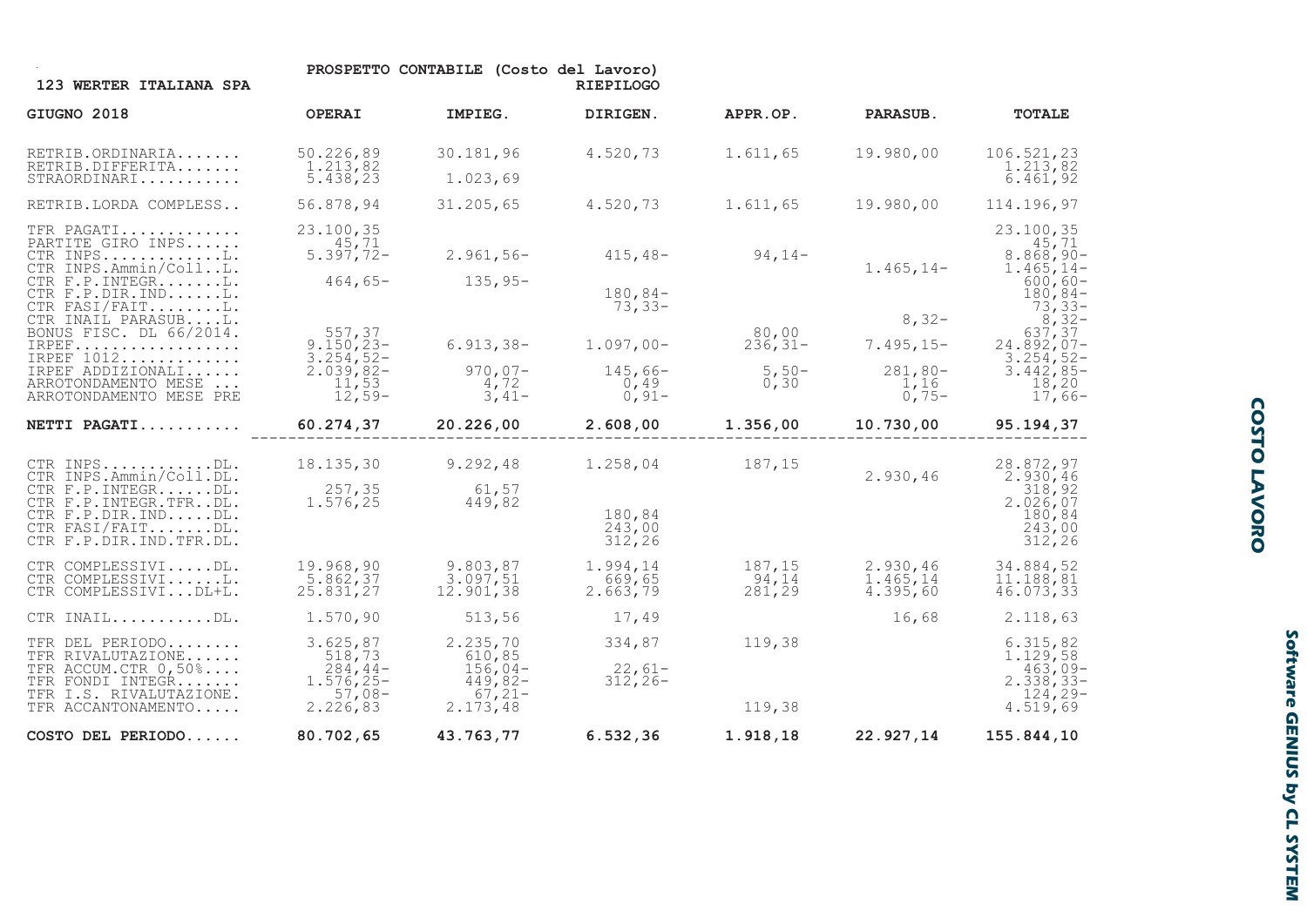| GIUGNO 2018             |            | OPERAI       |           | IMPIEG.      |             | DIRIGEN.     |             | APPR.OP.     |           | <b>PARASUB</b> |             | TOTALE       |
|-------------------------|------------|--------------|-----------|--------------|-------------|--------------|-------------|--------------|-----------|----------------|-------------|--------------|
|                         | DARE       | <b>AVERE</b> | DARE      | <b>AVERE</b> | <b>DARE</b> | <b>AVERE</b> | <b>DARE</b> | <b>AVERE</b> | DARE      | <b>AVERE</b>   | <b>DARE</b> | <b>AVERE</b> |
| RETRIB.ORDINARIA        | 50.226,89  |              | 30.181,96 |              | 4.520,73    |              | 1.611,65    |              | 19.980,00 |                | 106.521,23  |              |
| RETRIB.DIFFERITA        | 1.213,82   |              |           |              |             |              |             |              |           |                | 1.213,82    |              |
| STRAORDINARI            | 5.438,23   |              | 1.023,69  |              |             |              |             |              |           |                | 6.461,92    |              |
| RETRIB.LORDA            | 56.878,94  |              | 31.205,65 |              | 4.520,73    |              | 1.611,65    |              | 19.980,00 |                | 114.196,97  |              |
| TFR PAGATI              | 23.100,35  |              |           |              |             |              |             |              |           |                | 23.100,35   |              |
| CTR INPS DL             | 18.135,30  |              | 9.292,48  |              | 1.258,04    |              | 187,15      |              |           |                | 28.872,97   |              |
| CTR INPS.Ammin/Coll.DL. |            |              |           |              |             |              |             | 2.930,46     |           | 2.930,46       |             |              |
| CTR F.P. INTEGRDL.      | 257,35     |              | 61,57     |              |             |              |             |              |           |                | 318,92      |              |
| CTR F.P. INTEGR.TFRDL.  | 1.576,25   |              | 449,82    |              |             |              |             |              |           |                | 2.026,07    |              |
| CTR F.P. DIR. DL        |            |              |           |              | 180,84      |              |             |              |           |                | 180,84      |              |
| CTR FASI DL             |            |              |           |              | 243,00      |              |             |              |           |                | 243,00      |              |
| CTR F.P.DIR.IND.TFR.DL. |            |              |           |              | 312,26      |              |             |              |           |                | 312,26      |              |
| TOTALE SPESE SOSTENUTE  | 99.948,19  |              | 41.009,52 |              | 6.514,87    |              | 1.798,80    |              | 22.910,46 |                | 172.181,84  |              |
|                         |            |              |           |              |             |              |             |              |           |                |             |              |
| CTR INPS L              | 5.397,72   | 5.397,72     | 2.961,56  | 2.961,56     | 415,48      | 415,48       | 94,14       | 94,14        |           |                | 8.868,90    | 8.868,90     |
| CTR INPS.Ammin/CollL.   |            |              |           |              |             |              |             |              | 1.465,14  | 1.465,14       | 1.465,14    | 1.465,14     |
| CTR F.P. INTEGRL.       | 464,65     | 464,65       | 135,95    | 135,95       |             |              |             |              |           |                | 600,60      | 600, 60      |
| CTR F.P. DIR. L         |            |              |           |              | 180,84      | 180,84       |             |              |           |                | 180,84      | 180,84       |
| CTR FASI L              |            |              |           |              | 73,33       | 73,33        |             |              |           |                | 73,33       | 73,33        |
| CTR INAIL/ASSOCIATL.    |            |              |           |              |             |              |             |              | 8,32      | 8,32           | 8,32        | 8,32         |
| BONUS FISC. DL 66/2014. | 557,37     |              |           |              |             |              | 80,00       |              |           |                | 637,37      |              |
| IRPEF 1001              |            | 9.150,23     |           | 6.913,38     |             | 1.097,00     |             | 236,31       |           | 7.495,15       |             | 24.892,07    |
| IRPEF 1012              |            | 3.254, 52    |           |              |             |              |             |              |           |                |             | 3.254, 52    |
| IRPEF ADDIZIONALI       |            | 2.039,82     |           | 970,07       |             | 145,66       |             | 5,50         |           | 281,80         |             | 3.442,85     |
| ARROTONDAMENTO +        | 11,53      |              | 4,72      |              | 0,49        |              | 0, 30       |              | 1,16      |                | 18,20       |              |
| ARROTONDAMENTO -        |            | 12,59        |           | 3,41         |             | 0, 91        |             |              |           | 0,75           |             | 17,66        |
| PARTITE DI GIRO INPS    | 45,71      | 45,71        |           |              |             |              |             |              |           |                | 45,71       | 45,71        |
| NETTI PAGATI            |            | 60.274,37    |           | 20.226,00    |             | 2.608,00     |             | 1.356,00     |           | 10.730,00      |             | 95.194,37    |
| VERSAM. INPS            |            | 23.487,31    |           | 12.254,04    |             | 1.673,52     |             | 281,29       |           |                |             | 37.696,16    |
| VERSAM. INPS CTR IVS    |            |              |           |              |             |              |             |              |           | 4.395,60       |             | 4.395,60     |
| VERSAM. F. P. INTEGR.   |            | 2.298,25     |           | 647,34       |             |              |             |              |           |                |             | 2.945,59     |
| VERSAM.F.P.DIR.         |            |              |           |              |             | 673,94       |             |              |           |                |             | 673,94       |
| VERSAM. FASI            |            |              |           |              |             | 316,33       |             |              |           |                |             | 316,33       |
| ACCANT. INAIL/ENTI DIV. |            |              |           |              |             |              |             |              |           | 8,32           |             | 8,32         |
| QUADRATURA DARE         | 106.425,17 |              | 44.111,75 |              | 7.185,01    |              | 1.973,24    |              | 24.385,08 |                | 184.080,25  |              |
| QUADRATURA AVERE        |            | 106.425,17   |           | 44.111,75    |             | 7.185,01     |             | 1.973,24     |           | 24.385,08      |             | 184.080,25   |

PROSPETTO COSTI DARE/AVERE

123 WERTER ITALIANA SPA

RIEPILOGO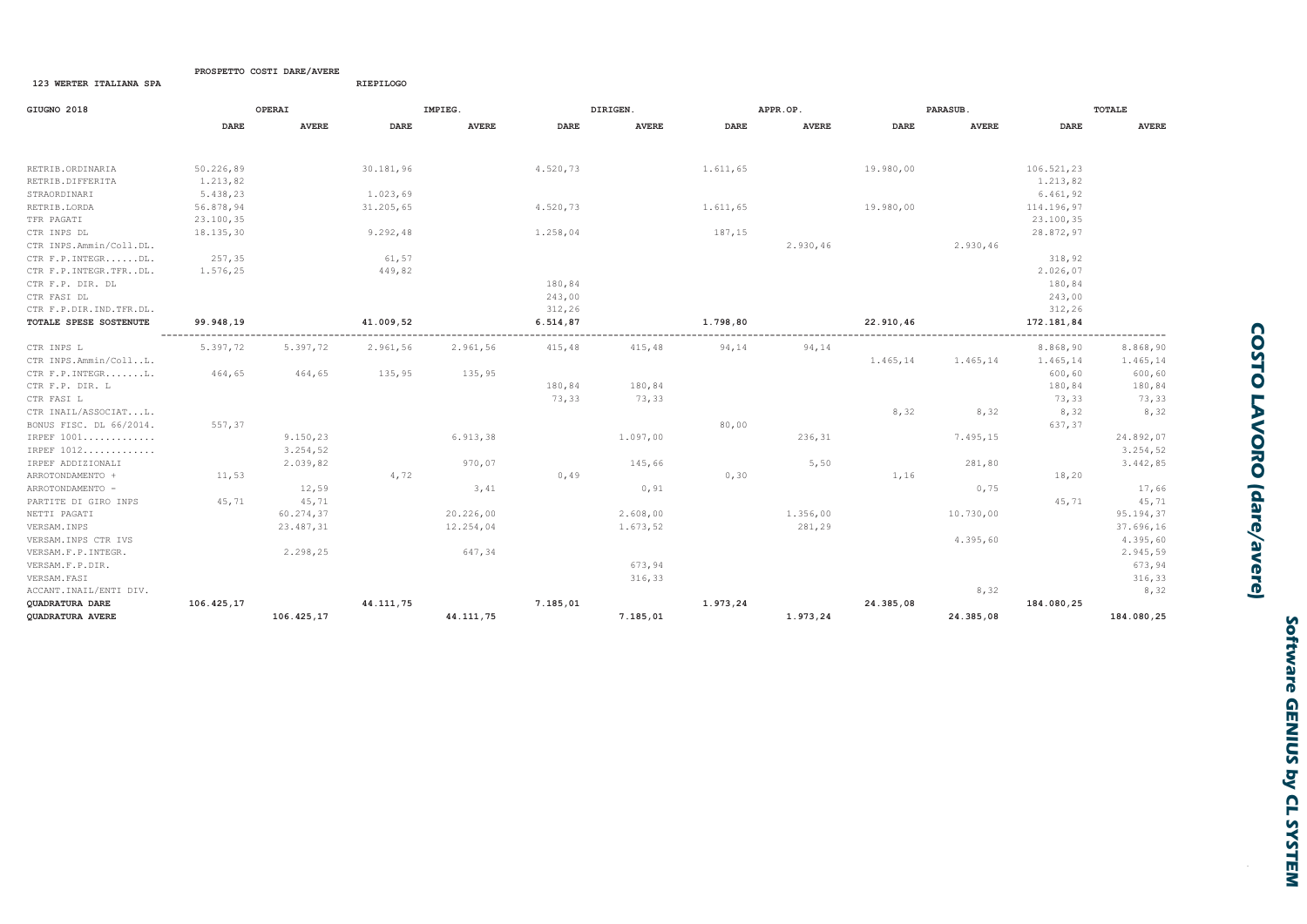### RICERCA DEL COSTO ORARIO

### 123 WERTER ITALIANA SPA

### RIEPILOGO

| GIUGNO 2018                                                                                                                                                                                                                                                                          | <b>OPERAI</b>                                                                                                                                  |        | IMPIEG.                                                                                                                              |   |                            | DIRIGEN.                                                                                             |                 |        | APPR.OP.                                                                                                                                               |                 |        | <b>TOTALE</b> |                             |   |    |
|--------------------------------------------------------------------------------------------------------------------------------------------------------------------------------------------------------------------------------------------------------------------------------------|------------------------------------------------------------------------------------------------------------------------------------------------|--------|--------------------------------------------------------------------------------------------------------------------------------------|---|----------------------------|------------------------------------------------------------------------------------------------------|-----------------|--------|--------------------------------------------------------------------------------------------------------------------------------------------------------|-----------------|--------|---------------|-----------------------------|---|----|
| LAV.EFFETTIVI<br>GG.<br>ORE LAV.EFF.ORDIN<br>ORE LAV. EFF. STRAORD                                                                                                                                                                                                                   | 487,00<br>3736,00<br>344,00                                                                                                                    |        |                                                                                                                                      |   | 205,00<br>1680,00<br>60,00 |                                                                                                      | 20,00<br>168,00 |        |                                                                                                                                                        | 20,00<br>168,00 |        |               | 732,00<br>5752,00<br>404,00 |   |    |
| RETRIBUZIONE LORDA<br>ORE RETRIBUITE<br>RETRIB.MEDIA ORARIA<br>$INCID.13a$ MENS<br>INCID.14a MENS<br>INCID. FERIE<br>INCID.R.O.L.<br>INCID. FEST. INFRAS<br>INCID. MAL. E ALTRE ASS<br>$INCID.10 EMOL.$<br>TOTALE RETR.+INCID<br>INCID.ONERI CTR<br>INCID.TFR<br>TOTALE COSTO ORARIO | 47735,45<br>3909,80<br>12,2092<br>1,2591<br>0,0813<br>1,1645<br>0,7569<br>0,4991<br>0,5087<br>0,5949<br>17,0737<br>5,9927<br>1,3464<br>24,4128 |        | 30181,96<br>1730,00<br>17,4462<br>1,7992<br>1,6640<br>1,0816<br>0,7131<br>0,7269<br>0,5949<br>24,0259<br>7,5970<br>2,1417<br>33,7646 |   |                            | 4520,73<br>173,00<br>26,1314<br>2,6479<br>3,5663<br>1,0496<br>1,0888<br>34,4840<br>12,9620<br>2,3819 |                 |        | 1611,65<br>173,00<br>9,3159<br>0,9607<br>0,0620<br>0,8885<br>0,5776<br>0,3808<br>0,3882<br>0,5949<br>13,1686<br>1,5288<br>0,9754<br>49,8279<br>15,6728 |                 |        |               | 84049,79<br>5985,80         |   |    |
| INC.COSTO/RETR.M.ORARIA                                                                                                                                                                                                                                                              |                                                                                                                                                | 1,9995 |                                                                                                                                      |   | 1,9354                     |                                                                                                      |                 | 1,9068 |                                                                                                                                                        |                 | 1,6824 |               |                             |   |    |
|                                                                                                                                                                                                                                                                                      | M                                                                                                                                              | F      | $\mathbb{T}$                                                                                                                         | M | F                          | Т                                                                                                    | M               | F      | T                                                                                                                                                      | M               | F      | T             | M                           | F | T  |
| NR.LAVOR.ENTRATI                                                                                                                                                                                                                                                                     |                                                                                                                                                |        |                                                                                                                                      |   |                            |                                                                                                      |                 |        |                                                                                                                                                        |                 |        |               |                             |   |    |
| NR.LAVOR.USCITI                                                                                                                                                                                                                                                                      |                                                                                                                                                |        |                                                                                                                                      |   |                            |                                                                                                      |                 |        |                                                                                                                                                        |                 |        |               |                             |   | 1  |
| NR.LAVOR.FINE PERIODO                                                                                                                                                                                                                                                                | 21                                                                                                                                             | 1      | 22                                                                                                                                   | 5 | 5                          | 10                                                                                                   | 1               |        |                                                                                                                                                        | 1               |        | 1             | 29                          |   | 36 |

# **COSTO ORARIO EFFETTIVO**

Software GENIUS by CL SYSTEM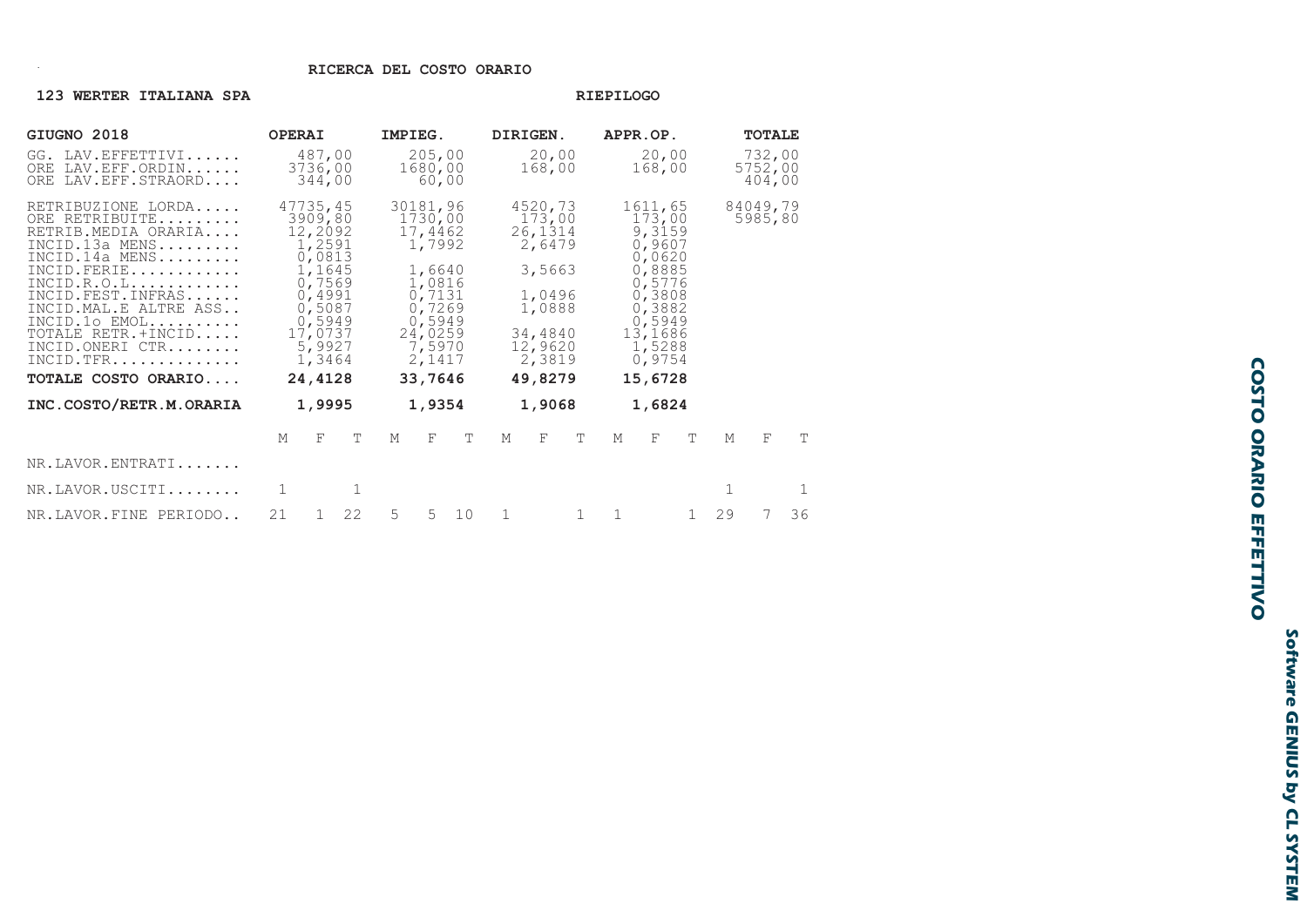### COSTO INDUSTRIALE

| 123 WERTER ITALIANA SPA                                                                                                                                                                                                                                                                                           |                                                                                                                                                             | <b>RIEPILOGO</b>                                                                                                                              |                                                                                             |                                                                                                                                                 |                                                                                                                                                            |  |  |
|-------------------------------------------------------------------------------------------------------------------------------------------------------------------------------------------------------------------------------------------------------------------------------------------------------------------|-------------------------------------------------------------------------------------------------------------------------------------------------------------|-----------------------------------------------------------------------------------------------------------------------------------------------|---------------------------------------------------------------------------------------------|-------------------------------------------------------------------------------------------------------------------------------------------------|------------------------------------------------------------------------------------------------------------------------------------------------------------|--|--|
| GIUGNO 2018                                                                                                                                                                                                                                                                                                       | <b>OPERAI</b>                                                                                                                                               | IMPIEG.                                                                                                                                       | DIRIGEN.                                                                                    | APPR.OP.                                                                                                                                        | <b>TOTALE</b>                                                                                                                                              |  |  |
| ORE SETTIM.CCNL<br>ORE ANNUALI CCNL<br>ORE ANNUALI FERIE<br>ORE ANNUALI R.O.L<br>ORE ANNUALI FEST. INFR<br>ORE ANNUALI MAL/INF/A<br>ORE ANNUALI LAVORABIL                                                                                                                                                         | 40,00<br>2080,00<br>160,00<br>104,00<br>68,57<br>69,90<br>1677,53                                                                                           | 40,00<br>2080,00<br>160,00<br>104,00<br>68,57<br>69,90<br>1677,53                                                                             | 40,00<br>2080,00<br>233,00<br>68,57<br>71,14<br>1707,29                                     | 40,00<br>2080,00<br>160,00<br>104,00<br>68,57<br>69,90<br>1677,53                                                                               |                                                                                                                                                            |  |  |
| RETRIB.MEDIA ORARIA<br>RETRIB.SU ORE LAVORAB                                                                                                                                                                                                                                                                      | 12,1880<br>20445,74                                                                                                                                         | 17,4462<br>29266,52                                                                                                                           | 26,1314<br>44613,88                                                                         | 9,3159<br>15627,70                                                                                                                              | 109953,84                                                                                                                                                  |  |  |
| ORE ORDINARIE LAVORAT<br>ORE STRAORDINARIE                                                                                                                                                                                                                                                                        | 3736,00<br>344,00                                                                                                                                           | 1680,00<br>60,00                                                                                                                              | 168,00                                                                                      | 168,00                                                                                                                                          | 5752,00<br>404,00                                                                                                                                          |  |  |
| RETRIB.DIRETTA<br>INCID.13A MENSILITA'.<br>INCID.14A MENSILITA'.<br>INCID.10 EMOLUMENTO<br>INCID. FEST.R.S<br>INCID. FERIE<br>$INCID.R.O.L. \ldots \ldots$<br>INCID. FEST. INFRAS<br>INCID.MAL/INF/ASS<br>RETRIB.STRAORDINARI<br>$TOTALE$<br>ONERI CONTRIBUTIVI (1)<br>INCID.TFR+RIVAL.-0,50<br>COSTO INDUSTRIALE | 45534,48<br>4695,87<br>303, 20<br>2222,63<br>310,22<br>4343,00<br>2822, 95<br>1861,25<br>1897, 35<br>5438,23<br>69429,18<br>24368,88<br>5475,21<br>99273,27 | 29309,64<br>3022,64<br>999,47<br>199,29<br>2795,50<br>1817,08<br>1198,05<br>1221,29<br>1023,69<br>41586,65<br>13149,64<br>3707,16<br>58443,45 | 4390,08<br>444,85<br>599,13<br>176,32<br>182,93<br>5793,31<br>2177,61<br>400, 16<br>8371,08 | 1565,07<br>161,40<br>$\frac{10}{99}$ , $\frac{42}{95}$<br>10,66<br>149,27<br>97,03<br>63,97<br>65, 21<br>2222,98<br>258,08<br>164,66<br>2645,72 | 80799,27<br>8324,76<br>313,62<br>3322,05<br>520,17<br>7886,90<br>4737,06<br>3299,59<br>3366,78<br>6461,92<br>119032,12<br>39954,21<br>9747,19<br>168733,52 |  |  |
| COSTO INDUST. MEDIO OR<br>INCID.COSTO/RETRIB                                                                                                                                                                                                                                                                      | 24,3317<br>1,9964                                                                                                                                           | 33,5882<br>1,9252                                                                                                                             | 49,8279<br>1,9068                                                                           | 15,7483<br>1,6905                                                                                                                               |                                                                                                                                                            |  |  |
| ONERI SU RETRIB<br>(1)<br>(1)<br>ONERI SU INCID                                                                                                                                                                                                                                                                   | 17890,86<br>6478,02                                                                                                                                         | 9591,36<br>3558,28                                                                                                                            | 1650,16<br>527,45                                                                           | 181,70<br>76,38                                                                                                                                 | 29314,08<br>10640,13                                                                                                                                       |  |  |
|                                                                                                                                                                                                                                                                                                                   | F<br>$\mathbb T$<br>М                                                                                                                                       | F<br>T<br>М                                                                                                                                   | $\mathbb{F}$<br>$\mathbb T$<br>М                                                            | $-$ F<br>T<br>М                                                                                                                                 | $-F$<br>T<br>М                                                                                                                                             |  |  |
| NR.LAVOR.ENTRATI                                                                                                                                                                                                                                                                                                  |                                                                                                                                                             |                                                                                                                                               |                                                                                             |                                                                                                                                                 |                                                                                                                                                            |  |  |
| NR.LAVOR.USCITI                                                                                                                                                                                                                                                                                                   | -1<br>1                                                                                                                                                     |                                                                                                                                               |                                                                                             |                                                                                                                                                 | 1<br>$\mathbf{1}$                                                                                                                                          |  |  |
| NR.LAVOR.FINE PERIODO                                                                                                                                                                                                                                                                                             | 21 1 22                                                                                                                                                     | 5<br>5 10                                                                                                                                     | $\mathbf{L}$                                                                                |                                                                                                                                                 | 29 7 36                                                                                                                                                    |  |  |

**COSTO INDUSTRIALE**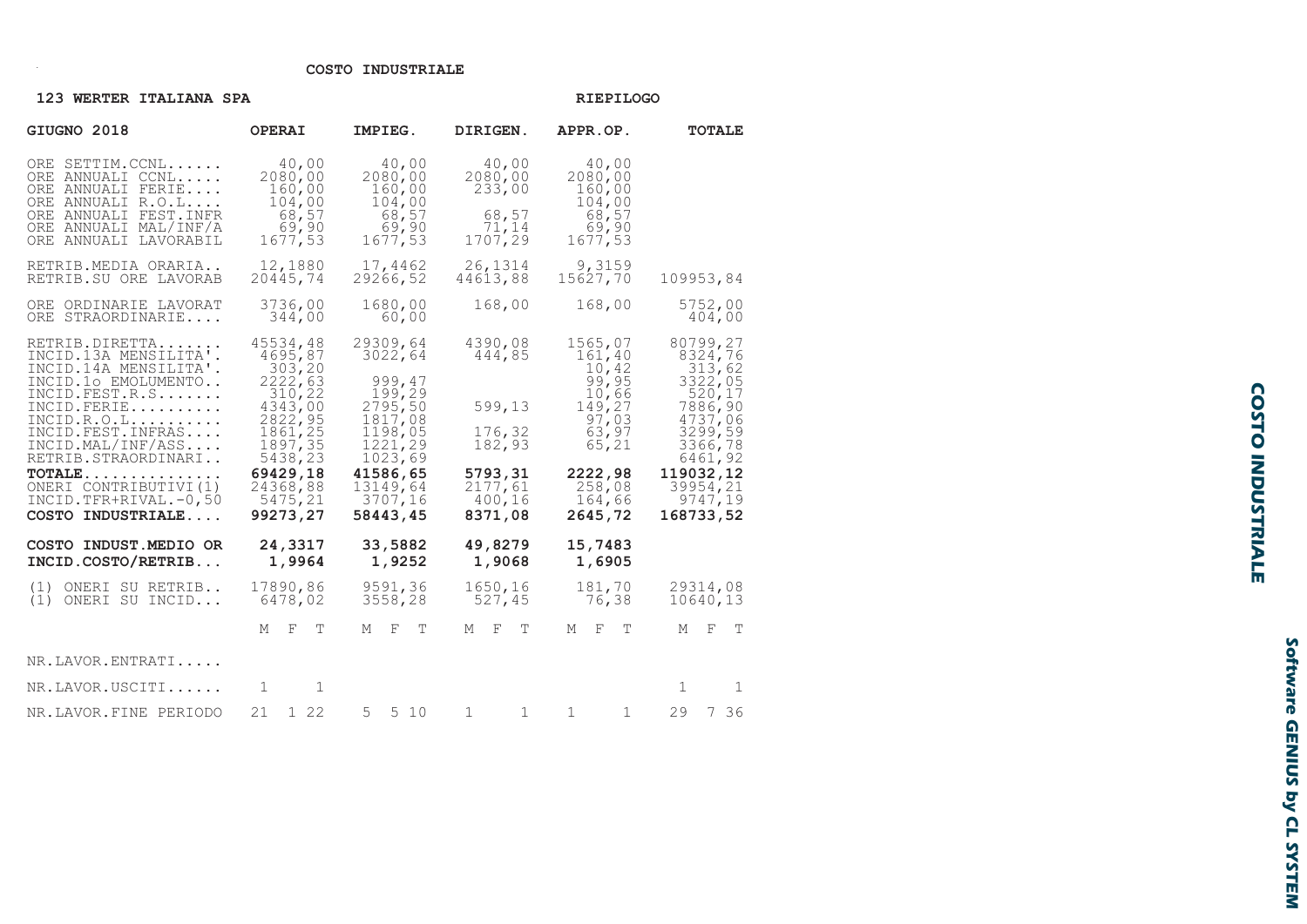COSTO RETRIBUZIONE DIFFERITA (RATEI)

RIEPILOGO

| GIUGNO 2018                                                                                                      |                                     | <b>OPERAI</b>                                             | IMPIEG.                                              | DIRIGEN.                            | APPR.OP.                              | <b>TOTALE</b>                                           |
|------------------------------------------------------------------------------------------------------------------|-------------------------------------|-----------------------------------------------------------|------------------------------------------------------|-------------------------------------|---------------------------------------|---------------------------------------------------------|
| MATUR.13a MENS.<br>MATUR.13a MENS.<br>MATUR.13a MENS.<br>MATUR.13a MENS.                                         | lordo<br>ctr dl.<br>tfr<br>costo    | 4.156,33<br>1.437, 13<br>287,08<br>5.880,54               | 2.515,73<br>790,64<br>173,76<br>3.480, 13            | 376,82<br>115,23<br>26,03<br>518,08 | 134,24<br>15,59<br>9,94<br>159,77     | 7.183,12<br>2.358,59<br>496,81<br>10.038,52             |
| PAGAM.13a MENS.<br>PAGAM.13a MENS.<br>PAGAM.13a MENS.<br>PAGAM.13a MENS.                                         | lordo<br>ctr dl.<br>tfr<br>costo    | 1.140,26<br>393,72<br>78,76<br>1.612,74                   |                                                      |                                     |                                       | 1.140,26<br>393,72<br>78,76<br>1.612,74                 |
| MATUR. ELEM. INDIV. MENS.<br>MATUR. ELEM. INDIV. MENS.<br>MATUR. ELEM. INDIV. MENS.<br>MATUR. ELEM. INDIV. MENS. | lordo<br>ctr dl.<br>tfr<br>costo    | 268,07<br>92,71<br>18,50<br>379,28                        |                                                      |                                     |                                       | 268,07<br>92,71<br>18,50<br>379,28                      |
| PAGAM.14a MENS.<br>PAGAM.14a MENS.<br>PAGAM.14a MENS.<br>PAGAM.14a MENS.                                         | lordo<br>ctr dl.<br>tfr<br>costo    | 73,56<br>25,40<br>5,08<br>104,04                          |                                                      |                                     |                                       | 73,56<br>25,40<br>5,08<br>104,04                        |
| MATUR.FERIE<br>MATUR.FERIE<br>MATUR.FERIE<br>MATUR.FERIE                                                         | lordo<br>ctr dl.<br>tfr<br>costo    | 4.783,63<br>1.654,05<br>330,44<br>6.768, 12               | 2.833,54<br>891,30<br>195,73<br>3.920, 57            | 507,47<br>155,18<br>35,05<br>697,70 | 124,18<br>14,42<br>9,20<br>147,80     | 8.248,82<br>2.714,95<br>570, 42<br>11.534,19            |
| PAGAM. FERIE<br>PAGAM. FERIE<br>PAGAM. FERIE<br>PAGAM. FERIE                                                     | lordo<br>ctr dl.<br>tfr<br>costo    | 1.581,87<br>546,20<br>109,27<br>2.237, 34                 |                                                      |                                     |                                       | 1.581,87<br>546,20<br>2.237, 34                         |
| MATUR.P.A.R.<br>MATUR.P.A.R.<br>MATUR.P.A.R.<br>MATUR.P.A.R.                                                     | lordo<br>ctr dl.<br>tfr<br>costo    | $1.427,07-$<br>$496, 47-$<br>$105, 71 -$<br>$2.029, 25 -$ | $1.876,64-$<br>$599,84-$<br>$139,00-$<br>$2.615,48-$ |                                     | 80,77<br>$\frac{9}{5}$ , 38<br>96, 13 | $3.222, 94-$<br>$1.086,93-$<br>$238,73-$<br>$4.548,60-$ |
| PAGAM.P.A.R.<br>PAGAM.P.A.R.<br>PAGAM.P.A.R.<br>PAGAM.P.A.R.                                                     | lordo<br>ctr dl.<br>tfr<br>costo    | 1.015,03<br>350, 48<br>70,11<br>1.435,62                  |                                                      |                                     |                                       | 1.015,03<br>350, 48<br>70, 11<br>1.435,62               |
| MATUR.10 EMOL.<br>MATUR.10 EMOL.<br>MATUR.10 EMOL.<br>MATUR.10 EMOL.                                             | lordo<br>ctr dl.<br>$t$ fr<br>costo | 964,77<br>332,96<br>66,59<br>1.364, 32                    | 831,70<br>261,64<br>57,40<br>1.150,74                |                                     | 83,17<br>9,66<br>6,16<br>98,99        | 1.879,64<br>604,26<br>130,15<br>2.614,05                |

# **COSTO RETRIBUZIONE DIFFERITA (Ratei)**

Software GENIUS by CL SYSTEM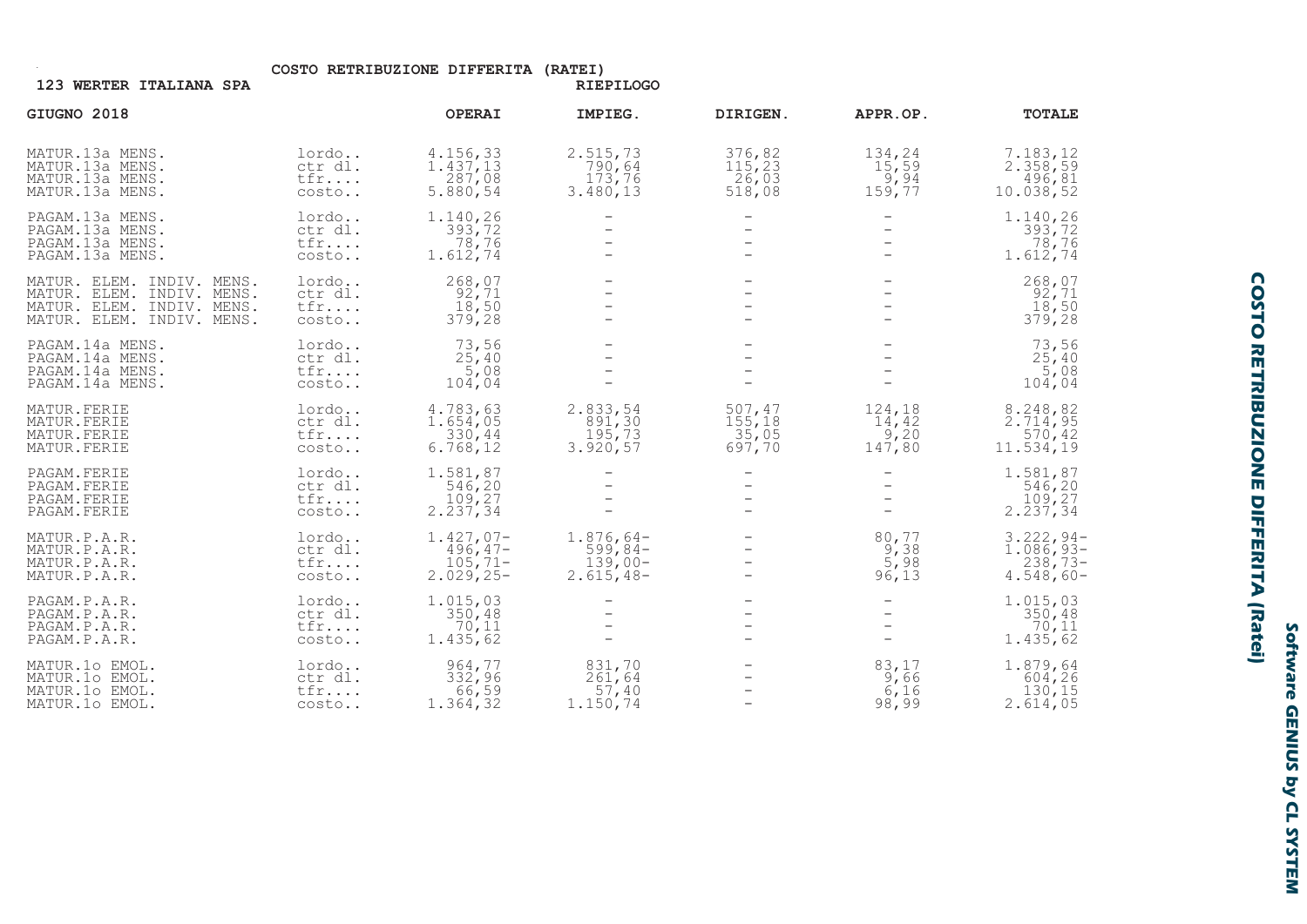matr. cognome nome

di cui liguidati

### ctr.0,50% f.i./tes.inps assunzione posiz./risol. p.t./turn. anni prec. rivalut. anno corr. totale i.s. riv. anticip. accantonam pagamenti altre ind 100066 TOFFANT NADIA  $001$  $\overline{4}$ 21.054.03 404.77 1.685,24 23.144.04 112.99 1.572.25 44.52  $0,00$ 21.414.28  $0.00$  $0,00$ 8 01 1992 1 3.10.2005 100068 CATELLO DANIELA 001 4.738,30 91,09 1.891,78 6.721,17 124,80 1.766,98 10,02  $0,00$ 4.819,37  $0,00$  $0,00$  $\Delta$ 2.03.1992 1 3.10.2005 100069 BELDI VERUSKA  $001$  $\overline{4}$ 9.077,90 174,52 1,298,00 10.550,42 85,56 1.212,44 19,20  $0,00$ 9.233,22  $0,00$  $0,00$  $1, 1, 07, 2011$ 5 12 1994 100070 MORO ROSELLA  $001$  $\overline{A}$ 5.752,37 110,59 1.524,67 7.387,63 104,29 1.420,38 12,16  $0,00$ 5.850,80  $0,00$  $0,00$ 19.02.1996 1 3.10.2005 100071 CADRINO GIULIANA  $001$ 3 8.584,06  $165,04$ 1.439,22 10.188,32 93,39 1.345,83 18.15  $0,00$ 8.730,95  $0,00$  $0,00$ 8.05.2000 1 26 01 2009 100072 DI STEFANO LORENZA  $001$  $\mathcal{R}$ 4.157,22 79,92 1.462,03 5.699,17 86,03 1,376,00 8,79  $0,00$ 4.228.35  $0,00$  $0,00$ 13 10 2003  $1 \t3 \t10 \t2005$ 100073 RAFELLI DORETTA  $0,00$  $001$  $\overline{4}$ 4.259,14 81,88 1.810,88  $6.151,90$ 119,09 1.691.79 9,01  $0,00$ 4.332.01  $0.00$ 8 01 2004  $1 \times 10 \times 2005$  $0$  ,  $00$ 100074 SPIGAMOLA ELISABETTA  $001$ 2.542,07 4.117,30 2 585.56  $0,00$  $\Delta$ 48,87 1,526,36 101,36  $1, 425, 00$ 5.38  $0.00$ 6.12.2004  $1, 3, 10, 2005$ 100119 OLIVERO STEFANIA  $001$  $\overline{\mathcal{E}}$  $0,00$ 1.446,01 1.446,01 1.349,19  $0.00$  $0,00$  $0,00$  $0.00$ 96.82  $0.00$  $0.00$ 5.12.2007  $1, 1.09.2010$ 100124 D'ANFORTA MARTA DANIELA  $0,00$  $0,00$  $001$  $\mathcal{R}$  $0,00$  $0.00$ 1 713.66 1 713.66 106.80 1 606.86  $0.00$  $0.00$  $0.00$ 15.09.2008 1 28.10.2010  $0$  ,  $00$ 100134 CAVIN VALENTINA  $001$  $\mathcal{R}$  $0,00$  $0.00$ 1,438,78 1.438.78 94,03 1.344.75  $0.00$  $0.00$  $0.00$  $0.00$ 1.09.2010 1 1.09.2010 TOTALE OUALIFICA OPERAI n. 11 60.165.09 1.156.68 17.236.63 78.558.40 1.125.16 16.111.47 127.23  $0.00$ 61.194.54  $0.00$  $0.00$ \_\_\_\_\_\_\_\_\_\_\_\_ \_\_\_\_\_\_\_\_\_\_\_\_\_\_\_\_ -----\_\_\_\_\_\_\_\_\_\_\_\_\_\_\_ \_\_\_\_\_\_\_\_\_\_\_\_\_\_\_ ----------\_\_\_\_\_\_\_\_\_\_\_\_\_\_\_\_\_\_ --------\_\_\_\_\_\_\_\_\_\_\_\_\_\_\_ --------\_\_\_\_\_\_\_\_\_ 600086 ZACCATTO VANNA 001 8.187.94 157,42 647.51 8.992.87 43,74  $0.00$ 8.931.81  $0.00$  $0.00$  $0.00$ 17,32 16.12.1991  $1, 3, 10, 2005$ 600088 RAPPELLO LUCIA  $001$ 4.670,14 89,79 958,49 5.718,42 64,74  $0,00$  $9,88$  $0,00$ 5.643,80  $0,00$  $0,00$ 18 04 2000  $1 \t3 \t10 \t2005$ TOTALE OUALIFICA **TAV DOM** 12.858.08  $247.21$ 14.711.29  $0.00$  $0.00$  $n$ .  $\overline{\phantom{a}}$ 1.606.00 108,48 27.20  $0.00$ 14.575.61  $0.00$ TOTALE C/COSTO **TESSUTI** n. 13 73.023.17 1.403.89 18.842.63 93.269.69 1.233.64 16.111.47 154.43  $0.00$ 75.770.15  $0.00$  $0.00$ ------------200135 VILLANI DAVIDE 013 - 5  $0.00$  $0.00$ 2.713.88 2.713.88 183,21 2.530,67  $0.00$  $0.00$  $0.00$  $0.00$  $0.00$ 2 11 2010  $1, 2.11.2010$ \_\_\_\_\_\_\_\_\_\_\_\_\_\_\_\_\_\_\_\_\_\_\_\_\_\_\_\_\_\_\_\_\_ TOTALE C/COSTO INDIRETTI PRODUZIONE  $0,00$ 2.713,88 2.713,88 183,21 2.530,67  $0,00$  $0,00$  $0,00$  $0,00$  $0,00$  $0,00$ **TOTALE FILIALE BUSCETO-VIA V MACCIO 8** 73 023 17 1 403 89 95 983.57 1 416 85 18 642 14 154.43 75 770 15  $0.00$  $n \t 14$ 21 556.51  $0.00$  $0.00$ TOTALE D L PARMA-VIA LE SPEZIE 140 197 957 32 590 875 58 13 017 88 183 441 92 393 606 84 10 716 32 385 564 34 7 353.92 808.94  $0.00$  $0.00$  $n \cdot 92$ di cui in forza n. 89 374.976,92 7.209,09 191.181,18 573.367,19 12.521,77 177.161,89 793,01  $0,00$ 382.890,52  $0.00$  $0,00$

TFR - ACCANTONAMENTO

c/c rep. q.p. liv. \*-------------- trattamento di fine rapporto --------------\*

 $\overline{\mathbf{3}}$ 

 $n$ .

10.587.42

144.83

6.776.14

17.508.39

496.11

6.280.03

15.93

 $0.00$ 

10.716.32

10.716.32

**ANNO 2018** 

 $0.00$ 

ュ

Acc

**ANTON** 

NN

Ę

**O**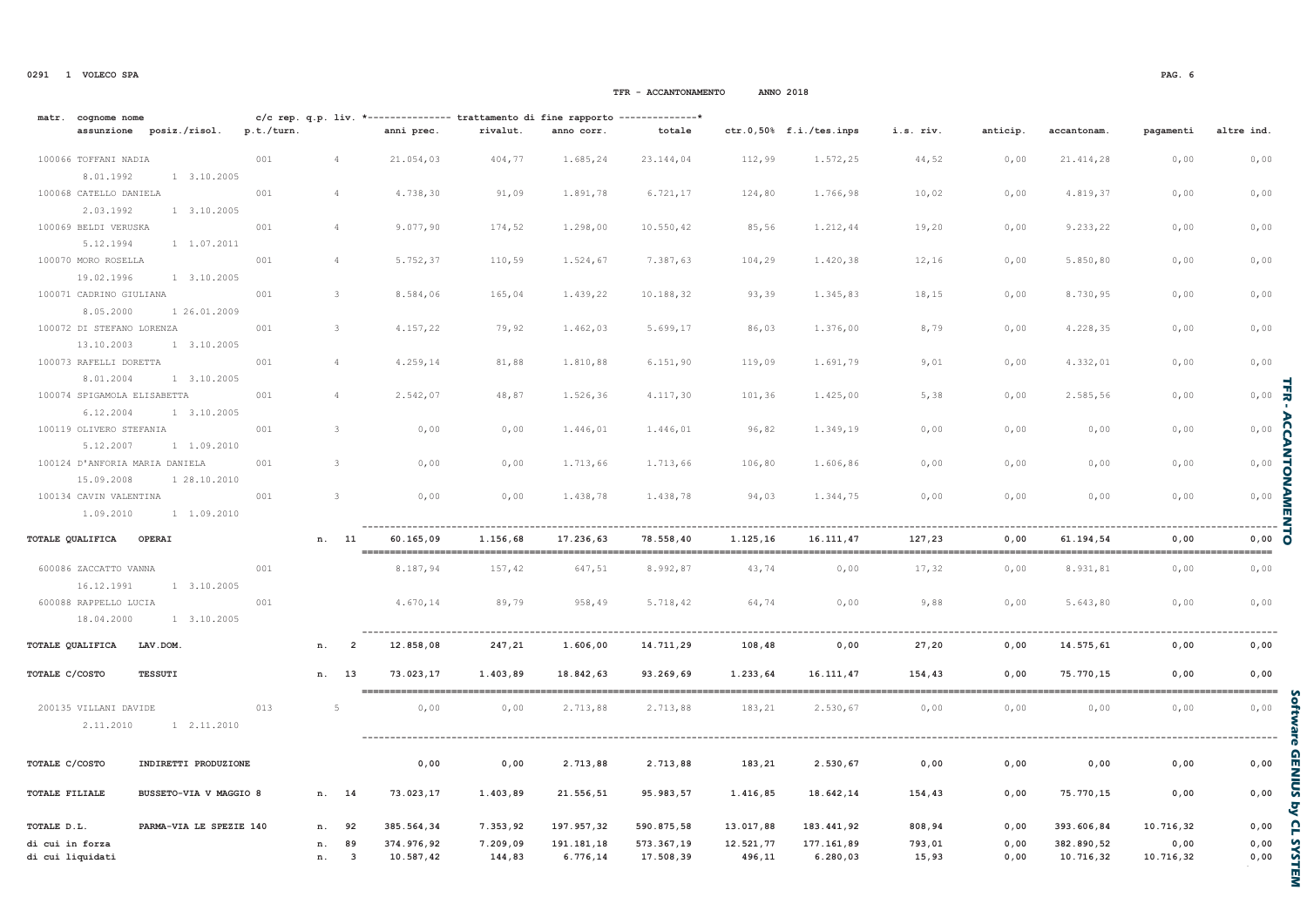| 0291 | VOLECO SPA |  |
|------|------------|--|

|                                |                                                                                 | COSTO FERIE/ROL/FESTIVITA' SOPPRESSE                | AL 31.12.2018                                        |      |                |                                                                                 |                 |      |            |                |                                                                         |                 |      |                      |                |                                              |
|--------------------------------|---------------------------------------------------------------------------------|-----------------------------------------------------|------------------------------------------------------|------|----------------|---------------------------------------------------------------------------------|-----------------|------|------------|----------------|-------------------------------------------------------------------------|-----------------|------|----------------------|----------------|----------------------------------------------|
| (storico)                      |                                                                                 |                                                     | mm maturazione fer/rol/fs: CAT 12/12/12 DIR 12/12/12 |      |                |                                                                                 |                 |      |            |                |                                                                         |                 |      |                      |                |                                              |
|                                |                                                                                 |                                                     | * ore ferie/fless./monte ore                         |      | $\star$        | importo *                                                                       | ore             |      | r. o. 1.   |                | importo                                                                 | $\star$<br>ore  |      | festivita' soppresse | $\star$        | importo                                      |
| cognome nome<br>matr.          | p.t.                                                                            | c/c rep qp assunzione pos.rapp.lav. res.ap maturate |                                                      |      | godute residue | residuo                                                                         | res.ap maturate |      |            | godute residue | residuo                                                                 | res.ap maturate |      |                      | godute residue | residuo                                      |
| 100066 TOFFANI NADIA           | 001                                                                             | 3.10.2005 1 3.10.2005                               | 22,00<br>0,00                                        | 0,00 | 22,00          | 219,95                                                                          | 192,00          | 0,00 | 0,00       | 192,00         | 1.919,54                                                                | 0,00            | 0,00 | 0,00                 | 0,00           | 0,00                                         |
| 100068 CATELLO DANIELA         | 001                                                                             | 3.10.2005 1 3.10.2005                               | 16,18<br>0,00                                        | 0,00 | 16,18          | 181,59                                                                          | 151,32          | 0,00 | 0,00       | 151,32         | 1.698,29                                                                | 0,00            | 0,00 | 0,00                 | 0,00           | 0,00                                         |
| 100069 BELDI VERUSKA           | 001                                                                             | 3.10.2005 1 1.07.2011                               | 0,07<br>0,00                                         | 0,00 | 0,07           | 0,63                                                                            | 0,14            | 0,00 | $0$ , $00$ | 0,14           | 1,27                                                                    | 0,00            | 0,00 | 0,00                 | 0,00           | 0,00                                         |
| 100070 MORO ROSELLA            | 001                                                                             | 3.10.2005 1 3.10.2005                               | 0,82<br>0,00                                         | 0,00 | 0,82           | 7,42                                                                            | 70,90           | 0,00 | 0,00       | 70,90          | 641,31                                                                  | 0,00            | 0,00 | 0,00                 | 0,00           | 0,00                                         |
| 100072 DI STEFANO LORENZA      | 001                                                                             | 3.10.2005 1 3.10.2005                               | 1,00<br>0,00                                         | 0,00 | 1,00           | 8,67                                                                            | 36,50           | 0,00 | 0,00       | 36,50          | 316,58                                                                  | 0,00            | 0,00 | 0,00                 | 0,00           | 0,00                                         |
| 100073 RAFELLI DORETTA         | 001                                                                             | 3.10.2005 1 3.10.2005                               | 2,50<br>0,00                                         | 0,00 | 2,50           | 26,86                                                                           | 28,00           | 0,00 | 0,00       | 28,00          | 300,81                                                                  | 0,00            | 0,00 | 0,00                 | 0,00           | 0,00                                         |
| 100074 SPIGAMOLA ELISABETTA    | 001                                                                             | 3.10.2005 1 3.10.2005                               | 0,00<br>0,00                                         | 0,00 | 0,00           | 0,00                                                                            | 39,00           | 0,00 | 0,00       | 39,00          | 353,16                                                                  | 0,00            | 0,00 | 0,00                 | 0,00           | 0,00                                         |
| 100119 OLIVERO STEFANIA        | 001                                                                             | 5.12.2007 1 1.09.2010                               | 6,33<br>0,00                                         | 0,00 | 6,33           | 54,30                                                                           | 3,83            | 0,00 | 0,00       | 3,83           | 32,86                                                                   | 0,00            | 0,00 | 0,00                 | 0,00           | 0,00                                         |
| 100124 D'ANFORIA MARIA DANIELA | 001                                                                             | 15.09.2008 1 28.10.2010                             | 7,33<br>0,00                                         | 0,00 | 7,33           | 76,68                                                                           | 35, 16          | 0,00 | 0,00       | 35, 16         | 367,79                                                                  | 0,00            | 0,00 | 0,00                 | 0,00           | 0,00                                         |
| 100134 CAVIN VALENTINA         | 001                                                                             | 1.09.2010 1 1.09.2010                               | 6,33<br>0,00                                         | 0,00 | 6,33           | 54,03                                                                           | 49,83           | 0,00 | 0,00       | 49,83          | 425, 32                                                                 | 0,00            | 0,00 | 0,00                 | 0,00           | 0,00                                         |
| <b>TESSUTI</b>                 | TOTALE<br>CTR CARICO D.L.<br>CTR INAIL D.L.<br>INCID. TFR<br>TFR 0,50%<br>COSTO | n.<br>10                                            | 62,56<br>0,00                                        | 0,00 | 62,56          | 630,13<br>199,19<br>4,44<br>46,67<br>$-3, 14$<br>877,29                         | 606,68          | 0,00 | 0,00       | 606,68         | 6.056,93<br>1.914,59<br>42,83<br>448,65<br>$-30, 29$<br>8.432,71        | 0.00            | 0,00 | 0,00                 | 0,00           | 0,00<br>0,00<br>0,00<br>0,00<br>0,00<br>0,00 |
| 200135 VELLANI DAVIDE          | 013                                                                             | 2.11.2010 1 2.11.2010                               | 0,17<br>0,00                                         | 0,00 | 0,17           |                                                                                 | 2,74 73,17      | 0,00 | 0,00       | 73,17          | 1.178,05                                                                | 0,00            | 0,00 | 0,00                 | 0,00           | 0,00                                         |
| INDIRETTI PRODUZIONE           | TOTALE<br>CTR CARICO D.L.<br>CTR INAIL D.L.<br>INCID. TFR<br>TFR 0,50%<br>COSTO |                                                     | 0,17<br>0,00                                         | 0,00 | 0,17           | 2,74<br>0, 80<br>0,02<br>0, 20<br>$-0,01$<br>3,75                               | 73,17           | 0,00 | 0,00       | 73,17          | 1.178,05<br>346,23<br>8,33<br>87,26<br>$-5,89$<br>1.613,98              | 0,00            | 0.00 | 0,00                 | 0.00           | 0,00<br>0,00<br>0,00<br>0,00<br>0,00<br>0,00 |
| BUSSETO-VIA V MAGGIO 8         | TOTALE<br>CTR CARICO D.L.<br>CTR INAIL D.L.<br>INCID. TFR<br>TFR 0,50%<br>COSTO | 11<br>n.                                            | 62,73<br>0,00                                        | 0,00 | 62,73          | 632,87<br>199,99<br>4,46<br>46,87<br>$-3, 15$<br>881,04                         | 679,85          | 0,00 | 0,00       | 679,85         | 7.234,98<br>2.260,82<br>51,16<br>535,91<br>$-36,18$<br>10.046,69        | 0.00            | 0,00 | 0,00                 | 0,00           | 0,00<br>0,00<br>0,00<br>0,00<br>0,00<br>0,00 |
| PARMA-VIA LE SPEZIE 140        | TOTALE<br>CTR CARICO D.L.<br>CTR INAIL D.L.<br>INCID. TFR<br>TFR 0,50%<br>COSTO | 84<br>n.                                            | 1935,18<br>0.00                                      |      | $0,00$ 1935,18 | 41.821,77 5472,85<br>12.394,13<br>117,14<br>3.097,89<br>$-209, 21$<br>57.221.72 |                 | 0.00 |            | $0,00$ 5472,85 | 75.664,48<br>22.875,52<br>480,28<br>5.604,74<br>$-378,58$<br>104.246.44 | 0.00            | 0.00 | 0.00                 | 0.00           | 0,00<br>0,00<br>0,00<br>0,00<br>0,00<br>0.00 |

**COSTO FERIE/ROL/FESTIVITA'SOPPRESSE** 

Software GENIUS by CL SYSTEM

PAG. 8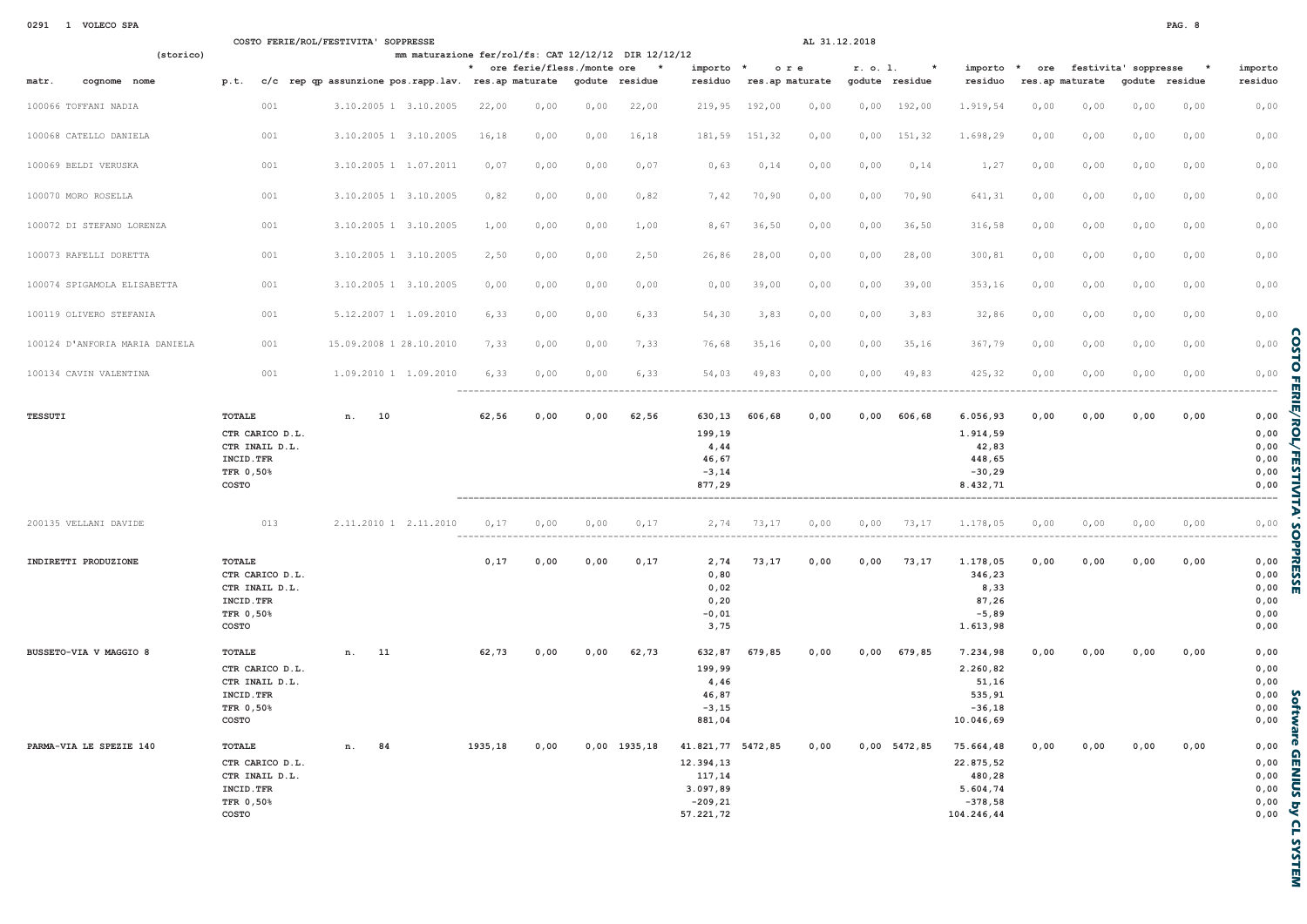$-DW062272-$  pag. 1

Dett. maturato e goduto

COSTO E DIFFERITA PROGRESSIVI - periodo: 01.2018 / 12.2018

| Datore Lavoro:                  | 1056 INDUSTRIA IMBALLAGGI SRL |                           |                           |                           |                        |                       |                 |                        |                          |                           |                    |                          |                            |
|---------------------------------|-------------------------------|---------------------------|---------------------------|---------------------------|------------------------|-----------------------|-----------------|------------------------|--------------------------|---------------------------|--------------------|--------------------------|----------------------------|
| TOTALE<br>Datore lavoro<br>Voce | Gennaio                       | Febbraio                  | Marzo                     | Aprile                    | Maggio                 | Giugno                | Luglio          | Agosto                 | Settembre                | Ottobre                   | Novembre           | Dicembre                 | <b>TOTALE</b>              |
|                                 |                               |                           |                           |                           |                        |                       |                 |                        |                          |                           |                    |                          |                            |
| RETRIB.ORDINARIA                | 114.885,26                    | 113.845,23                | 110.783,59                | 120.461,34                | 115.461,92             | 128.801,75            | 120.609,39      | 120.121,71             | 115.751,01               | 118.606,44                | 124.722,27         | 135.251,23               | 1.439.301,14               |
| RETRIB.ACCESSORIA               | 4.414,48                      | 7.646,98                  | 6.862,49                  | 8.818,37                  | 7.052,95               | 7.400,80              | 8.286,31        | 8.497,03               | 4.041,92                 | 7.720,28                  | 7.643,66           | 7.803,49                 | 86.188,76                  |
| RETRIB.DIFFERITA                | 2.954,00                      | 298,51                    | 7.382,48                  | 0,00                      | 0,00                   | 8.200,00              | 225,00          | 0,00                   | 0,00                     | 8.100,00                  | 0,00               | 107.992,08               | 135.152,07                 |
| STRAORDINARI                    | 8.125,93                      | 11.695,76                 | 12.422,74                 | 9.666,83                  | 10.261,53              | 9.769,57              | 9.859,02        | 9.840,48               | 6.429, 35                | 9.014,36                  | 9.265, 39          | 9.386,59                 | 115.737,55                 |
| INCENTIVI/PROVVIG               | 2.153,33                      | 1.818,33                  | 1.732,33                  | 1.887,33                  | 2.119,33               | 1.551,00              | 3.723,75        | 3.561,00               | 1.076,00                 | 2.482,00                  | 1.634,00           | 1.978,00                 | 25.716,40                  |
| TRASFERTE                       | 210, 14                       | 123,16                    | 518,40                    | 479,47                    | 305,61                 | 873,80                | 561,59          | 470,81                 | 149,97                   | 157,83                    | 389,83             | 382,54                   | 4.623,15                   |
| RIMBORSI SPESE                  | 8.187,19                      | 9.527,01                  | 12.731,99                 | 15.857,37                 | 12.816,00              | 16.203,53             | 13.035,91       | 8.836,45               | 9.515, 16                | 12.933,96                 | 12.972,20          | 8.955,11                 | 141.571,88                 |
| ALTRE SOMME                     | 7.100,00                      | 0,00                      | 0,00                      | 0,00                      | 0,00                   | 16.300,00             | 4.500,00        | 0,00                   | 0,00                     | 0,00                      | 0,00               | 16.300,00                | 44.200,00                  |
| RETRIB.LORDA COMPLESS           | -------------<br>148.030,33   | -----------<br>144.954,98 | -----------<br>152.434,02 | -----------<br>157.170,71 | .<br>148.017,34        | .<br>189.100,45       | .<br>160.800,97 | ------<br>151.327,48   | ----------<br>136.963,41 | -----------<br>159.014,87 | .<br>156.627,35    | ----------<br>288.049,04 | .<br>1.992.490,95          |
|                                 |                               |                           |                           |                           |                        |                       |                 |                        |                          |                           |                    |                          |                            |
| TFR PAGATI<br>PARTITE GIRO INPS | 0,00<br>939,92                | 2.190,00<br>1.814,51      | 36.214,30<br>2.559,99     | 0,00<br>3.602, 13         | 0,00                   | 0,00<br>3.809,84      | 0,00            | 0,00<br>637,91         | 0,00<br>868,30           | 0,00<br>1.188,31          | 723,29<br>1.892,48 | 0,00<br>1.548,50         | 39.127,59                  |
|                                 |                               |                           |                           |                           | 4.192,21               |                       | 1.459,93        |                        |                          |                           |                    |                          | 24.514,03                  |
| PARTITE GIRO INAIL<br>CTR INPSL | 0,00                          | 0,00<br>11.288,35         | 0,00<br>11.696, 16        | 0,00<br>11.785,24-        | 659,32                 | 1.555,32<br>12.112,59 | 0,00            | 0,00<br>12.024,76      | 0,00                     | 0,00<br>12.480,22         | 0,00               | 179,31<br>22.175,73      | 2.393,95<br>151.078,99-    |
| CTR INPS.Ammin/CollL            | 11.108, 51                    |                           |                           |                           | 11.322,93              |                       | 11.869,51-      | 1.052, 97              | 10.839,47                |                           | 12.375,52          |                          |                            |
| CTR PREV.COMPLL                 | $1.055, 75-$                  | $1.158,95-$<br>151,96-    | $1.057,75-$<br>156,89-    | $1.145, 59-$<br>$158,55-$ | $1.058, 31-$<br>148,74 | 1.999, 59<br>165,12   | $1.275,05-$     | 151,27                 | $956, 97 -$              | 1.052,97                  | $956, 97-$         | 2.196, 11<br>291, 31     | 14.966,98-                 |
|                                 | 152,81                        |                           |                           |                           |                        |                       | $155, 90-$      |                        | $149, 49-$               | 161,15                    | $155, 72-$         |                          | $1.998, 91 -$              |
| CTR CONGUAGLIL                  | 0,00                          | 0,00                      | 0,00                      | 0,00                      | 0,00                   | 0,00                  | 0,00            | 16,01                  | 0,00                     | 0,00                      | 0,00               | 0,00                     | $16,01-$                   |
| CTR INAIL PARASUBL              | $21, 95 -$                    | 26,67                     | $22,00-$                  | $26, 38 -$                | 22,01                  | 26,38                 | 26, 31          | 23,99                  | 19,43                    | 23,99                     | $19,43-$           | $23,99-$                 | $282,53-$                  |
| PRESTITI/PIGNORAMENTI           | $1.601,00 -$                  | $1.601,00 -$              | $1.601,00 -$              | $1.601,00 -$              | 1.601,00               | 1.601,00              | $1.385,00-$     | 1.385,00-              | $1.385,00-$              | 1.385,00                  | $1.385,00-$        | 1.385,00                 | $17.916,00 -$              |
| BONUS FISCALE                   | 598,90                        | 475,18                    | 558,90                    | 480,00                    | 480,00                 | 480,00                | 480,00          | 480,00                 | 480,00                   | 480,00                    | 462,22             | 10.443,99                | 15.899,19                  |
| RIMBORSO da Mod. 730            | 0,00                          | 0,00                      | 0,00                      | 0,00                      | 0,00                   | 0,00                  | 20.973,00       | 0,00                   | 0,00                     | 0,00                      | 0,00               | 0,00                     | 20.973,00                  |
| IRPEF                           | 25.111,73-                    | 25.505,24                 | 27.230,71-                | 28.393,18-                | 27.233,97              | 34.039,81             | 28.371,61-      | 28.202,39              | 24.109,01-               | 29.363,46-                | 28.893,01-         | 69.242,44-               | $375.696,56-$              |
| IRPEF 1012                      | 1.715,42-                     | 503, 70                   | 7.507,33                  | 0,00                      | 0,00                   | 3.927,87              | 1.035,00        | 0,00                   | 0,00                     | 0,00                      | 99,66-             | 3.935,00                 | 18.723,98-                 |
| IRPEF da Mod. 730               | 0,00                          | 0,00                      | 0,00                      | 0,00                      | 0,00                   | 0,00                  | 2.397,00        | 0,00                   | 0,00                     | 0,00                      | $1.045,00-$        | 0,00                     | $3.442,00-$                |
| IRPEF ADD.REGIONALI             | $2.713,93-$                   | $3.377,40-$               | $3.269, 99 -$             | $2.902, 82 -$             | 2.902,82               | 3.129, 14             | 3.147,76        | 2.855, 25              | 2.855, 25                | 2.854, 51                 | 0,00               | 303,27                   | $30.312, 14-$              |
| ACCONTI                         | $7.967, 19-$                  | 12.362,01                 | 12.746,99-                | 15.327,37-                | 13.783,50-             | 17.271,03             | 12.555,81-      | 8.958,95-              | 9.802,66                 | 13.003,96-                | 13.253,91-         | 12.093,61                | 149.126,99-                |
| RITENUTE SINDACALI              | $195, 20 -$                   | $358, 99 -$               | $180, 31 -$               | $180, 31 -$               | 180, 31                | 180, 31               | 180, 31         | 180, 31                | $180, 31 -$              | 180, 31                   | $180, 31 -$        | 360, 62                  | $2.537,60-$                |
| RITENUTE VARIE                  | 0,00                          | 110,64                    | $80, 90 -$                | 0,00                      | 55,66                  | 148, 10               | $155, 90 -$     | 58,70-                 | 0,00                     | 0,00                      | $102,00 -$         | 0,00                     | $711,90-$                  |
| ARROTONDAMENTO MESE             | 27,68                         | 29,92                     | 24,24                     | 27,27                     | 26,79                  | 32,78                 | 27,26           | 28,76                  | 28,92                    | 25,03                     | 25,07              | 63,93                    | 367,65                     |
| ARROTONDAMENTO MESE PREC.       | $22,86 -$                     | 27,68                     | $29,49-$                  | 24,67                     | 26,41                  | 31,45                 | 28,42           | $27,55-$               | $28,04-$                 | 29,64                     | 24,88              | 57,42                    | $358, 51-$                 |
| NETTI PAGATI                    | 97.930,48                     | 92.992,00                 | 126.211,93                | 99.735,00                 | 95.040,00              | 120.346,00            | 121.157,58      | 97.537,00              | 88.015,00                | 100.173,00                | 101.239,00         | 188.220,27               | 1.328.597,26               |
| ERRORE QUADRATURA NETTO         | 195.860,96                    | 185.984,00                | 252.423,86                | 199.470,00                | 190.080,00             | 240.692,00            | 242.315,16      | 195.074,00             | 176.030,00               | 200.346,00                | 202.478,00         | 376.440,54               | 2.657.194,52               |
| CTR INPSDL                      | 32.833,96                     | 33.099,14                 | 35.627,72                 | 34.500,78                 | 33.072,02              | 35.693,45             | 34.772,47       | 35.254,90              | 31.823,81                | 36.685,96                 | 36.277,16          | 64.716,31                | 444.357,68                 |
| CTR INPS.Ammin/Coll.DL          | 2.111,42                      | 2.317,82                  | 2.115,42                  | 2.291, 10                 | 2.116,54               | 3.999,09              | 2.550,01        | 2.105,85               | 1.913,85                 | 2.105,85                  | 1.913,85           | 4.392,10                 | 29.932,90                  |
| CTR PREV.COMPLDL                | 152,81                        | 151,96                    | 156,89                    | 158,55                    | 148,74                 | 165,12                | 155,90          | 151,27                 | 149,49                   | 161,15                    | 155,72             | 291,31                   | 1.998,91                   |
| CTR PREV.COMPL.TFRDL            | 833, 42                       | 835,79                    | 867,60                    | 874,70                    | 823,44                 | 905,63                | 846,55          | 821,40                 | 817,66                   | 878,04                    | 854,61             | 1.594,12                 | 10.952,96                  |
| CTR ASSISTENZIALIDL             | 360, 50                       | 390,50                    | 396,50                    | 396,50                    | 396,50                 | 396,50                | 396,50          | 396,50                 | 396,50                   | 396,50                    | 396,50             | 396,50                   | 4.716,00                   |
| CTR CONGUAGLIDL                 | 0,00                          | 0,00                      | 0,00                      | 0,00                      | 0,00                   | 0,00                  | 0,00            | 32,02                  | 0,00                     | 0,00                      | 0,00               | 0,00                     | 32,02                      |
| CTR INAILDL                     | 2.502,66                      | 2.589,32                  | 2.671,52                  | 2.559,70                  | 2.465,68               | 2.770,62              | 2.627,86        | 2.667,07               | 2.481,60                 | 2.865,91                  | 2.718,52           | 4.842,79                 | 33.763,25                  |
| TOTALE CTR DL                   | ____________<br>38.794,77     | ---------<br>39.384,53    | 41.835,65                 | --------<br>40.781,33     | ---------<br>39.022,92 | .<br>43.930,41        | .<br>41.349,29  | ---------<br>41.429,01 | ----------<br>37.582,91  | ---------<br>43.093,41    | .<br>42.316,36     | ---------<br>76.233,13   | .<br>525.753,72            |
|                                 |                               |                           |                           |                           |                        |                       |                 |                        |                          |                           |                    |                          |                            |
| TFR DEL PERIODO                 | 8.578,87                      | 8.471,75                  | 9.114,98                  | 8.937,61                  | 8.663,32               | 9.241,69              | 8.783,65        | 8.835,68               | 8.586,75                 | 9.264,84                  | 9.091,95           | 17.045,10                | 114.616,19                 |
| TFR RIVALUTAZIONE               | 1.860,17                      | 2.258,33                  | 626,55                    | 1.728,31                  | 121,46                 | 248,45                | 618,44          | 2.098,26               | 491, 44                  | 121,46                    | 248,45             | 1.725,79                 | 10.678,39                  |
| TFR ACCUM.CTR 0,50%             | 506, 65                       | $508, 30 -$               | $525, 56 -$               | 525, 77                   | 504, 32                | 547,56                | 530, 30         | 538,86                 | 488,53                   | 564, 30                   | $558, 98 -$        | 1.006,68-                | $6.805, 81-$               |
| TFR PREV.COMPLEM                | 833, 42-                      | 835,79-                   | $867,60-$                 | $874,70-$                 | 823,44                 | $905,63-$             | 846, 55         | $821, 40 -$            | 817,66-                  | $878,04-$                 | 854,61             | 1.594, 12                | $10.952,96-$               |
| TFR I.S. RIVALUTAZIONE          | 316, 24                       | 383,89-                   | $106, 51 -$               | $293,82-$                 | 20,65                  | $42, 24-$             | $105, 13-$      | 356,68                 | 83,55                    | 20,65                     | $42, 24 -$         | $293, 39 -$              | $1.815, 29-$               |
| TFR ACCANTONAMENTO              | ------<br>8.782,73            | 9.002, 10                 | 8.241,86                  | 8.971,63                  | 7.234,75               | 7.994,71              | 7.920,11        | 9.217,00               | 6.872,67                 | 7.721,69                  | 7.884,57           | 15.876,70                | ------------<br>105.720,52 |
|                                 | ______________                | _____________             | _____________             | _____________             | _____________          | .============         | ______________  | .============          | .============            | .============             | ______________     | .=============           |                            |

Software GENIUS by CL SYSTEM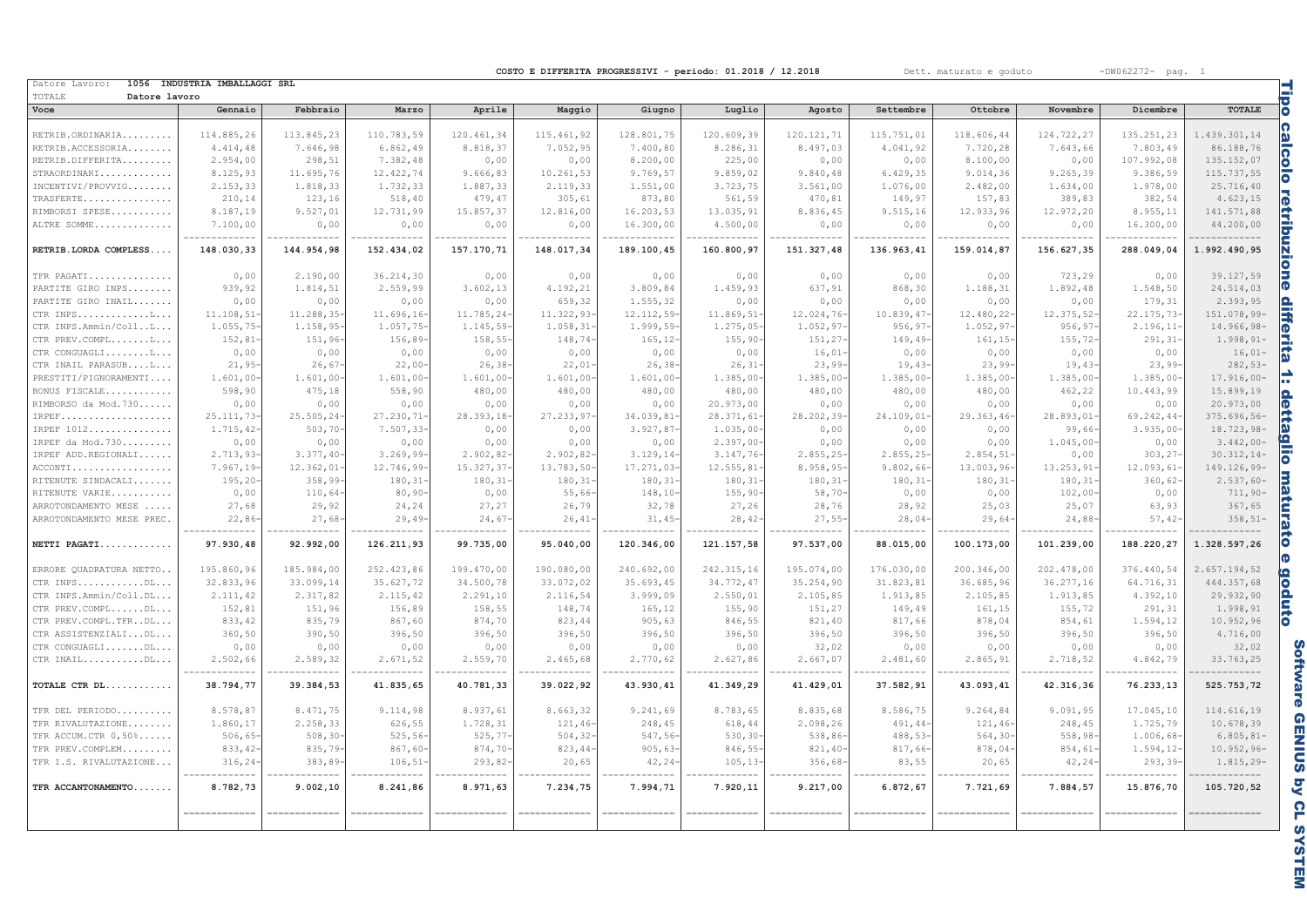Dett. maturato e goduto

 $-DW062272-$  pag. 2

COSTO E DIFFERITA PROGRESSIVI - periodo: 01.2018 / 12.2018

| Datore Lavoro:                  | 1056 INDUSTRIA IMBALLAGGI SRL |            |            |             |             |            |            |             |            |             |             |             | Tipo                           |
|---------------------------------|-------------------------------|------------|------------|-------------|-------------|------------|------------|-------------|------------|-------------|-------------|-------------|--------------------------------|
| TOTALE<br>Datore lavoro<br>Voce | Gennaio                       | Febbraio   | Marzo      | Aprile      |             | Giugno     |            |             | Settembre  | Ottobre     | Novembre    | Dicembre    | <b>TOTALE</b>                  |
|                                 |                               |            |            |             | Maggio      |            | Luglio     | Agosto      |            |             |             |             |                                |
| COSTO DEL PERIODO               | 195.924,07                    | 193.725,50 | 202.618,04 | 207.217,49  | 194.254,36  | 241.067,81 | 210.175,50 | 202.330,17  | 181.335,44 | 209.809,32  | 206.870,52  | 380.452,26  | calcolo<br>2.625.780,48        |
| GG. LAV. EFFETTIVI              | 873,00                        | 949,00     | 1.198,00   | 875,00      | 1.106,00    | 1.021,00   | 1.042,00   | 1.117,00    | 530,00     | 1.038,00    | 1.045,00    | 916,00      | 11.710,00                      |
| ORE LAV. EFF. ORDIN             | 5.775,17                      | 7.478,50   | 7.603,00   | 8.452,50    | 6.560,00    | 8.161,95   | 7.810,50   | 8.003,09    | 4.418,57   | 7.827,50    | 8.336,77    | 8.204,00    | 88.631,55                      |
| ORE LAV. EFF. STRAORD           | 314,00                        | 407,50     | 470,50     | 393,00      | 440,50      | 399,00     | 386,50     | 402,00      | 130,00     | 329,00      | 340,50      | 341,50      | 4.354,00                       |
|                                 |                               |            |            |             |             |            |            |             |            |             |             |             |                                |
| MATUR.13a MENS. lordo           | 8.618,46                      | 8.649,85   | 9.111,34   | 8.966,92    | 9.157, 26   | 9.135,91   | 9.092, 28  | 9.174,91    | 9.254,91   | 9.146,64    | 9.308,09    | 8.914,73    | 108.531,30                     |
| MATUR.13a MENS. ctr dl          | 2.461,76                      | 2.511,59   | 2.656,11   | 2.570,55    | 2.725,36    | 2.509,85   | 2.593,14   | 3.246,13    | 2.720,15   | 2.882,62    | 2.762,06    | 2.561,65    | 32.200,97                      |
| MATUR.13a MENS. tfr             | 638,42                        | 675,62     | 743,35     | 767,99      | 817,70      | 852,46     | 885,18     | 927,02      | 975, 47    | 1.004,53    | 1.053,46    | 1.061,99    | 10.403,19                      |
| MATUR.13a MENS. tfr 0,50.       | 34, 92                        | 69,92      | 104,67     | 139,39      | 175,75      | 211,68     | 247,37     | $289, 90 -$ | 327,02     | $363, 92 -$ | 401,65      | $437, 38 -$ | $2.803, 57-$                   |
| MATUR.13a MENS. costo           | 11.683,72                     | 11.767,14  | 12.406,13  | 12.166,07   | 12.524,57   | 12.286,54  | 12.323,23  | 13.058,16   | 12.623,51  | 12.669,87   | 12.721,96   | 12.100,99   | retribuzione<br>148.331,89     |
| PAGAM.13a MENS. lordo           | 0,00                          | 298,51     | 182,48     | 0,00        | 0,00        | 0,00       | 0,00       | 0,00        | 0,00       | 0,00        | 0,00        | 107.992,08  | 108.473,07                     |
| PAGAM.13a MENS. ctr dl          | 0,00                          | 103,45     | 63,24      | 0,00        | 0,00        | 0,00       | 0,00       | 0,00        | 0,00       | 0,00        | 0,00        | 32.012,16   | 32.178,85                      |
| PAGAM.13a MENS. tfr             | 0,00                          | 22,11      | 13,52      | 0,00        | 0,00        | 0,00       | 0,00       | 0,00        | 0,00       | 0,00        | 0,00        | 7.999,47    | 8.035,10                       |
| PAGAM.13a MENS. tfr 0,50.       | 0,00                          | 1,49       | 0, 91      | 0,00        | 0,00        | 0,00       | 0,00       | 0,00        | 0,00       | 0,00        | 0,00        | $437,09-$   | differita<br>$439, 49-$        |
| PAGAM.13a MENS. costo           | 0,00                          | 422,58     | 258,33     | 0,00        | 0,00        | 0,00       | 0,00       | 0,00        | 0,00       | 0,00        | 0.00        | 147.566,62  | 148.247,53<br>÷                |
| MATUR. FERIE<br>lordo           | 8.369,83                      | 8.328,45   | 8.736,55   | 8.608,46    | 8.831,81    | 8.888,42   | 8.853,63   | 8.920,96    | 9.021,21   | 8.875,27    | 9.048,70    | 9.214,54    | 105.697.83                     |
| MATUR. FERIE<br>ctr dl          | 2.265,20                      | 2.415,33   | 2.540,42   | 2.464,41    | 2.619,14    | 2.436,39   | 2.523,43   | 3.260,58    | 2.646,52   | 2.785,04    | 2.681,15    | 2.683,44    | 31.321,05                      |
| MATUR. FERIE<br>tfr             | 648,27                        | 679,64     | 742,56     | 767,27      | 818,36      | 858,06     | 890,52     | 930,72      | 979,58     | 1.005,37    | 1.054,44    | 1.103,79    | 10.478,58                      |
| MATUR. FERIE<br>tfr 0,50.       | $62,74-$                      | 96,82      | 130,44     | $164, 16-$  | 199,60-     | 234,75     | 269,87     | $311, 36-$  | 347, 95-   | 384, 15-    | $421, 28 -$ | $459, 12-$  | $3.082, 24-$                   |
|                                 |                               |            |            |             |             |            |            |             |            |             |             |             |                                |
| <b>MATUR. FERIE</b><br>costo    | 11.220,56                     | 11.326,60  | 11.889,09  | 11.675,98   | 12.069,71   | 11.948,12  | 11.997,71  | 12.800,90   | 12.299,36  | 12.281,53   | 12.363,01   | 12.542,65   | <u>dettaglio</u><br>144.415,22 |
| PAGAM. FERIE<br>lordo           | 21.437,18                     | 6.251,91   | 1.549,50   | 3.584,29    | 4.293,71    | 3.207,37   | 6.855, 64  | 8.075,20    | 44.028,90  | 2.597,25    | 1.447,67    | 2.078,44    | 105.407,06                     |
| $ctr$ $dl$<br>PAGAM. FERIE      | 6.452,54                      | 1.869,18   | 494,20     | 1.042,12    | 1.122,97    | 863,55     | 2.067,06   | 2.628,36    | 12.841,26  | 913,62      | 402,48      | 559,77      | 31.257,11                      |
| PAGAM. FERIE<br>tfr             | 1.587,93                      | 557,69     | 234,65     | 391,76      | 458,55      | 392,49     | 674,45     | 795,09      | 3.496,93   | 601,40      | 526,31      | 578,13      | 10.295,38                      |
| PAGAM. FERIE<br>tfr 0,50.       | $94,56-$                      | 121, 27    | 127, 11    | $140, 48 -$ | 154,92-     | 166, 61    | 196,94-    | $235, 53-$  | 409,02     | 419,08      | 424, 13     | $430, 42-$  | $2.920,07-$                    |
| PAGAM. FERIE<br>costo           | 29.383,09                     | 8.557,51   | 2.151,24   | 4.877,69    | 5.720,31    | 4.296,80   | 9.400,21   | 11.263,12   | 59.958,07  | 3.693, 19   | 1.952,33    | 2.785,92    | maturato<br>144.039,48<br>ര    |
| MATUR.FEST.SOPP.lordo           | 2.407,27                      | 1.642,69   | 1.783,46   | 1.708,89    | 1.802,30    | 1.758,22   | 1.721,16   | 1.759,51    | 1.814,96   | 1.718,98    | 1.739,37    | 1.855,40    | 21.712,21                      |
| MATUR.FEST.SOPP.ctr dl          | 720,59                        | 505,05     | 521,38     | 490,09      | 535,53      | 479,85     | 485,43     | 973, 41     | 532,87     | 540,57      | 514,90      | 543,73      | 6.843, 40                      |
| MATUR.FEST.SOPP.tfr             | 359,93                        | 319,39     | 331,06     | 328,51      | 342,24      | 346,14     | 350,32     | 359,78      | 376,44     | 376,53      | 385,08      | 400,68      | 4.276, 10                      |
| MATUR.FEST.SOPP.tfr 0,50.       | 197,68-                       | 204, 39    | 206, 14    | $208,73-$   | $215, 95 -$ | 222,79     | 229, 45    | $241, 95-$  | 249,27     | 256, 18     | 263, 28     | $270, 93-$  | goduto<br>$2.766, 74-$         |
| MATUR. FEST. SOPP. costo        | 3.290, 11                     | 2.262,74   | 2.429,76   | 2.318,76    | 2.464,12    | 2.361,42   | 2.327,46   | 2.850,75    | 2.475,00   | 2.379,90    | 2.376,07    | 2.528,88    | 30.064,97                      |
| PAGAM.FEST.SOPP.lordo           | 0.00                          | 1.923,63   | 0, 27      | 338,80      | 229,16      | 405,41     | 678,38     | 805,84      | 811,88     | 4.520.68    | 2.777.50    | 5.239.92    | 17.731,47                      |
| PAGAM.FEST.SOPP.ctr dl          | 0,00                          | 666,62     | 0,09       | 100,17      | 78,75       | 133,11     | 202,76     | 244,36      | 265,49     | 1.399,17    | 782,72      | 1.620,43    | 5.493,67                       |
| PAGAM. FEST. SOPP.tfr           | 0,00                          | 142,49     | 4,24       | 25,10       | 18,66       | 32,87      | 54,93      | 67,19       | 71,46      | 350,21      | 241,79      | 435,54      | 1.444,48                       |
| PAGAM.FEST.SOPP.tfr 0,50.       | 0,00                          | 9,62       | 4,22       | 1,69        | $2,84-$     | 4,68       | $7,50-$    | $11, 31-$   | 15,36      | 36,07       | $47, 36 -$  | $69, 92 -$  | $210,57-$                      |
| PAGAM. FEST. SOPP. costo        | 0,00                          | 2.723,12   | 0, 38      | 462,38      | 323,73      | 566,71     | 928,57     | 1.106,08    | 1.133,47   | 6.233,99    | 3.754,65    | 7.225,97    | 24.459,05                      |
|                                 |                               |            |            |             |             |            |            |             |            |             |             |             |                                |
| MATUR.R.O.L.<br>$l$ ordo        | 14.138,24                     | 3.614,97   | 3.631,86   | 465,10      | 2.804,24    | 2.786,71   | 2.833,76   | 2.839,22    | 2.878,97   | 2.705,86    | 2.750,79    | 5.624,85    | 47.074,57                      |
| MATUR.R.O.L.<br>ctr dl          | 4.394,05                      | 1.073,81   | 1.054,39   | 15,24       | 904,52      | 752,11     | 791,91     | 1.596,01    | 841,71     | 855,15      | 813,24      | 1.788,81    | 14.850,47                      |
| MATUR.R.O.L.<br>tfr             | 1.240,46                      | 528,76     | 537,22     | 308,29      | 482,50      | 491,97     | 506, 17    | 517,36      | 542,12     | 540,72      | 555,01      | 779,10      | 7.029,68                       |
| MATUR.R.O.L.<br>tfr 0,50.       | 261,00                        | 275,55     | 280, 34    | 274,77      | 285, 55     | 296, 28    | 307,03     | 328,84-     | 340,29     | 351,27      | 362, 43     | $386,59-$   | $3.749, 94 -$                  |
| MATUR.R.O.L.<br>costo           | 19.511,75                     | 4.941,99   | 4.943,13   | 483,38      | 3.905,71    | 3.734,51   | 3.824, 81  | 4.623,75    | 3.922,51   | 3.750,46    | 3.756,61    | 7.806,17    | 65.204,78                      |

Software GENIUS by CL SYSTEM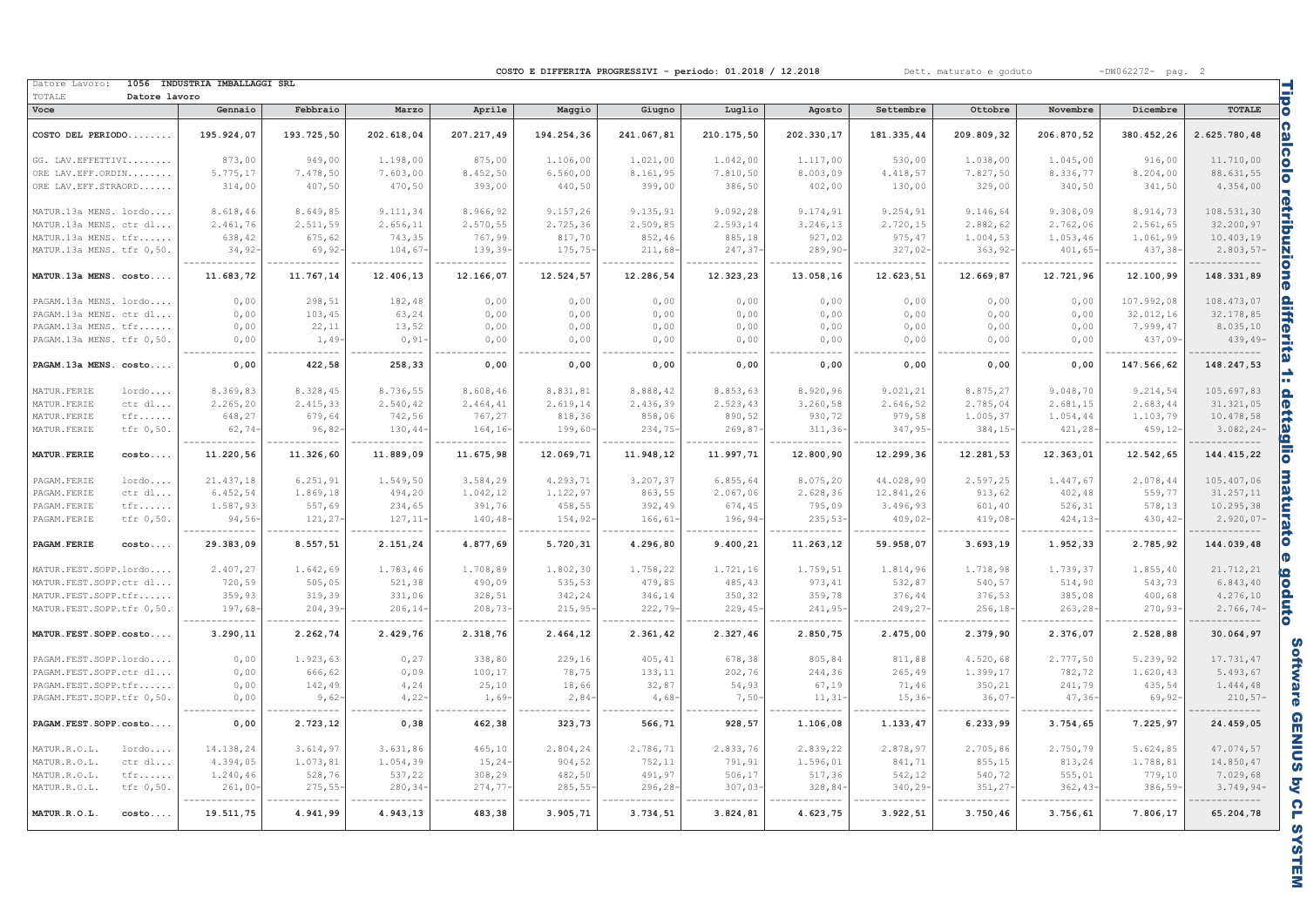| Dett. maturato e goduto |  | $-DW062272-$ pag. |  |
|-------------------------|--|-------------------|--|
|                         |  |                   |  |

COSTO E DIFFERITA PROGRESSIVI - periodo: 01.2018 / 12.2018

---------

| Voce                     | Datore lavoro | Gennaio                     | Febbraio                    | Marzo                      | Aprile                 | Maggio                     | Giugno                    | Luglio                                  | Agosto                    | Settembre                  | Ottobre                  | Novembre                 | Dicembre                   | <b>TOTALE</b>            |
|--------------------------|---------------|-----------------------------|-----------------------------|----------------------------|------------------------|----------------------------|---------------------------|-----------------------------------------|---------------------------|----------------------------|--------------------------|--------------------------|----------------------------|--------------------------|
|                          |               |                             |                             |                            |                        |                            |                           |                                         |                           |                            |                          |                          |                            |                          |
|                          |               |                             |                             |                            |                        |                            |                           |                                         |                           |                            |                          |                          |                            |                          |
| PAGAM.R.O.L.             | lordo         | 12.055,44                   | 1.534,63                    | $985, 35 -$                | 5.373,16               | 5.192,44                   | 5.825,90                  | 4.414,71                                | 4.664,30                  | 10.291,15                  | 3.372,06                 | 7.617,44                 | 11.633,46                  | 70.989,34                |
| PAGAM.R.O.L.             | ctr dl        | 3.952,86                    | 532,79                      | 342, 32-                   | 1.557,73               | 1.483,63                   | 1.687,34                  | 1.273,09                                | 1.630,65                  | 3.036, 67                  | 996,09                   | 2.340,03                 | 3.733,77                   | 21.882,33                |
| PAGAM.R.O.L.             | tfr           | 893,00                      | 168,80                      | $17,50-$                   | 442,04                 | 450,91                     | 518, 10                   | 438,17                                  | 474,56                    | 913,63                     | 446,25                   | 773,44                   | 1.104,56                   | 6.605,96                 |
| PAGAM.R.O.L.             | tfr 0,50.     | $55,12-$<br>.               | $62,82-$                    | $50, 54-$                  | 66,29-<br>--------     | $86,58-$                   | $111, 16-$                | $129,04-$                               | $151, 30-$                | 196, 47                    | $209, 18-$               | $242,84-$                | 294, 24                    | $1.655, 58-$             |
| PAGAM.R.O.L.             | costo         | 16.846,18                   | 2.173, 40                   | $1.395, 71-$               | 7.306,64               | 7.040, 40                  | 7.920,18                  | 5.996,93                                | 6.618, 21                 | 14.044,98                  | 4.605,22                 | 10.488,07                | 16.177,55                  | 97.822,05                |
| MATUR.10 EMOL. lordo     |               | 0,00                        | 0,00                        | 0,00                       | 7.691,25               | 7.691,25                   | 7.727,25                  | 7.735,25                                | 7.739,82                  | 0,00                       | 0,00                     | 0,00                     | 0,00                       | 38.584,82                |
| MATUR.10 EMOL. ctr dl    |               | 0,00                        | 0,00                        | 0,00                       | 2.152,66               | 2.189,22                   | 2.120,80                  | 2.158,42                                | 2.551,85                  | 0,00                       | 0,00                     | 0,00                     | 0,00                       | 11.172,95                |
| MATUR.10 EMOL. tfr       |               | 0,00                        | 0,00                        | 0,00                       | 569,67                 | 598,51                     | 630,07                    | 659,49                                  | 689,18                    | 0,00                       | 0,00                     | 0,00                     | 0,00                       | 3.146,92                 |
| MATUR.1o EMOL. tfr 0,50. |               | 0,00                        | 0,00                        | 0,00                       | 28,85-                 | $57,72-$                   | $86,57-$                  | $115,43-$                               | $148,03-$                 | 0,00                       | 0,00                     | 0,00                     | 0,00                       | $436,60-$                |
| MATUR. 10 EMOL. costo    |               | .<br>0,00                   | ------<br>0,00              | ------<br>0,00             | ---------<br>10.384,73 | -----------<br>10.421,26   | <br>10.391,55             | -------------<br>10.437,73              | <br>10.832,82             | -------<br>0,00            | -------<br>0,00          | -------<br>0,00          | -------<br>0,00            | -----------<br>52.468,09 |
| PAGAM.10 EMOL. lordo     |               | 0,00                        | 0,00                        | 0,00                       | 0,00                   | 0,00                       | 8.200,00                  | 225,00                                  | 0,00                      | 0,00                       | 0,00                     | 0,00                     | 0,00                       | 8.425,00                 |
| PAGAM.10 EMOL. ctr dl    |               | 0,00                        | 0,00                        | 0,00                       | 0,00                   | 0,00                       | 2.491,34                  | 79,73                                   | 0,00                      | 0,00                       | 0,00                     | 0,00                     | 0,00                       | 2.571,07                 |
| PAGAM. lo EMOL. tfr      |               | 0,00                        | 0,00                        | 0,00                       | 0,00                   | 0,00                       | 607,36                    | 16,67                                   | 0,00                      | 0,00                       | 0,00                     | 0,00                     | 0,00                       | 624,03                   |
| PAGAM.10 EMOL. tfr 0,50. |               | 0,00                        | 0,00                        | 0,00                       | 0,00                   | 0,00                       | $32,20-$                  | $1,13-$                                 | 0,00                      | 0,00                       | 0,00                     | 0,00                     | 0,00                       | $33,33-$                 |
| PAGAM.10 EMOL. costo     |               | 0,00                        | 0,00                        | 0,00                       | 0,00                   | 0,00                       | 11.266,50                 | 320,27                                  | 0,00                      | 0,00                       | 0,00                     | 0,00                     | 0,00                       | 11.586,77                |
|                          |               | -------------               | -------------               | ==========                 | =========              | ==========                 | __________                | _____________                           | ----------                | . _ _ _ _ _ _ _ _ _        | =========                |                          |                            |                          |
| COSTO RATEI DEL PERIODO  |               | $523, 13-$                  | 16.421,86                   | 30.653,87                  | 24.382,21              | 28.300,93                  | 16.671,95                 | 24.264,96                               | 25.178,97                 | 43.816,14-                 | 16.549,36                | 15.022,60                | 138.777,37-                | 14.330,07                |
| COSTO TOTALE             |               | _____________<br>195.400,94 | -------------<br>210.147,36 | ============<br>233.271,91 | 231.599,70             | ------------<br>222.555,29 | ===========<br>257.739,76 | . _ _ _ _ _ _ _ _ _ _ _ _<br>234.440,46 | .==========<br>227.509,14 | .===========<br>137.519,30 | ==========<br>226.358,68 | .=========<br>221.893,12 | .===========<br>241.674,89 | 2.640.110,55             |
|                          |               |                             |                             |                            |                        |                            |                           |                                         |                           |                            |                          |                          |                            |                          |
|                          |               |                             |                             |                            |                        |                            |                           |                                         |                           |                            |                          |                          |                            |                          |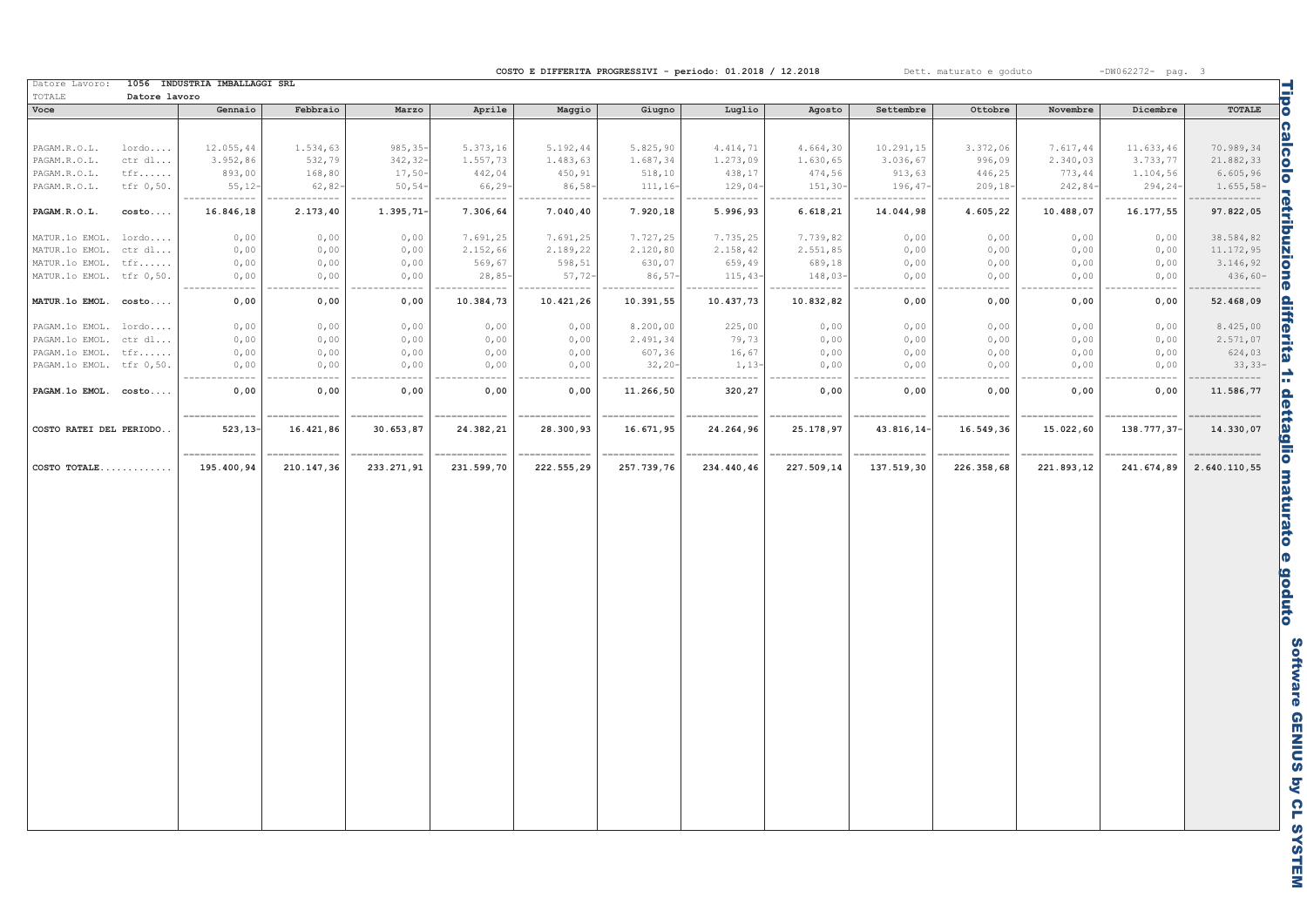### ANALISI FORZA LAVORO - ASSUNTI (pro-quota)

### Datore Lavoro: 1056 INDUSTRIA IMBALLAGGI SRL

### - CCNL: 88 - Settore ctr: 350 - Attivita': 22.22.00 IMBALLAGGI

Filiale...: RIEPILOGO DL  $C/costo...$ 

Reparto...: Qualifiche: Tutte

| Tipo rapporto          | Gennaio<br>2017 | Febbraio<br>2017 | Marzo<br>2017 | Aprile<br>2017 | Maggio<br>2017 | Giugno<br>2017 | Luglio<br>2017 | Agosto<br>2017 | Settembre<br>2017 | Ottobre<br>2017 | Novembre<br>2017 | Dicembre<br>2017 | Media  |                  |
|------------------------|-----------------|------------------|---------------|----------------|----------------|----------------|----------------|----------------|-------------------|-----------------|------------------|------------------|--------|------------------|
|                        |                 |                  |               |                |                |                |                |                |                   |                 |                  |                  |        |                  |
| Tempo indeterminato    | 44,68           | 43,68            | 42,68         | 41,68          | 41,68          | 44,28          | 45,68          | 46,68          | 46,68             | 46,68           | 47,68            | 49,68            | 45,15  |                  |
| Termine                | 0,00            | 2,00             | 2,00          | 2,00           | 2,00           | 2,00           | 2,00           | 2,00           | 2,00              | 2,00            | 2,00             | 2,00             | 1,83   |                  |
| Termine sostitutivi    | 0,00            | 0,00             | 0,00          | 0,00           | 0,00           | 0,00           | 0,00           | 0,00           | 0,00              | 0,00            | 0,00             | 0,00             | 0,00   |                  |
| Stagionali             | 0,00            | 0,00             | 0,00          | 0,00           | 0,00           | 0,00           | 0,00           | 0,00           | 0,00              | 0,00            | 0,00             | 0,00             | 0,00   |                  |
| Dirigenti TI           | 0,00            | 0,00             | 0,00          | 0,00           | 0,00           | 0,00           | 0,00           | 0,00           | 0,00              | 0,00            | 0,00             | 0,00             | 0,00   |                  |
| Dirigenti TD           | 0,00            | 0,00             | 0,00          | 0,00           | 0,00           | 0,00           | 0,00           | 0,00           | 0,00              | 0,00            | 0,00             | 0,00             | 0,00   |                  |
| Intermittenti TI       | 0,00            | 0,00             | 0,00          | 0,00           | 0,00           | 0,00           | 0,00           | 0,00           | 0,00              | 0,00            | 0,00             | 0,00             | 0,00   |                  |
| Intermittenti TD       | 0,00            | 0,00             | 0,00          | 0,00           | 0,00           | 0,00           | 0,00           | 0,00           | 0,00              | 0,00            | 0,00             | 0,00             | 0,00   |                  |
| Totale                 | 44,68           | 45,68            | 44,68         | 43,68          | 43,68          | 46,28          | 47,68          | 48,68          | 48,68             | 48,68           | 49,68            | 51,68            | 46,98  | <b>ANALI</b>     |
| Apprendisti profess.   | 7,60            | 7,60             | 8,60          | 8,60           | 8,60           | 7,00           | 5,00           | 5,00           | 5,00              | 4,00            | 4,00             | 4,00             | 6, 25  | <b>SIFORZ</b>    |
| Apprendisti altri      | 0,00            | 0,00             | 0,00          | 0,00           | 0,00           | 0,00           | 0,00           | 0,00           | 0,00              | 0,00            | 0,00             | 0,00             | 0,00   |                  |
| Totale dipendenti      | 52,28           | 53,28            | 53,28         | 52,28          | 52,28          | 53,28          | 52,68          | 53,68          | 53,68             | 52,68           | 53,68            | 55,68            | 53,23  |                  |
|                        |                 |                  |               |                |                |                |                |                |                   |                 |                  |                  |        | r                |
| Parasubordinati        | 3,00            | 3,00             | 3,00          | 3,00           | 3,00           | 3,00           | 3,00           | 2,00           | 2,00              | 2,00            | 2,00             | 2,00             | 2,58   | Е                |
| Autonomi               | 0,00            | 0,00             | 0,00          | 0,00           | 0,00           | 0,00           | 0,00           | 0,00           | 0,00              | 0,00            | 0,00             | 0,00             | 0,00   | $\triangleright$ |
| Stage                  | 0,00            | 0,00             | 0,00          | 0,00           | 0,00           | 0,00           | 0,00           | 0,00           | 0,00              | 0,00            | 0,00             | 0,00             | 0,00   |                  |
| Totale contr. atipici  | 3,00            | 3,00             | 3,00          | 3,00           | 3,00           | 3,00           | 3,00           | 2,00           | 2,00              | 2,00            | 2,00             | 2,00             | 2,58   | <b>NORO</b>      |
| Soci                   | 0,00            | 0,00             | 0,00          | 0,00           | 0,00           | 0,00           | 0,00           | 0,00           | 0,00              | 0,00            | 0,00             | 0,00             | 0,00   |                  |
| Ammin./Procur./Sindaci | 7,00            | 8,00             | 8,00          | 8,00           | 8,00           | 8,00           | 8,00           | 8,00           | 8,00              | 8,00            | 8,00             | 8,00             | 7,92   |                  |
| Totale cariche sociali | 7,00            | 8,00             | 8,00          | 8,00           | 8,00           | 8,00           | 8,00           | 8,00           | 8,00              | 8,00            | 8,00             | 8,00             | 7,92   |                  |
|                        |                 |                  |               |                |                |                |                |                |                   |                 |                  |                  |        |                  |
| Somministrati          | 23,00           | 28,00            | 28,00         | 31,00          | 33,00          | 31,00          | 36,00          | 41,00          | 30,00             | 29,00           | 27,00            | 27,00            | 30,33  |                  |
| Distaccati             | 0,00            | 0,00             | 0,00          | 0,00           | 0,00           | 0,00           | 0,00           | 0,00           | 0,00              | 0,00            | 0,00             | 0,00             | 0,00   |                  |
| Totale LAV esterni     | 23,00           | 28,00            | 28,00         | 31,00          | 33,00          | 31,00          | 36,00          | 41,00          | 30,00             | 29,00           | 27,00            | 27,00            | 30, 33 |                  |
| Totale generale        | 85,28           | 92,28            | 92, 28        | 94,28          | 96,28          | 95,28          | 99,68          | 104,68         | 93,68             | 91,68           | 90,68            | 92,68            | 94,06  |                  |

Legenda:

 $\overline{TI}$  = Tempo indeterminato

 $TD = Tempo determinant$ 

 $LAV = Lavoratori$ 

 $-dw051176$ - pag. 1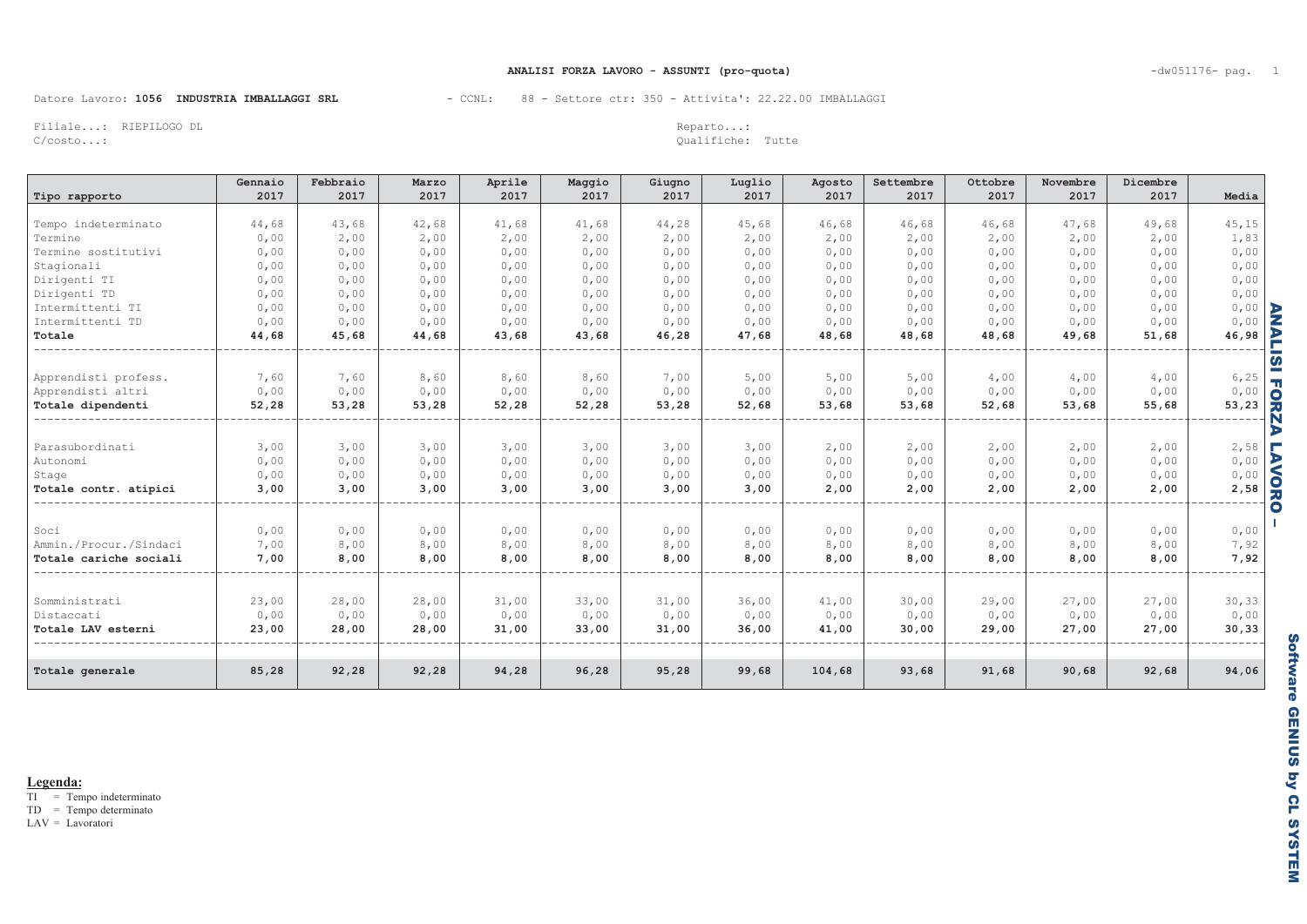### ANALISI FORZA LAVORO - ASSUNTI (testa)

Datore Lavoro: 1056 INDUSTRIA IMBALLAGGI SRL

- CCNL: 88 - Settore ctr: 350 - Attivita': 22.22.00 IMBALLAGGI

Filiale...: RIEPILOGO DL  $C/costo...$ 

Reparto...: Qualifiche: Tutte

| Tipo rapporto          | Gennaio<br>2017 | Febbraio<br>2017 | Marzo<br>2017       | Aprile<br>2017 | Maggio<br>2017 | Giugno<br>2017 | Luglio<br>2017 | Agosto<br>2017 | Settembre<br>2017 | Ottobre<br>2017 | Novembre<br>2017 | Dicembre<br>2017 | Media                    |  |
|------------------------|-----------------|------------------|---------------------|----------------|----------------|----------------|----------------|----------------|-------------------|-----------------|------------------|------------------|--------------------------|--|
|                        |                 |                  |                     |                |                |                |                |                |                   |                 |                  |                  |                          |  |
| Tempo indeterminato    | 47              | 46               | 45                  | 44             | 44             | 47             | 48             | 49             | 49                | 49              | 50               | 52               | 47,50                    |  |
| Termine                | $\Omega$        | $\mathfrak{D}$   | $\overline{c}$      | 2              | 2              | 2              | $\overline{2}$ | $\overline{c}$ |                   | $\overline{2}$  | $\overline{c}$   | $\overline{2}$   | 1,83                     |  |
| Termine sostitutivi    | $\bigcirc$      | $\Omega$         | $\circ$             | $\circ$        | $\circ$        | $\bigcirc$     | $\circ$        | $\circ$        | $\bigcirc$        | $\circ$         | $\Omega$         | $\circ$          | 0,00                     |  |
| Stagionali             | $\cap$          | $\Omega$         | $\circ$             | $\cap$         | $\circ$        | $\cap$         | $\Omega$       | $\bigcap$      | $\Omega$          | $\circ$         |                  | $\circ$          | 0,00                     |  |
| Dirigenti TI           | $\bigcirc$      | $\Omega$         | $\circ$             | $\Omega$       | $\circ$        | $\cap$         | $\Omega$       | $\bigcap$      | $\bigcirc$        | $\circ$         | $\Omega$         | $\circ$          | 0,00                     |  |
| Dirigenti TD           | $\cap$          | $\Omega$         | $\circ$             | $\cap$         | $\circ$        | $\cap$         | $\bigcap$      | $\bigcap$      | $\bigcap$         | $\bigcirc$      | $\bigcap$        | $\bigcirc$       | $0,00$<br>0,00<br>0,00   |  |
| Intermittenti TI       | $\Omega$        | $\bigcap$        | $\circ$             | $\cap$         | $\circ$        | $\cap$         | $\Omega$       | $\bigcirc$     | $\bigcirc$        | $\Omega$        | $\bigcap$        | $\circ$          |                          |  |
| Intermittenti TD       | $\Omega$        | $\bigcirc$       | $\circlearrowright$ | $\circ$        | $\circ$        | $\bigcirc$     | $\Omega$       | $\bigcirc$     | $\Omega$          | $\Omega$        | $\circ$          | $\circ$          |                          |  |
| Totale                 | 47              | 48               | 47                  | 46             | 46             | 49             | 50             | 51             | 51                | 51              | 52               | 54               | $49,33$ $\frac{1}{2}$    |  |
|                        |                 |                  |                     |                |                |                |                |                |                   |                 |                  |                  |                          |  |
| Apprendisti profess.   | 8               | 8                | $\overline{9}$      | 9              | 9              | 7              | 5              | 5              | 5                 | $\overline{4}$  | $\overline{4}$   |                  |                          |  |
| Apprendisti altri      | $\Omega$        | $\circ$          | $\circ$             | $\circ$        | $\circ$        | $\circ$        | $\circ$        | $\bigcirc$     | $\circ$           | $\circ$         | $\circ$          | $\circ$          |                          |  |
| Totale dipendenti      | 55              | 56               | 56                  | 55             | 55             | 56             | 55             | 56             | 56                | 55              | 56               | 58               | $6, 42$<br>0,00<br>55,75 |  |
| Parasubordinati        | $\mathcal{L}$   | 3                | 3                   | 3              | 3              | $\mathbf{3}$   | $\mathbf{3}$   | 2              | $\mathbf{2}$      | 2               | $\overline{2}$   | $\mathbf{2}$     | 2,58                     |  |
| Autonomi               | $\bigcirc$      | $\Omega$         | $\circlearrowright$ | $\Omega$       | $\circ$        | $\bigcirc$     | $\circ$        | $\bigcirc$     | $\Omega$          | $\circ$         | $\Omega$         | $\circ$          |                          |  |
| Stage                  | $\cap$          | $\Omega$         | $\circ$             | $\Omega$       | $\circ$        | $\bigcirc$     | $\circ$        | $\bigcirc$     | $\circ$           | $\bigcirc$      | $\Omega$         | $\circ$          |                          |  |
| Totale contr. atipici  | 3               | $\mathbf{3}$     | 3                   | 3              | 3              | $\mathbf{3}$   | 3              | $\overline{2}$ | $\overline{2}$    | $\overline{2}$  | $\overline{2}$   | $\overline{2}$   | $2,58$ 0                 |  |
|                        |                 |                  |                     |                |                |                |                |                |                   |                 |                  |                  |                          |  |
| Soci                   | $\bigcirc$      | $\circ$          | $\circ$             | $\circ$        | $\circ$        | $\circ$        | $\circ$        | $\circ$        | $\circ$           | $\circ$         | $\circ$          | $\circ$          | 0,00                     |  |
| Ammin./Procur./Sindaci |                 | 8                | 8                   | 8              | 8              | 8              | 8              | 8              | 8                 | 8               | 8                | $\,8\,$          | 7,92                     |  |
| Totale cariche sociali | $7\overline{ }$ | 8                | 8                   | 8              | 8              | 8              | 8              | 8              | 8                 | 8               | 8                | 8                | 7,92                     |  |
| Somministrati          | 23              | 28               | 28                  | 31             | 33             | 31             | 36             | 41             | 30                | 29              | 27               | 27               | 30, 33                   |  |
| Distaccati             | $\circ$         | $\circ$          | $\circ$             | $\circ$        | $\circ$        | $\circ$        | $\circ$        | $\circ$        | $\circ$           | $\circ$         | $\circ$          | $\circ$          | 0,00                     |  |
| Totale LAV esterni     | 23              | 28               | 28                  | 31             | 33             | 31             | 36             | 41             | 30                | 29              | 27               | 27               | 30, 33                   |  |
|                        |                 |                  |                     |                |                |                |                |                |                   |                 |                  |                  |                          |  |
| Totale generale        | 88              | 95               | 95                  | 97             | 99             | 98             | 102            | 107            | 96                | 94              | 93               | 95               | 96,58                    |  |

Legenda:

 $\overline{TI}$  = Tempo indeterminato

 $TD = Tempo determinant$ 

 $LAV = Lavoratori$ 

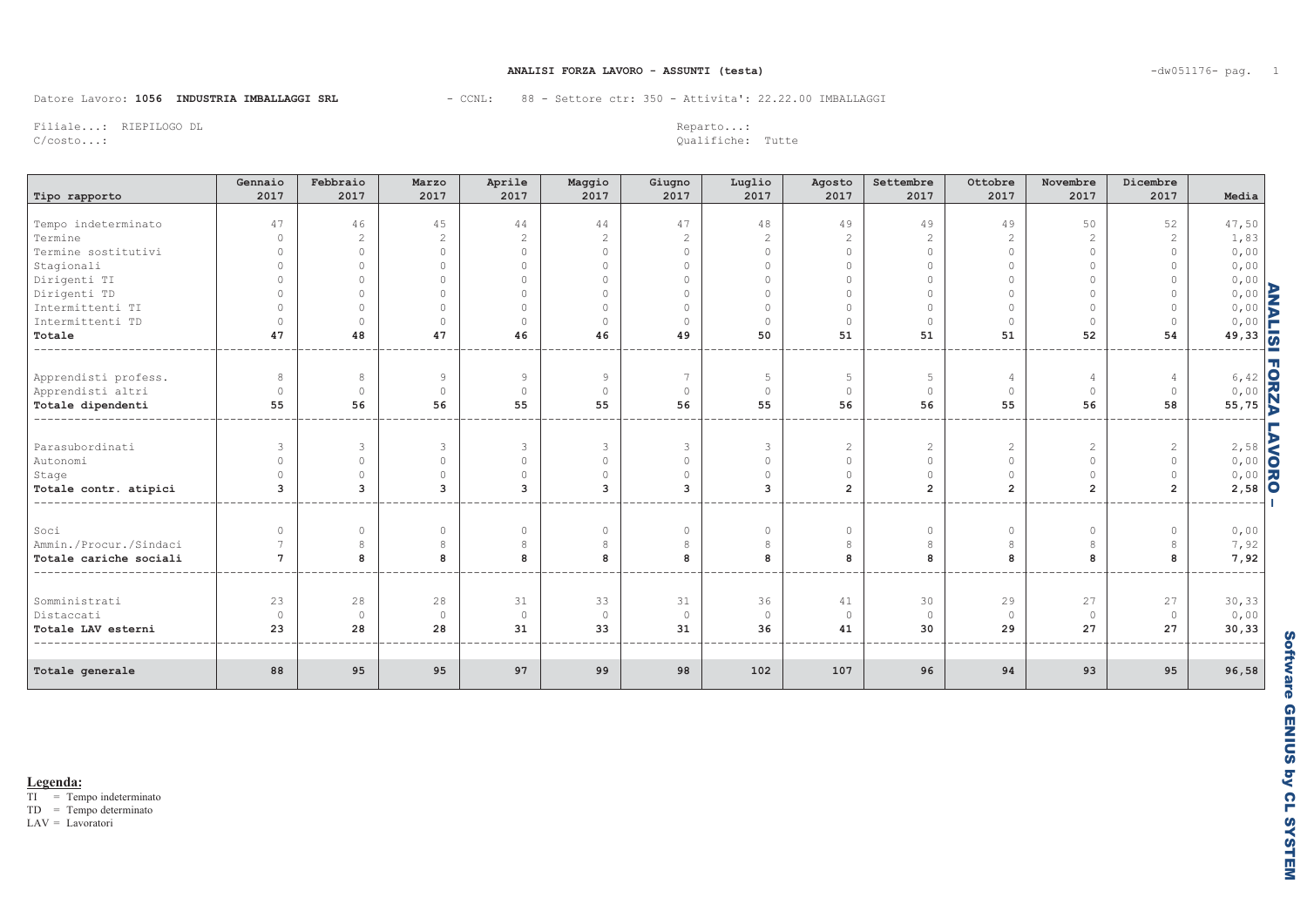ROTAZIONE FORZA LAVORO

-dw051174- pag. 7

Datore Lavoro: 485 RENNA TALIA SPA - CCNL: 41001 IND. ABBIGLIAMENTO

- CCNL: 41001 IND. ABBIGLIAMENTO - - Settore ctr: 360 INDUSTRIA > 50 1 - Periodo da: 01.2018 a: 12.2018 - Attivita': 70.10.00 PARTERCIPAZIONE AZIENDE TESSILI

Filiale...: RIEPILOGO DL<br>C/costo...: RIEPILOGO DL

C/costo...: Qualifiche: Tutte

|                                     | M                                     | OPERAI<br>$\mathbf{F}$<br>T                                         |    | IMPIEGATI<br>M             | $\mathbf{F}$                     | T                          | M                        | DIRIGENTI<br>$\mathbf{F}$  | T                               | $\mathbf M$                          | APPRENDISTI<br>$\mathbf F$          | T                                                | LAV A<br>DOMICILIO<br>$\mathbf{F}$<br>T<br>M | INTERMEDI<br>F<br>M<br>ா | VIAGGIATORI/<br>PIAZZISTI<br>$M$ F<br>T. | $\mathbf M$                        | <b>TOTALE</b><br>$\mathbf{F}$           | T                             | $\mathbf M$                    | T.D.<br>(di cui)<br>F            | $^{\rm T}$           | $\mathbf M$                    | <b>STAGE</b><br>$\mathbf{F}$           | $\mathbf T$          | M                        | PSB./AUTON./<br>CARICHE SOC.<br>F      | T              | M           | SOMMINISTR./<br><b>DISTACCATI</b><br>$F$ and $F$ | T                                               |
|-------------------------------------|---------------------------------------|---------------------------------------------------------------------|----|----------------------------|----------------------------------|----------------------------|--------------------------|----------------------------|---------------------------------|--------------------------------------|-------------------------------------|--------------------------------------------------|----------------------------------------------|--------------------------|------------------------------------------|------------------------------------|-----------------------------------------|-------------------------------|--------------------------------|----------------------------------|----------------------|--------------------------------|----------------------------------------|----------------------|--------------------------|----------------------------------------|----------------|-------------|--------------------------------------------------|-------------------------------------------------|
| 31.12.2017                          | $\mathbf{3}$                          | $\overline{1}$<br>$\overline{4}$                                    |    | 50 126 176                 |                                  |                            | 14                       | 9                          | 23                              | 1                                    | $\mathbf 0$                         | 1                                                | $\sim$                                       | $\sim$                   | $\overline{\phantom{a}}$                 |                                    |                                         | 68 136 204                    | 6                              | 27                               | 33                   | 28                             | 38                                     | 66                   | 8                        | $\overline{2}$                         | 10             | $\mathbf 0$ | $\mathbf{1}$                                     | 1                                               |
| + Entrati<br>- Usciti<br>31.01.2018 | $\circ$<br>$\circ$<br>$\mathbf{3}$    | $\circ$<br>$\circ$<br>$\circ$<br>$\circ$<br>1<br>4                  |    | 5<br>$\circ$<br>55 125 180 | $\overline{c}$<br>3              | -7<br>3                    | 15                       | $\Omega$<br>10             | $\circ$<br>25                   | $\cap$<br>$\Omega$<br>1              | $\Omega$<br>$\circ$<br>$\mathbf 0$  | $\circledcirc$<br>$\circ$<br>$\mathbf{1}$        |                                              |                          |                                          | 6<br>$\circ$                       | 3<br>$\overline{\mathbf{3}}$            | Κ<br>74 136 210               | $\mathcal{L}$<br>$\Omega$<br>8 | $\circ$<br>$\circ$<br>27         | - C<br>35            | $\mathbf{0}$<br>29             | $\Omega$<br>1<br>37                    | 66                   | $\Omega$<br>$\cap$<br>8  | $\Omega$<br>$\Omega$<br>$\overline{2}$ | 10             | $\mathbf 0$ | $\overline{2}$                                   | - 5<br>$\overline{2}$                           |
| + Entrati<br>- Usciti<br>28.02.2018 | $\Omega$<br>$\circ$<br>3              | $\circ$<br>$\circ$<br>$\circ$<br>$\circ$<br>$\mathbf{1}$<br>4       |    | $\Omega$<br>54 123         | 3                                | 1<br>$\overline{4}$<br>177 | $\cap$<br>$\Omega$<br>15 | $\Omega$<br>$\Omega$<br>10 | - 0<br>$\circ$<br>25            | $\cap$<br>$\Omega$<br>$\mathbf{1}$   | $\Omega$<br>$\Omega$<br>$\mathbf 0$ | $\circledcirc$<br>$\circ$<br>$\mathbf{1}$        |                                              |                          |                                          | $\circ$<br>1                       | 1<br>3                                  | 73 134 207                    | $7\phantom{.0}$                | $\overline{1}$<br>3<br>25        | 32                   | $\mathcal{L}$<br>$\circ$<br>31 | 37                                     | 68                   | $\cap$<br>$\bigcap$<br>8 | $\cap$<br>$\Omega$<br>$\overline{2}$   | 10             |             | 3                                                | -3<br>$\overline{2}$<br>$\overline{3}$          |
| + Entrati<br>- Usciti<br>31.03.2018 | $\circ$<br>$\bigcap$<br>3             | 1<br>$\circ$<br>$\circ$<br>$\overline{2}$<br>5                      |    | $\overline{1}$<br>54 118   | $\overline{c}$<br>$\overline{7}$ | 3<br>8<br>172              | 16                       | $\Omega$<br>9              | $\overline{1}$<br>25            | $\Omega$<br>$\Omega$                 | $\Omega$<br>$\Omega$<br>$\Omega$    | $\circledcirc$<br>$\circ$<br>$\mathbf{1}$        |                                              |                          |                                          | $\mathbf{2}$<br><sup>1</sup><br>74 | 3<br>8<br>129                           | 203                           | $7\overline{ }$                | 3<br>$\Delta$<br>24              | 31                   | $\mathbf{0}$<br>32             | $\overline{2}$<br>$\overline{1}$<br>38 | -3<br>70             | $\Omega$<br>$\cap$<br>8  | $\Omega$<br>$\Omega$<br>$\overline{2}$ | 10             |             |                                                  | -3<br>$\overline{2}$                            |
| + Entrati<br>- Usciti<br>30.04.2018 | $\circ$<br>$\circledcirc$<br>3        | $\circ$<br>$\circ$<br>$\circ$<br>$\mathbb O$<br>$\overline{2}$<br>5 | 53 | $\mathbf{2}$<br>122        | 5<br>$\overline{1}$              | 6<br>3<br>175              | $\cap$<br>$\Omega$<br>16 | $\circ$<br>$\circ$<br>9    | $\circ$<br>$\circ$<br>25        | $\bigcap$<br>$\circ$<br>$\mathbf{1}$ | $\circ$<br>$\Omega$<br>$\mathbf 0$  | $\circ$<br>$\circledcirc$<br>$\mathbf{1}$        |                                              |                          |                                          | 1<br>2<br>73                       | 5<br>$\overline{1}$<br>133              | 6<br>3<br>206                 | $\cap$<br>6                    | $\circ$<br>28                    | 34                   | 1<br>32                        | $\overline{c}$<br>$\mathbf{3}$<br>37   | 3<br>69              | $\cap$<br>$\Omega$<br>8  | $\Omega$<br>$\circ$<br>$\overline{2}$  | O.<br>10       |             | $\Omega$<br>3                                    | $\circ$<br>3                                    |
| + Entrati<br>- Usciti<br>31.05.2018 | $\circ$<br>$\circ$<br>$\overline{3}$  | $\circ$<br>$\circ$<br>$\circ$<br>$\mathbb O$<br>$\overline{2}$<br>5 |    | $\circ$<br>55 125          | 5<br>$\overline{2}$              | -7<br>2<br>180             | $\cap$<br>16             | $\circ$<br>$\circ$<br>9    | $\circ$<br>$\circ$<br>25        | $\Omega$<br>$\theta$<br>$\mathbf{1}$ | $\circ$<br>$\circ$<br>$\mathbf{0}$  | $\circ$<br>$\circ$<br>$\mathbf{1}$               |                                              |                          |                                          | $\overline{c}$<br>$\circ$          | 5<br>$\overline{\mathcal{L}}$<br>75 136 | $\mathcal{L}$<br>211          | $\Omega$<br>6                  | <sup>1</sup><br>31               | 37                   | 2<br><sup>1</sup><br>33        | 6<br>1<br>42                           | $\overline{c}$<br>75 | $\Omega$<br>$\circ$<br>8 | $\Omega$<br>$\circ$<br>$\overline{2}$  | $\Omega$<br>10 |             | 4                                                | 8<br>$\overline{4}$                             |
| + Entrati<br>- Usciti<br>30.06.2018 | $\circ$<br>$\circ$<br>3               | $\circ$<br>$\bigcap$<br>$\mathbf{1}$<br>$\mathbf{1}$<br>4           |    | 56 124 180                 | $\mathfrak{D}$                   | 3<br>3                     | 16                       | $\cap$<br>$\Omega$<br>9    | - 0<br>$\circ$<br>25            | $\cap$<br>$\circ$<br>$\mathbf{1}$    | $\Omega$<br>$\circ$<br>$\mathbf 0$  | $\circledcirc$<br>$\circ$<br>$\mathbf{1}$        |                                              |                          |                                          | $\overline{2}$<br><sup>1</sup>     | 1<br>3                                  | 3<br>76 134 210               | $7\overline{ }$                | 3<br>29                          | 36                   | 3<br>$\mathbf{0}$<br>36        | 2<br>41                                | 77                   | $\cap$<br>$\Omega$<br>8  | $\circ$<br>$\overline{\mathbf{3}}$     | 11             |             | 3                                                | -3<br>$\overline{4}$<br>$\overline{\mathbf{3}}$ |
| + Entrati<br>- Usciti<br>31.07.2018 | $\circ$<br>$\circ$<br>$\overline{3}$  | $\circ$<br>$\circ$<br>$\circ$<br>$\circ$<br>$\mathbf{1}$<br>4       |    | 6<br>61 127                | 5<br>$\overline{2}$              | 11<br>3<br>188             | 16                       | $\cap$<br>9                | $\Omega$<br>$\circ$<br>25       | $\Omega$<br>$\mathbf{1}$             | $\Omega$<br>$\circ$<br>$\mathbf 0$  | $\circledcirc$<br>$\circledcirc$<br>$\mathbf{1}$ |                                              |                          |                                          | 6<br>$\mathbf{1}$                  | 5<br>$\overline{2}$<br>81 137           | 11<br>3<br>218                | 8                              | $\Omega$<br>$\overline{2}$<br>27 | -2<br>35             | $\overline{1}$<br>36           | 3<br>39                                | 75                   | 8                        | $\Omega$<br>$\mathbf{3}$               | 11             |             | 11<br>6<br>8                                     | 11<br>- 6<br>8                                  |
| + Entrati<br>- Usciti<br>31.08.2018 | $\circ$<br>$\Omega$<br>$\overline{3}$ | $\circ$<br>$\circ$<br>$\Omega$<br>$\circ$<br>1<br>4                 | 59 | $\bigcirc$<br>2<br>125     | 3                                | 1<br>5<br>184              | $\cap$<br>16             | $\circ$<br>$\Omega$<br>9   | $\circ$<br>$\circ$<br>25        | $\cap$<br>$\Omega$<br>$\mathbf{1}$   | $\cap$<br>$\Omega$<br>$\Omega$      | $\circledcirc$<br>$\circ$<br>$\mathbf{1}$        |                                              |                          |                                          | $\circ$<br>2<br>79                 | $\mathbf{3}$<br>135                     | 214                           | 8                              | $\circ$<br>2<br>25               | 33                   | $\mathcal{L}$<br>34            | 3<br>$\Omega$<br>42                    | 76                   | n<br>8                   | $\cap$<br>$\Omega$<br>3                | 11             |             | 7                                                | $\overline{5}$<br>$7\overline{ }$               |
| + Entrati<br>- Usciti<br>30.09.2018 | $\circ$<br>$\circ$<br>$\overline{3}$  | $\circ$<br>$\circ$<br>$\circ$<br>$\circ$<br>$\mathbf{1}$<br>4       |    | 4<br>2<br>61 122           | 4<br>$\overline{7}$              | 8<br>9<br>183              | 15                       | $\Omega$<br>$\Omega$<br>9  | $\circ$<br>$\overline{1}$<br>24 | $\Omega$<br>$\Omega$<br>$\mathbf{1}$ | $\circ$<br>$\circ$<br>$\mathbf{0}$  | $\circledcirc$<br>$\circ$<br>$\mathbf{1}$        |                                              |                          |                                          | 4<br>$\overline{\mathbf{3}}$       | 4<br>7<br>80 132                        | 10<br>212                     | 10                             | 2<br>2<br>25                     | 35                   | 8<br>$\overline{2}$<br>40      | 8<br>2<br>48                           | 16<br>4<br>88        | $\Omega$<br>$\circ$<br>8 | $\Omega$<br>$\circ$<br>$\mathbf{3}$    | 11             |             | 5                                                | $\overline{4}$<br>-6<br>5                       |
| + Entrati<br>- Usciti<br>31.10.2018 | $\circ$<br>$\circ$<br>3               | 1<br>-1<br>$\circ$<br>$\mathbb O$<br>$\overline{2}$<br>5            | 62 | 3<br>$\mathbf{2}$<br>119   | 3<br>$6 \overline{6}$            | 6<br>8<br>181              | $\Omega$<br>15           | -1<br>$\circ$<br>10        | -1<br>$\overline{0}$<br>25      | $\Omega$<br>$\Omega$<br>$\mathbf{1}$ | $\circ$<br>$\circ$<br>$\mathbf 0$   | $\circledcirc$<br>$\circ$<br>$\mathbf{1}$        |                                              |                          |                                          | 3<br>2<br>81                       | 5<br>6                                  | 8<br>$\mathcal{R}$<br>131 212 | 3<br>12                        | $\circ$<br>21                    | 33                   | 4<br>$\bigcap$<br>44           | -1<br>$\circ$<br>49                    | $\circ$<br>93        | $\Omega$<br>$\circ$<br>8 | $\circ$<br>$\circ$<br>$\overline{3}$   | $\Omega$<br>11 |             | 3                                                | -2<br>$\mathbf{3}$<br>$\overline{4}$            |
| + Entrati<br>- Usciti<br>30.11.2018 | $\circ$<br>$\circ$<br>$\mathbf{3}$    | $\circ$<br>0<br>$\circ$<br>$\circ$<br>$\overline{2}$<br>5           |    | $\circ$<br>63 122          | 6<br>3                           | 3<br>185                   | $\cap$<br>15             | $\circ$<br>10              | 0<br>$\circ$<br>25              | $\theta$<br>$\mathbf{1}$             | $\Omega$<br>$\circ$<br>$\mathbf 0$  | $\circ$<br>$\circ$<br>$\mathbf{1}$               |                                              |                          |                                          | $\circ$<br>82                      | 6<br>3<br>134                           | $\mathcal{L}$<br>216          | $\cap$<br>12                   | 2<br>20                          | $\overline{2}$<br>32 | $\Omega$<br>$\mathbf{0}$<br>44 | $\overline{2}$<br>48                   | $\overline{2}$<br>92 | $\circ$<br>8             | $\circ$<br>$\overline{3}$              | 11             |             | 6                                                | 8<br>6<br>6                                     |
| + Entrati<br>- Usciti<br>31.12.2018 | $\bigcap$<br>3                        | $\Box$<br>$\bigcap$<br>$\bigcap$<br>$\mathcal{P}$<br>5              |    | 62 124                     |                                  | 6<br>5<br>186              | 15                       | 10                         | - 0<br>25                       | $\bigcap$<br>$\overline{1}$          | $\Omega$                            | $\circ$<br>$\circ$<br>$\mathbf{1}$               |                                              |                          |                                          | 3<br>81                            | 136                                     | 217                           | 14                             | 20                               | 34                   | $\overline{\mathcal{L}}$<br>43 | $\Omega$<br>48                         | 91                   | $\mathsf{R}$             | O<br>3                                 | 11             |             |                                                  | $\cap$<br>5                                     |

ROTAZIONE FORZA LAVORO

ROTAZIONE FORZA LAVORO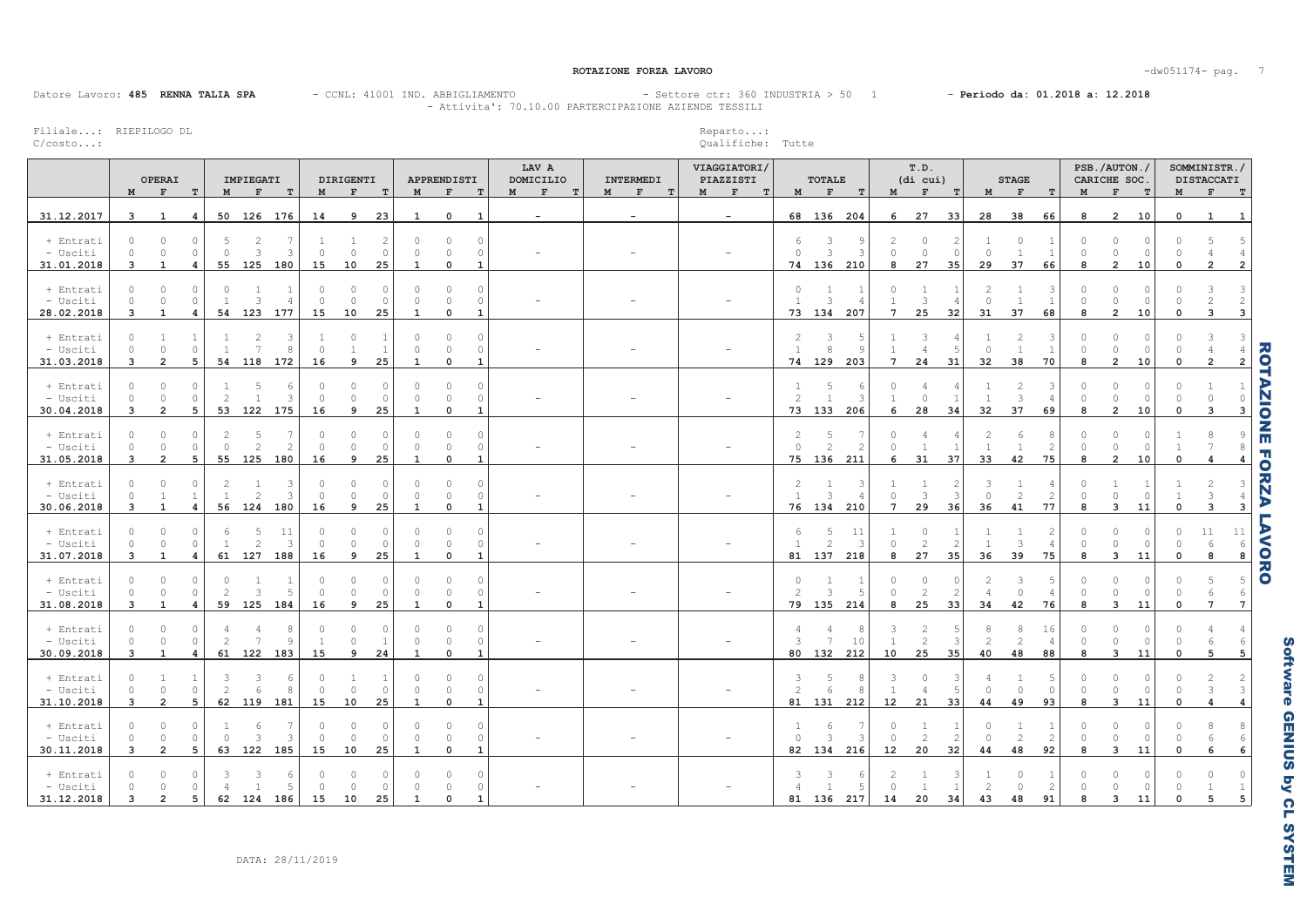107 **MACHINES SRL** 

| <b>MESE</b> | FERIE                     | <b>FESTIVITA'</b>         | <b>MALATTIA</b> | INFORTUNIO   | <b>ASSEMBLEA</b> | <b>SCIOPERO</b> | P.NO.RETR.    | P.RETRIB.         | P.SINDAC.     | P.D. SANGUE  | P.ALL/HAND   | P.STUDIO         | STRAORDIN.       | <b>TOTALI ASS</b>               | <b>LAVORATE</b> |
|-------------|---------------------------|---------------------------|-----------------|--------------|------------------|-----------------|---------------|-------------------|---------------|--------------|--------------|------------------|------------------|---------------------------------|-----------------|
| lavorab.    | ore<br>$^{\circ}$         | ore<br>- %                | ore<br>- 8      | - %<br>ore   | - 8<br>ore       | ore<br>- 옹      | $\sim$<br>ore | $^{\circ}$<br>ore | ႜႜႜ<br>ore    | - 8<br>ore   | - 8<br>ore   | ore<br>$\approx$ | - 8<br>ore       | $\sim$ 8<br>ore                 | ore             |
|             | importo                   | importo                   | importo         | importo      | importo          | importo         | importo       | importo           | importo       | importo      | importo      | importo          | importo          | importo                         |                 |
|             |                           | 220,50 9,74 200,00 8,84   | 56,00 2,47      | 0,00<br>0,00 | 0,0000,00        | 0,000,00        | 0,00<br>0,00  | 0,0000,00         | 0,0000,00     | 0,00<br>0,00 | 0,0000,00    | 0,0000,00        | 5,000,22         | 476,50 21,05                    | 1785,50         |
| 2262,00     | 1217,07                   | 1054,27                   | 441,29          | 0,00         | 0,00             | 0,00            | 0,00          | 0,00              | 0,00          | 0,00         | 0,00         | 0,00             | 54,23            | 2712,63                         |                 |
| -2          | $27,00$ 1,37              | 0,0000,000                | 56,00 2,85      | 0,00<br>0,00 | 0,0000,00        | 24,00 1,22      | 0,00<br>0,00  | 0,0000,00         | 0,0000,00     | 0,00<br>0,00 | 0,0000,00    | 0,0000,00        | 7,50 0,38        | $107,00$ 5,44                   | 1853,00         |
| 1960,00     | 227,87                    | 0,00                      | 449,45          | 0,00         | 0,00             | 0,00            | 0,00          | 0,00              | 0,00          | 0,00         | 0,00         | 0,00             | 94,78            | 677,32                          |                 |
| -3          | $71,00$ 3,18              | 0,0000,00                 | 40,00 1,79      | 0,00<br>0,00 | 0,0000,00        | 0,0000,00       | 0,00<br>0,00  | 0,0000,00         | 0,0000,00     | 0,00<br>0,00 | 0,0000,00    | 0,0000,00        | $0,000$ , $0,00$ | 111,00 4,97                     | 2115,00         |
| 2226,00     | 537,32                    | 0,00                      | 479,86          | 0,00         | 0,00             | 0,00            | 0,00          | 0,00              | 0,00          | 0,00         | 0,00         | 0,00             | 0,00             | 1017,18                         |                 |
| 4           |                           | 38,50 1,63 216,00 9,19    | 0,0000,00       | 0,00<br>0,00 | 0,0000,000       | 0,0000,00       | 0,00<br>0,00  | 0,0000,00         | 0,0000,00     | 0,00<br>0,00 | 0,0000,00    | 0,0000,00        | 8,00 0,34        | 254,50 10,82                    | 2093,50         |
| 2348,00     | 253,02                    | 1175,50                   | 0,00            | 0,00         | 0,00             | 0,00            | 0,00          | 0,00              | 0,00          | 0,00         | 0,00         | 0,00             | 120,78           | 1428,52                         |                 |
| -5          |                           | 141,00 5,95 108,00 4,55   | 64,00 2,70      | 0,00<br>0,00 | 0,0000,00        | $16,00$ 0,67    | 0,00<br>0,00  | 0,0000,00         | 0,0000,00     | 0,00<br>0,00 | 0,0000,000   | 0,0000,00        | 0,0000,000       | 329,00 13,87                    | 2039,50         |
| 2368,50     | 728,06                    | 587,75                    | 511,53          | 0,00         | 0,00             | 0,00            | 0,00          | 0,00              | 0,00          | 0,00         | 0,00         | 0,00             | 0,00             | 1827,34                         |                 |
| 6           |                           | 42,50 1,88 108,00 4,78    | 0,0000,00       | 0,00<br>0,00 | 0,0000,00        | 0,0000,00       | 0,00<br>0,00  | 0,0000,00         | 0,0000,00     | 0,00<br>0,00 | 0,0000,00    | 0,0000,00        | 0,00<br>0,00     | 150,50 6,66                     | 2105,50         |
| 2256,00     | 283,24                    | 585,73                    | 0,00            | 0,00         | 0,00             | 0,00            | 0,00          | 0,00              | 0,00          | 0,00         | 0,00         | 0,00             | 0,00             | 868,97                          |                 |
| 7           | 43,00 1,74                | 0,0000,00                 | 0,0000,00       | $92,00$ 3,72 | 0,0000,00        | 0,0000,00       | 0,00<br>0,00  | 0,0000,00         | 0,0000,00     | 0,0000,00    | 0,0000,00    | 0,0000,00        | 5,000,20         | 135,00 5,46                     | 2332,00         |
| 2467,00     | 143,40                    | 0,00                      | 0,00            | 752,65       | 0,00             | 0,00            | 0,00          | 0,00              | 0,00          | 0,00         | 0,00         | 0,00             | 61,81            | 896,05                          | n               |
| 8           | 2028,00 89,59 108,00 4,77 |                           | 0,0000,000      | 48,00 2,12   | 0,0000,00        | 0,0000,00       | 0,00<br>0,00  | 0,0000,00         | 0,0000,00     | 0,0000,00    | 0,0000,00    | 0,0000,00        |                  | $0,00$ $0,00$ $2184,00$ $96,48$ | $79,50$ M       |
| 2263,50     | 11192,95                  | 603,35                    | 0,00            | 392,69       | 0,00             | 0,00            | 0,00          | 0,00              | 0,00          | 0,00         | 0,00         | 0,00             | 0,00             | 12188,99                        | ш               |
| 9           | $20,00$ 0,88              | 0,0000,00                 | 0,00<br>0,00    | 0,00<br>0,00 | 0,0000,00        | 0,0000,00       | 0,00<br>0,00  | 0,0000,00         | 0,0000,00     | 0,00<br>0,00 | 0,00<br>0,00 | 0,00<br>0,00     | $1,50$ 0,06      | 20,00 0,88                      | 2235,00<br>n    |
| 2255,00     | 173,42                    | 0,00                      | 0,00            | 0,00         | 0,00             | 0,00            | 0,00          | 0,00              | 0,00          | 0,00         | 0,00         | 0,00             | 18,54            | 173,42                          | EA              |
| 10          | 83,00 3,48                | 0,0000,00                 | 40,00 1,68      | 0,00<br>0,00 | 0,0000,00        | 12,00<br>0,50   | 0,00<br>0,00  | 0,0000,00         | 0,0000,00     | 0,00<br>0,00 | 0,0000,000   | 0.00<br>0,00     | 0,00<br>0,00     | 135,00 5,66                     | 2244,00         |
| 2379,00     | 399,83                    | 0,00                      | 328,77          | 0,00         | 0,00             | 0,00            | 0,00          | 0,00              | 0,00          | 0,00         | 0,00         | 0,00             | 0,00             | 728,60                          | 5               |
| 11          | 99,00 4,80                | 0,0000,000                | 16,000,77       | 0,00<br>0,00 | 0,0000,00        | 32,00<br>1,55   | 0,00<br>0,00  | 0,000,00          | 0,0000,00     | 0,00<br>0,00 | 0,0000,00    | 0,00<br>0,00     | 58,00 2,81       | 147,00 7,12                     | ⊣<br>1914,50    |
| 2061,50     | 710,96                    | 0,00                      | 130,90          | 0,00         | 0,00             | 0,00            | 0,00          | 0,00              | 0,00          | 0,00         | 0,00         | 0,00             | 882,58           | 841,86                          | $\mathbf S$     |
| 12          |                           | 829,50 35,60 312,00 13,39 | 0,0000,00       | $0,00$ 0,00  | $0,00$ 0,00      | $0,00$ 0,00     | 0,0000,00     | 0,0000,00         | 0,0000,00     | 0,0000,000   | $0,00$ 0,00  | $0,00$ 0,00      |                  | 0,00 0,00 1141,50 48,99         | 1188,00         |
| 2329.50     |                           | 5002.12 1810.05           | 0.00            | 0.00         |                  | $0.00$ $0.00$   | 0.00          |                   | $0.00$ $0.00$ | 0.00         | 0.00         | 0.00             | 0.00             | 6812.17                         |                 |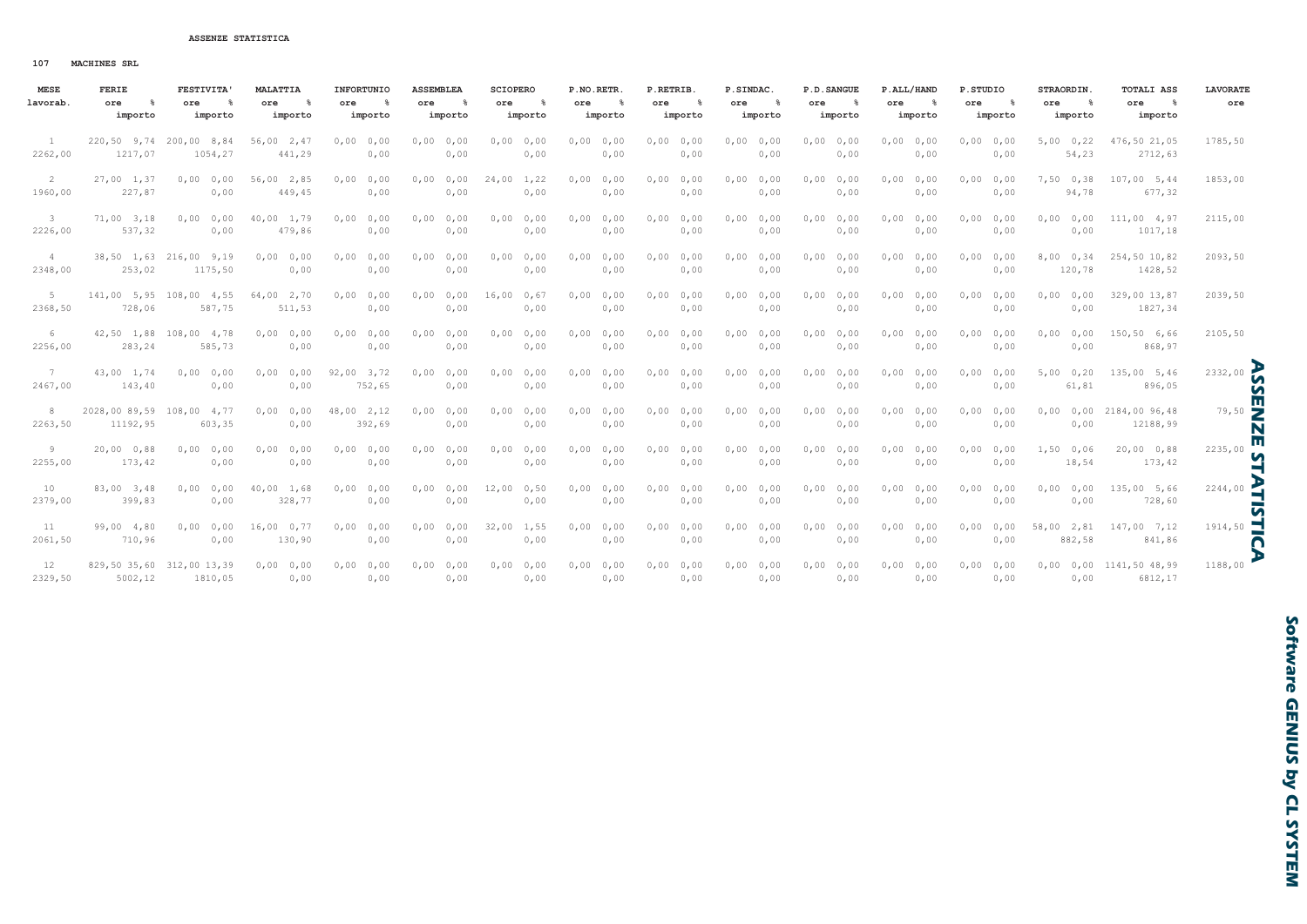|    | Ore lavorabili            |      | Ferie                                   |           | Festività |      | Ore teoriche   |      | Maternità |                    | Malattia                    |                    | Infortunio |           | Altre assenze |                | C.I.G.                |               | Str./Lav.Suppl. Flex/B.ore lav. Flex/B.ore rec. Ore lavorate |                               |                              |      |                                                   |      |         |                         |
|----|---------------------------|------|-----------------------------------------|-----------|-----------|------|----------------|------|-----------|--------------------|-----------------------------|--------------------|------------|-----------|---------------|----------------|-----------------------|---------------|--------------------------------------------------------------|-------------------------------|------------------------------|------|---------------------------------------------------|------|---------|-------------------------|
|    | mm unita'                 |      | unita'                                  | $\approx$ | unita'    |      | unita'         |      | unita'    | $\frac{a}{\delta}$ | unita'                      | $\frac{1}{\delta}$ | unita'     | $\approx$ | unita'        | $\frac{9}{20}$ | unita'                | $\frac{a}{2}$ | unita'                                                       | $\approx$                     | unita'                       |      | unita'                                            |      | unita'  |                         |
|    |                           |      | 195.2.00008 INGIARI DIEGO FERNANDO      |           |           |      | fill.: 0 c/c.: |      | $0$ rep.: |                    | 0 desc.: GESTIONALE         |                    |            |           |               | ass.:          | $1.01.2013$ $liq.$ :  |               |                                                              |                               | $0$ $\frac{1}{2}$ p.t.: 0,00 |      | Orario lavoro: 40,00 665                          |      |         |                         |
| 01 | 184,00                    |      | 32,00                                   |           | 16,00     |      | 136,00         |      | 0,00      | 0,00               | 0,00                        | 0,00               | 0,00       | 0,00      |               | 0,0000,00      | 0,00                  | 0,00          | 8,00                                                         | 5,88                          | 0,00                         | 0,00 | 0,00                                              | 0,00 | 144,00  |                         |
| 02 | 160,00                    |      | 0,00                                    |           | 0,00      |      | 160,00         |      | 0,00      | 0,00               | 0,00                        | 0,00               | 0,00       | 0,00      | 0,00          | 0,00           | 0,00                  | 0,00          | 0,00                                                         | 0,00                          | 0,00                         | 0,00 | 0,00                                              | 0,00 | 160,00  |                         |
| 03 | 176,00                    |      | 0,00                                    |           | 0,00      |      | 176,00         |      | 0,00      | 0,00               | 0,00                        | 0,00               | 0,00       | 0,00      | 0,00          | 0,00           | 0,00                  | 0,00          | 0,00                                                         | 0,00                          | 0,00                         | 0,00 | 0,00                                              | 0,00 | 176,00  |                         |
| 04 | 168,00                    |      | 0,00                                    |           | 16,00     |      | 152,00         |      | 0,00      | 0,00               | 0,00                        | 0,00               | 0,00       | 0,00      | 0,00          | 0,00           | 0,00                  | 0,00          | 0,00                                                         | 0,00                          | 0,00                         | 0,00 | 0,00                                              | 0,00 | 152,00  |                         |
| 05 | 184,00                    |      | 0,00                                    |           | 8,00      |      | 176,00         |      | 0,00      | 0,00               | 0,00                        | 0,00               | 0,00       | 0,00      | 0,00          | 0,00           | 0,00                  | 0,00          | 0,00                                                         | 0,00                          | 0,00                         | 0,00 | 0,00                                              | 0,00 | 176,00  |                         |
| 99 | 872,00                    | 0,00 | 32,00                                   | 0,00      | 40,00     | 0,00 | $800,00$ 0,00  |      | 0,00      | 0,00               | 0,00                        | 0,00               | 0,00       | 0,00      | 0,00          | 0,00           | 0,00                  | 0,00          | 8,00                                                         | 1,00                          | 0,00                         | 0,00 | 0,00                                              | 0,00 | 808,00  | 0,00                    |
|    | 195.1.00002 FANT MARIANNA |      |                                         |           |           |      | fill.: 0 c/c.: |      | 1 rep.:   |                    | 0 desc.: SBAVATURA          |                    |            |           |               | ass.:          | $9.12.2009$ liq.:     |               |                                                              |                               |                              |      | $0$ $\frac{1}{2}$ p.t.: 0,00 Orario lavoro: 40,00 |      |         |                         |
| 01 | 184,00                    |      | 32,00                                   |           | 16,00     |      | 136,00         |      | 0,00      | 0,00               | 0,00                        | 0,00               | 0,00       | 0,00      | 0,00          | 0,00           | 0,00                  | 0,00          | 0,00                                                         | 0,00                          | 0,00                         | 0,00 | 0,00                                              | 0,00 | 136,00  |                         |
| 02 | 160,00                    |      | 0,00                                    |           | 0,00      |      | 160,00         |      | 0,00      | 0,00               | 0,00                        | 0,00               | 0,00       | 0,00      | 0,00          | 0,00           | 0,00                  | 0,00          | 0,00                                                         | 0,00                          | 0,00                         | 0,00 | 0,00                                              | 0,00 | 160,00  |                         |
| 03 | 176,00                    |      | 0,00                                    |           | 0,00      |      | 176,00         |      | 0,00      | 0,00               | 0,00                        | 0,00               | 0,00       | 0,00      | 0,00          | 0,00           | 0,00                  | 0,00          | 0,00                                                         | 0,00                          | 0,00                         | 0,00 | 0,00                                              | 0,00 | 176,00  |                         |
| 04 | 168,00                    |      | 0,00                                    |           | 16,00     |      | 152,00         |      | 0,00      | 0,00               | 0,00                        | 0,00               | 0,00       | 0,00      | 0,00          | 0,00           | 0,00                  | 0,00          | 0,00                                                         | 0,00                          | 0,00                         | 0,00 | 0,00                                              | 0,00 | 152,00  |                         |
| 05 | 184,00                    |      | 0,00                                    |           | 8,00      |      | 176,00         |      | 0,00      | 0,00               | 0,00                        | 0,00               | 0,00       | 0,00      | 0,00          | 0,00           | 0,00                  | 0,00          | 0,00                                                         | 0,00                          | 0,00                         | 0,00 | 0,00                                              | 0,00 | 176,00  | ℸ                       |
| 99 | $872,00$ 0,00             |      | 32,00                                   | 0,00      | 40,00     | 0.00 | $800,00$ 0,00  |      | 0,00      | 0,00               |                             | 0,0000,000         |            | 0,0000,00 |               | 0,0000,00      | $0,00$ 0,00           |               | 0,00                                                         | 0,00                          | 0,00                         | 0,00 | 0,00                                              | 0,00 | 800,00  | $0,00$ $7$              |
|    |                           |      |                                         |           |           |      |                |      |           |                    |                             |                    |            |           |               |                |                       |               |                                                              |                               |                              |      |                                                   |      |         | ш                       |
|    |                           |      | 195.1.00014 FACCIOLINI LUCIO            |           |           |      | fill.: 0 c/c.: |      | $1$ rep.: |                    | 0 desc.: SBAVATURA          |                    |            |           |               |                | ass.: 1.10.2015 liq.: |               |                                                              |                               |                              |      | 0 % p.t.: 0,00 Orario lavoro: 40,00               |      |         | m                       |
| 01 | 184,00                    |      | 32,00                                   |           | 16,00     |      | 136,00         |      | 0,00      | 0,00               | 0,00                        | 0,00               | 0,00       | 0,00      | 0,00          | 0,00           | 0,00                  | 0,00          | 0,00                                                         | 0,00                          | 0,00                         | 0,00 | 0,00                                              | 0,00 | 136,00  | ш                       |
| 02 | 160,00                    |      | 0,00                                    |           | 0,00      |      | 160,00         |      | 0,00      | 0,00               | 0,00                        | 0,00               | 0,00       | 0,00      | 0,00          | 0,00           | 0,00                  | 0,00          | 0,00                                                         | 0,00                          | 0,00                         | 0,00 | 0,00                                              | 0,00 | 160,00  | N                       |
| 03 | 176,00                    |      | 0,00                                    |           | 0,00      |      | 176,00         |      | 0,00      | 0,00               | 0,00                        | 0,00               | 0,00       | 0,00      | 0,00          | 0,00           | 0,00                  | 0,00          | 0,00                                                         | 0,00                          | 0,00                         | 0,00 | 0,00                                              | 0,00 | 176,00  | ш                       |
| 04 | 168,00                    |      | 0,00                                    |           | 16,00     |      | 152,00         |      | 0,00      | 0,00               | 0,00                        | 0,00               | 0,00       | 0,00      | 0,00          | 0,00           | 0,00                  | 0,00          | 0,00                                                         | 0,00                          | 0,00                         | 0,00 | 0,00                                              | 0,00 | 152,00  |                         |
| 05 | 184,00                    |      | 0,00                                    |           | 8,00      |      | 176,00         |      | 0,00      | 0,00               | 0,00                        | 0,00               | 0,00       | 0,00      | 0,00          | 0,00           | 0,00                  | 0,00          | 0,00                                                         | 0,00                          | 0,00                         | 0,00 | 0,00                                              | 0,00 | 176,00  | п                       |
| 99 | 872,00                    | 0,00 | 32,00                                   | 0,00      | 40,00     | 0.00 | 800,00         | 0,00 | 0,00      | 0,00               |                             | 0,0000,00          | 0,00       | 0,00      | 0,00          | 0,00           | 0,00                  | 0,00          | 0,00                                                         | 0,00                          | 0,00                         | 0,00 | 0,00                                              | 0,00 | 800,00  | $0,00$ $\triangleright$ |
|    |                           |      | 195.1.00024 FANELLI RACHELE             |           |           |      | fill.: 0 c/c.: |      | 1 rep.:   |                    | 0 desc.: SBAVATURA          |                    |            |           |               |                | ass.: 5.04.2017 lig.: |               |                                                              |                               | $0$ $\frac{1}{2}$ p.t.: 0,00 |      | Orario lavoro: 40,00                              |      |         | m                       |
| 01 | 184,00                    |      | 32,00                                   |           | 16,00     |      | 136,00         |      | 0,00      | 0,00               | 0,00                        | 0,00               | 0,00       | 0,00      | 0,00          | 0,00           | 0,00                  | 0,00          | 0,00                                                         | 0,00                          | 0,00                         | 0,00 | 0,00                                              | 0,00 | 136,00  | ш                       |
| 02 | 160,00                    |      | 0,00                                    |           | 0,00      |      | 160,00         |      | 0,00      | 0,00               | 0,00                        | 0,00               | 0,00       | 0,00      | 0,00          | 0,00           | 0,00                  | 0,00          | 0,00                                                         | 0,00                          | 0,00                         | 0,00 | 0,00                                              | 0,00 | 160,00  |                         |
| 03 | 176,00                    |      | 0,00                                    |           | 0,00      |      | 176,00         |      | 0,00      | 0,00               | 0,00                        | 0,00               | 0,00       | 0,00      | 0,00          | 0,00           | 0,00                  | 0,00          | 0,00                                                         | 0,00                          | 0,00                         | 0,00 | 0,00                                              | 0,00 | 176,00  | N                       |
| 04 | 168,00                    |      | 0,00                                    |           | 16,00     |      | 152,00         |      | 0,00      | 0,00               | 0,00                        | 0,00               | 0,00       | 0,00      | 0,00          | 0,00           | 0,00                  | 0,00          | 0,00                                                         | 0,00                          | 0,00                         | 0,00 | 0,00                                              | 0,00 | 152,00  | ш                       |
| 05 | 184,00                    |      | 0,00                                    |           | 8,00      |      | 176,00         |      | 0,00      | 0,00               | 0,00                        | 0,00               | 0,00       | 0,00      | 0,00          | 0,00           | 0,00                  | 0,00          | 0,00                                                         | 0,00                          | 0,00                         | 0,00 | 0,00                                              | 0,00 | 176,00  | n                       |
| 99 | 872,00                    | 0,00 | 32,00                                   | 0,00      | 40,00     | 0.00 | 800,00         | 0,00 | 0,00      | 0,00               | 0,00                        | 0,00               | 0,00       | 0,00      | 0,00          | 0,00           | 0,00                  | 0,00          | 0,00                                                         | 0,00                          | 0,00                         | 0,00 | 0,00                                              | 0,00 | 800,00  | 0,00                    |
|    |                           |      |                                         |           |           |      |                |      |           |                    |                             |                    |            |           |               |                |                       |               |                                                              |                               |                              |      |                                                   |      |         |                         |
|    |                           |      | 195.1.00001 MACCHIAVELLI TERESA         |           |           |      | fill.: 0 c/c.: |      | 2 rep.:   |                    | 0 desc.: ANIMISTERIA        |                    |            |           |               | ass.:          | $9.12.2009$ liq.:     |               |                                                              | $0 \text{ }$ $\text{*}$ p.t.: | 0,00                         |      | Orario lavoro: 40,00                              |      |         |                         |
| 01 | 184,00                    |      | 32,00                                   |           | 16,00     |      | 136,00         |      | 0,00      | 0,00               | 0,00                        | 0,00               | 0,00       | 0,00      | 0,00          | 0,00           | 0,00                  | 0,00          | 0,00                                                         | 0,00                          | 0,00                         | 0,00 | 0,00                                              | 0,00 | 136,00  |                         |
| 02 | 160,00                    |      | 0,00                                    |           | 0,00      |      | 160,00         |      | 0,00      | 0,00               | 0,00                        | 0,00               | 0,00       | 0,00      | 0,00          | 0,00           | 0,00                  | 0,00          | 0,00                                                         | 0,00                          | 0,00                         | 0,00 | 0,00                                              | 0,00 | 160,00  |                         |
| 03 | 176,00                    |      | 0,00                                    |           | 0,00      |      | 176,00         |      | 0,00      | 0,00               | 0,00                        | 0,00               | 0,00       | 0,00      | 0,00          | 0,00           | 0,00                  | 0,00          | 0,00                                                         | 0,00                          | 0,00                         | 0,00 | 0,00                                              | 0,00 | 176,00  | ດ                       |
| 04 | 168,00                    |      | 0,00                                    |           | 16,00     |      | 152,00         |      | 0,00      | 0,00               | 0,00                        | 0,00               | 0,00       | 0,00      | 0,00          | 0,00           | 0,00                  | 0,00          | 0,00                                                         | 0,00                          | 0,00                         | 0,00 | 0,00                                              | 0,00 | 152,00  | D                       |
| 05 | 184,00                    |      | 0,00                                    |           | 8,00      |      | 176,00         |      | 0,00      | 0,00               | 0,00                        | 0,00               | 0,00       | 0,00      | 0,00          | 0,00           | 0,00                  | 0,00          | 0,00                                                         | 0,00                          | 0,00                         | 0,00 | 0,00                                              | 0,00 | 176,00  |                         |
| 99 | $872,00$ 0,00             |      | 32,00                                   | 0,00      | 40,00     | 0,00 | 800,00         | 0,00 | 0,00      | 0,00               | 0,00                        | 0,00               | 0,00       | 0,00      |               | 0,0000,00      | 0,0000,00             |               | 0,0000,000                                                   |                               | 0,00                         | 0,00 | 0,00                                              | 0,00 | 800,00  | 0,00                    |
|    |                           |      | 195.1.00004 ACQUISTI VALERIA            |           |           |      | fill.: 0 c/c.: |      | $5$ rep.: |                    | 0 desc.: FORMATURA ALL. 821 |                    |            |           |               | ass.:          | $9.12.2009$ liq.:     |               |                                                              | $0 \,$ $\frac{6}{9}$ p.t.:    | 0,00                         |      | Orario lavoro: 40,00                              |      |         |                         |
| 01 | 184,00                    |      | 32,00                                   |           | 16,00     |      | 136,00         |      | 0,00      | 0,00               | 136,00 100,00               |                    | 0,00       | 0,00      | 0,00          | 0,00           | 0,00                  | 0,00          | 0,00                                                         | 0,00                          | 0,00                         | 0,00 | 0,00                                              | 0,00 | 0,00    |                         |
| 02 | 160,00                    |      | 0,00                                    |           | 0,00      |      | 160,00         |      | 0,00      | 0,00               |                             | 0,0000,00          | 0,00       | 0,00      | 0,00          | 0,00           | 0,00                  | 0,00          | 0,00                                                         | 0,00                          | 0,00                         | 0,00 | 0,00                                              | 0,00 | 160,00  |                         |
| 03 | 176,00                    |      | 0,00                                    |           | 0,00      |      | 176,00         |      | 0,00      | 0,00               | 0,00                        | 0,00               | 0,00       | 0,00      | 0,00          | 0,00           | 0,00                  | 0,00          | 0,00                                                         | 0,00                          | 0,00                         | 0,00 | 0,00                                              | 0,00 | 176,00  |                         |
| 04 | 168,00                    |      | 0,00                                    |           | 16,00     |      | 152,00         |      | 0,00      | 0,00               | 0,00                        | 0,00               | 0,00       | 0,00      | 0,00          | 0,00           | 0,00                  | 0,00          | 0,00                                                         | 0,00                          | 0,00                         | 0,00 | 0,00                                              | 0,00 | 152,00  |                         |
| 05 | 184,00                    |      | 0,00                                    |           | 8,00      |      | 176,00         |      | 0,00      | 0,00               | 0,00                        | 0,00               | 0,00       | 0,00      | 0,00          | 0,00           | 0,00                  | 0,00          | 0,00                                                         | 0,00                          | 0,00                         | 0,00 | 0,00                                              | 0,00 | 176,00  |                         |
| 99 | $872,00$ 0,00             |      | 32,00                                   | 0,00      | 40,00     | 0.00 | 800,00         | 0,00 | 0,00      | 0,00               | 136,00 17,00                |                    | 0,00       | 0,00      | 0,00          | 0,00           | 0,00                  | 0,00          | 0,00                                                         | 0,00                          | 0,00                         | 0,00 | 0,00                                              | 0,00 | 664,00  | 0,00                    |
|    |                           |      | ************* Totale datore lavoro 0195 |           |           |      |                |      |           |                    |                             |                    |            |           |               |                |                       |               |                                                              |                               |                              |      |                                                   |      |         |                         |
|    | $5232,00$ 0,00            |      | $192,00$ 0,00                           |           | 240,00    | 0.00 | 4800,00        | 0,00 | 0,00      | 0,00               | 136,00                      | 2,83               | 0,00       | 0,00      | 0,00          | 0.00           | 0,00                  | 0.00          | 8,00                                                         | 0,16                          | 0,00                         | 0,00 | 0,00                                              | 0,00 | 4672,00 | 0,00                    |
|    |                           |      |                                         |           |           |      |                |      |           |                    |                             |                    |            |           |               |                |                       |               |                                                              |                               |                              |      |                                                   |      |         |                         |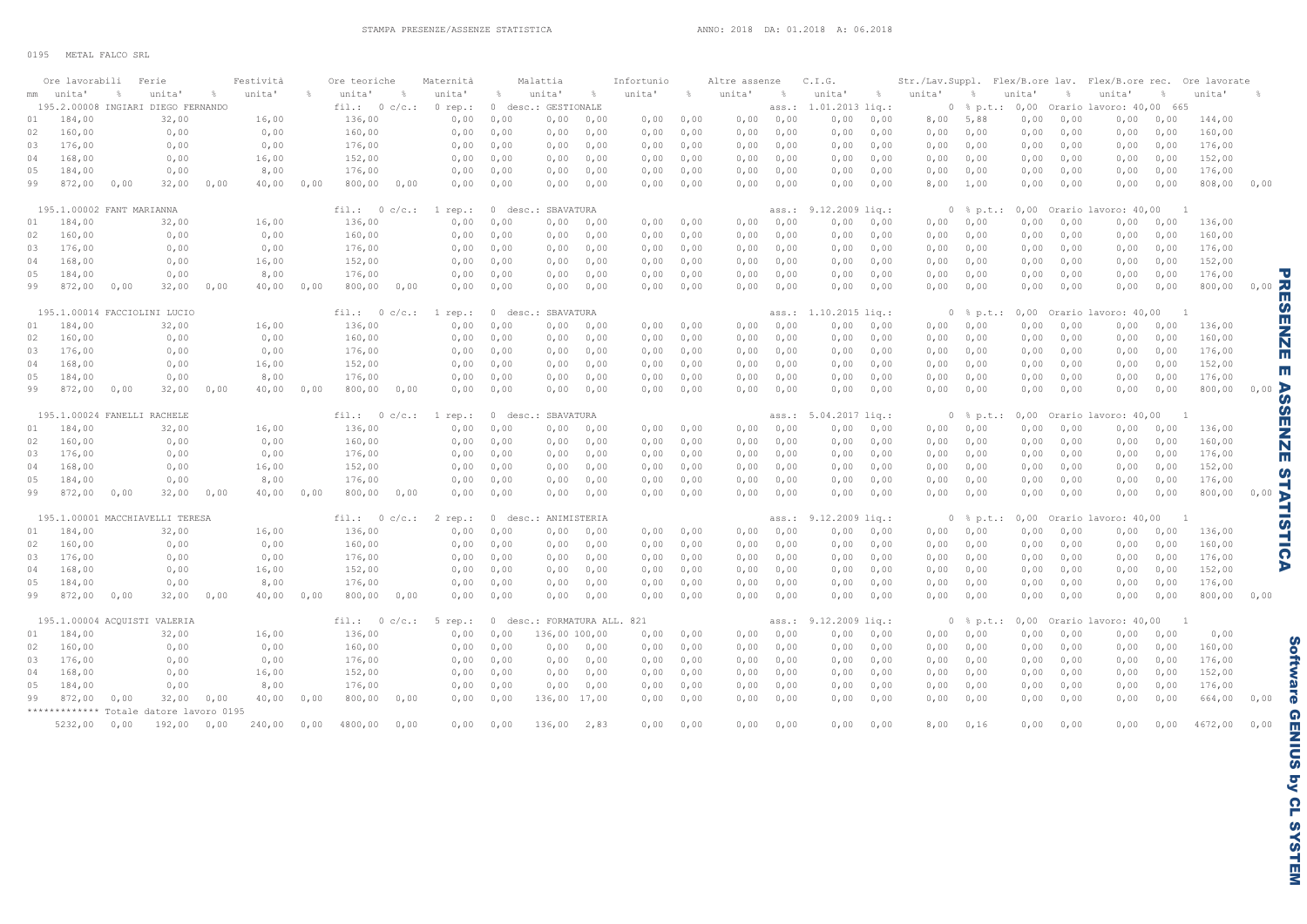# **Software MONEY by CL SYSTEM**

### COSTO DEL LAVORO

| DATORE DI LAVORO                                        |                                                    |                       | <b>CCNL</b>       |                          |                        | SETTORE CONTRIBUTIVO |                    | <b>INAIL</b>   | <b>CASSA EDILE</b>   |
|---------------------------------------------------------|----------------------------------------------------|-----------------------|-------------------|--------------------------|------------------------|----------------------|--------------------|----------------|----------------------|
| 9999 Datore di lavoro                                   |                                                    |                       |                   | 00113 IND.METALMECCANICA |                        | 360 INDUSTRIA > 50   |                    | 2,504%         |                      |
| <b>LAVORATORE</b>                                       |                                                    |                       | <b>QUALIFICA</b>  |                          | Q.PART./INCENT.        | LIVELLO              | PREV.COMPL         |                | $\%$ lav.<br>$\%$ dl |
| 1.00000 Lavoratore                                      |                                                    |                       | 1 - OPERAIO       |                          |                        | 3                    | COMETA             |                | 1,00<br>1,00         |
| DATA ASSUNZIONE                                         | POSIZIONE                                          | PART-TIME/APPR./TURN. | TEMPO DETERMINATO |                          | REGIONE/COMUNE FISCALE |                      |                    |                |                      |
| 1/10/2015                                               | 1 - IN SERV                                        | $\%$                  |                   |                          | PIEMONTE / NOVARA      |                      |                    |                |                      |
|                                                         |                                                    |                       |                   |                          |                        |                      |                    |                |                      |
| PARAMETRI<br>Retribuzione CCNL                          |                                                    |                       | ORARIO            |                          |                        | MENSILE<br>1.588,63  |                    | ANNUALE        |                      |
| Incremento retribuzione                                 |                                                    |                       |                   |                          |                        | 100,00               |                    |                |                      |
| Totale retribuzione lorda                               |                                                    |                       |                   |                          |                        | 1.688,63             |                    |                | 21.952,56            |
| Retribuzione in natura                                  |                                                    |                       |                   |                          |                        | 186,00               |                    |                | 2.232,00             |
| Incremento lordo (12 mensilita')                        |                                                    |                       |                   |                          |                        | 100,00               |                    |                | 1.200,00             |
| Incremento esente (12 mensilita')                       |                                                    |                       |                   |                          |                        | 0,00                 |                    |                | 0,00                 |
| <b>Totale</b>                                           |                                                    |                       |                   | $\overline{\phantom{a}}$ |                        | 1.974,63             |                    |                | 25.384,56            |
|                                                         |                                                    |                       |                   |                          |                        |                      |                    |                |                      |
| <b>COSTO</b>                                            |                                                    |                       | 20,2300           |                          |                        | 2.815,83             |                    |                | 33.791,74            |
|                                                         |                                                    |                       |                   |                          |                        |                      |                    |                |                      |
| $+$ Irap                                                |                                                    |                       | 0,0000            |                          |                        | 0,00                 |                    |                | 0,00                 |
| $+$ T.F.R.                                              |                                                    |                       | 0,0000<br>0,3464  |                          |                        | 0,00                 |                    |                | 0,00<br>578,78       |
| - Riduzione contributi<br>+ Contributi datore di lavoro |                                                    |                       | 6,7150            |                          |                        | 48,22<br>934,67      |                    |                | 11.217,96            |
| $=$ Parziale                                            |                                                    |                       | 13,8614           |                          |                        | 1.929,38             |                    |                | 23.152,56            |
| + Ferie                                                 |                                                    |                       | 0,9843            |                          |                        |                      |                    |                |                      |
| + Festivita' soppresse                                  |                                                    |                       | 0,0000            |                          |                        |                      |                    |                |                      |
| $+$ Rol                                                 |                                                    |                       | 0,6398            |                          |                        |                      |                    |                |                      |
| + Festivita' infrasettimanali                           |                                                    |                       | 0,4218            |                          |                        |                      |                    |                |                      |
| + Malattia e altre assenze                              |                                                    |                       | 0,4300            |                          |                        |                      |                    |                |                      |
| Secondo emolumento<br>$^{+}$                            |                                                    |                       | 0,0000            |                          |                        | 0,00                 |                    |                | 0,00                 |
| + Primo emolumento                                      |                                                    |                       | 0,0000            |                          |                        | 0,00                 |                    |                | 0,00                 |
| + Quattordicesima                                       |                                                    |                       | 0,0000            |                          |                        | 0,00                 |                    |                | 0,00                 |
| + Tredicesima                                           |                                                    |                       | 1,0663            |                          |                        | 140,75               |                    |                | 0,00                 |
| <b>LORDO</b>                                            |                                                    |                       | 10,3192           |                          |                        | 1.788,63             |                    |                | 23.152,56            |
|                                                         |                                                    |                       |                   |                          |                        | 0,00                 |                    |                | 0,00                 |
| + Incremento esente<br>- Contributi lavoratore          |                                                    |                       |                   |                          |                        | 207,18               |                    |                | 2.662,89             |
| Irpef lorda                                             |                                                    |                       |                   |                          |                        | 427,21               |                    |                | 6.124,09             |
| Detrazioni                                              |                                                    |                       |                   |                          |                        | 130,38               |                    |                | 1.577, 40            |
| Bonus fiscale                                           |                                                    |                       |                   |                          |                        | 80,00                |                    |                | 960,00               |
| - Irpef                                                 |                                                    |                       |                   |                          |                        | 216,83               |                    |                | 3.586,69             |
| <b>NETTO</b>                                            |                                                    |                       |                   |                          |                        | 1.364,62             |                    |                | 16.902,98            |
|                                                         |                                                    |                       |                   |                          |                        |                      |                    |                |                      |
| Rapporto Costo/Lordo                                    |                                                    |                       | 1,9604            |                          |                        | 1,5743               |                    |                | 1,4595               |
| Dettaglio contributi e imposte                          |                                                    |                       |                   |                          |                        |                      |                    |                |                      |
|                                                         |                                                    |                       |                   |                          |                        |                      |                    |                |                      |
| <b>IMPONIBILI</b>                                       | Imponibile previdenziale<br>Imponibile cassa edile |                       |                   |                          |                        | 2.115,00             |                    |                | 25.385,00            |
|                                                         | Imponibile fiscale                                 |                       |                   |                          |                        | 0,00<br>1.767,45     |                    |                | 0,00<br>22.721,67    |
|                                                         |                                                    |                       |                   |                          |                        |                      |                    |                |                      |
|                                                         | Incentivo ass. T.I.                                |                       |                   |                          |                        | 0,00                 |                    |                | 0,00                 |
| RIDUZIONE CONTRIBUTI                                    | Incentivo L.76/2013                                |                       |                   |                          |                        | 0,00                 |                    |                | 0,00                 |
|                                                         | Rid./misure compensative                           |                       |                   |                          |                        | 48,22                |                    |                | 578,78               |
|                                                         | Irpef lorda                                        |                       |                   |                          |                        |                      |                    |                | 5.534,85             |
| IRPEF/ADDIZIONALI                                       | Addizionale regionale                              |                       |                   |                          |                        |                      |                    |                | 407,47               |
|                                                         | Addizionale comunale                               |                       |                   |                          |                        |                      |                    |                | 181,77               |
|                                                         |                                                    |                       |                   |                          |                        |                      |                    |                |                      |
| Ore settimanali per settimane                           | $(40,00 \times 52)$                                |                       | 2080,00           | Detrazioni               | Sc./Nr.                |                      | $\%$               | Sc./Nr.        | $\%$                 |
| - Ferie                                                 |                                                    |                       | 160,00            | Prod. Reddito            |                        | $\mathbf{2}$         | 25,11              | $\overline{c}$ | 26,39                |
| - Festitiva' soppresse<br>- Rol                         |                                                    |                       | 0,00<br>104,00    | Figli<br>Coniuge         |                        | $\mathbf{1}$         | 75,81              | $1\,$          | 76,08                |
| - Festitiva' infrasettimanali                           |                                                    |                       | 68,57             | Altri fam.               |                        |                      |                    |                |                      |
| - Stima malattie e altre assenze                        |                                                    |                       | 69,90             |                          |                        |                      |                    |                |                      |
|                                                         |                                                    |                       |                   |                          |                        |                      | <b>ANNOTAZIONI</b> |                |                      |
|                                                         | = ORE LAVORABILI ANNUALI                           |                       | 1677,53           |                          |                        |                      |                    |                |                      |

C.L. SYSTEM INFORMATICA S.R.L. DATA:  $11/04/2016$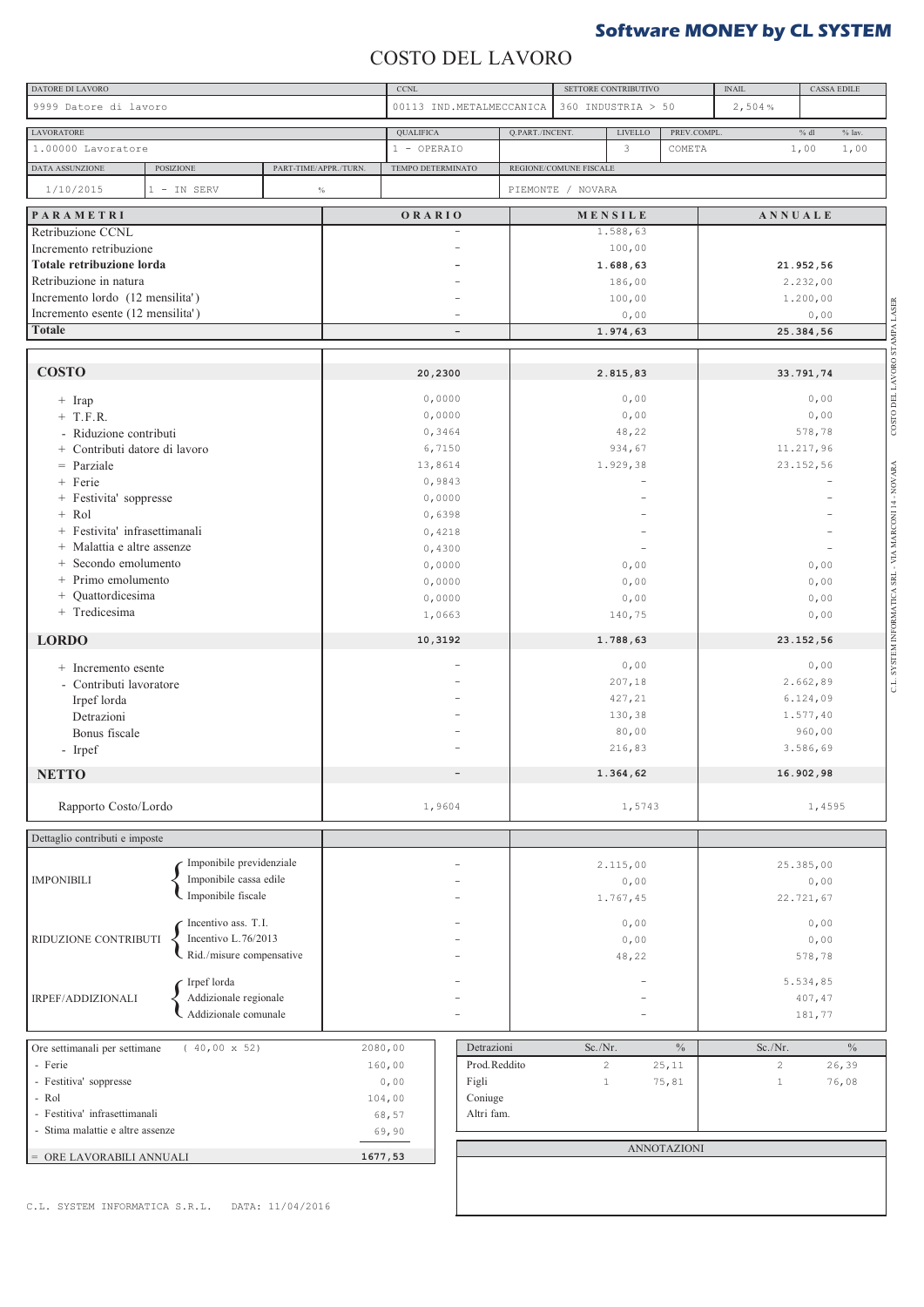### **EVOLUZIONE RAPPORTO DI LAVORO**

|                           |                | STUDIO MARETTI E ROSSI - CONSULENZA DEL LAVORO                                    |                   |               |                 |                  |                   |                       |                                 |   |                                 |                                           |
|---------------------------|----------------|-----------------------------------------------------------------------------------|-------------------|---------------|-----------------|------------------|-------------------|-----------------------|---------------------------------|---|---------------------------------|-------------------------------------------|
| <b>MATRICOLA</b>          | COGNOME E NOME |                                                                                   |                   |               |                 |                  |                   |                       |                                 |   |                                 |                                           |
| 00106                     |                | VASSOVO ANDREA<br>COMUNE DI NASCITA                                               | PR.               |               | DATA DI NASCITA | NAZ.             |                   | <b>CODICE FISCALE</b> |                                 | М |                                 |                                           |
| <b>NOVARA</b>             |                |                                                                                   | NO                |               | 16.03.1981      |                  | VSSNDR81C16F952Y  |                       |                                 |   |                                 |                                           |
| DATA ASSUNZIONE           |                | ANZ.CONVENZIONALE                                                                 | DATA CESSAZIONE   |               |                 |                  | MOTIVO CESSAZIONE |                       |                                 |   |                                 |                                           |
| 3.09.2003                 |                | 3.09.2003                                                                         |                   |               |                 |                  |                   |                       |                                 |   |                                 |                                           |
| COLLOCAMENTO OBBLIGATORIO |                | $\operatorname{EC}$                                                               |                   |               |                 |                  |                   |                       | RETRIBUZIONE ATTUALE            |   |                                 |                                           |
|                           |                |                                                                                   |                   |               |                 |                  |                   |                       | 1.645,70                        |   |                                 |                                           |
| <b>DECORRENZA</b>         |                |                                                                                   |                   |               |                 | <b>INDIRIZZO</b> |                   |                       |                                 |   |                                 |                                           |
|                           |                |                                                                                   |                   |               |                 |                  |                   |                       |                                 |   |                                 |                                           |
|                           |                | STRADA MIRABELLI 4-NOVARA-NO-28100<br>1.03.2012 VIA SEMPIONE 1/C-TRECATE-NO-28069 |                   |               |                 |                  |                   |                       |                                 |   |                                 |                                           |
| <b>DECORRENZA</b>         | CODICE         |                                                                                   | <b>DECODIFICA</b> |               | H/G/N           |                  | <b>IMPORTO</b>    |                       |                                 |   |                                 | LIBRO MATRICOLA - STAMPA LASER            |
|                           |                | 010 Oualifica                                                                     |                   |               | 5               |                  |                   | APPR.OP.              |                                 |   |                                 |                                           |
|                           |                | 012 Tipo contratto                                                                |                   |               |                 |                  |                   | Tempo pieno           |                                 |   |                                 |                                           |
|                           |                | 014 Tipo assunzione                                                               |                   |               | 21              |                  |                   |                       | APPR.NON ARTIGIANO              |   |                                 |                                           |
|                           |                | 016 Posizione Inail                                                               |                   |               | 1               |                  |                   | 37,00 24124420        |                                 |   |                                 |                                           |
|                           |                | 017 Pos.rapporto lavoro                                                           |                   |               | $\mathbf{1}$    |                  |                   | IN SERV.              |                                 |   |                                 |                                           |
|                           |                | 021 Livello                                                                       |                   |               | 30              |                  |                   | 3                     |                                 |   |                                 |                                           |
|                           |                | 053 Detr.fiscali Lav.dip.                                                         |                   |               | $\mathbf{1}$    |                  |                   |                       |                                 |   |                                 |                                           |
|                           |                | 056 Ded.fiscale base                                                              |                   |               | $\mathbf{1}$    |                  |                   |                       |                                 |   |                                 |                                           |
|                           |                |                                                                                   |                   |               | 1               |                  |                   |                       |                                 |   |                                 |                                           |
|                           |                | 057 Ded.fiscale aggiuntiva                                                        |                   |               |                 |                  |                   |                       |                                 |   |                                 |                                           |
|                           |                | 1.10.2005 022 Mansione                                                            |                   |               |                 |                  |                   |                       | APPR. MAGAZZINIERE              |   |                                 |                                           |
|                           |                | $1.03.2006$ 010 Qualifica                                                         |                   |               | 1               |                  |                   | OPERAIO               |                                 |   |                                 |                                           |
|                           |                | $1.03.2006$ 011 Qualifica particolare                                             |                   |               | 6               |                  |                   |                       | APPR.QUAL. - scad. 28.02.2007   |   |                                 |                                           |
|                           |                | 1.03.2006 022 Mansione                                                            |                   |               |                 |                  |                   | MAGAZZINIERE          |                                 |   |                                 | INFORMATICA SRL - VIA MARCONI 14 - NOVARA |
|                           |                | $1.03.2007$ 011 Qualifica particolare                                             |                   |               |                 |                  |                   | Confermato            |                                 |   |                                 |                                           |
| 1.09.2007 080 Filiale     |                |                                                                                   |                   |               |                 |                  |                   |                       |                                 |   |                                 |                                           |
|                           |                | 1.01.2008 016 Posizione Inail                                                     |                   |               | 1               |                  |                   | 28,00 20327148        |                                 |   |                                 |                                           |
|                           |                | 1.03.2008 103 SCATTI ANZIANITA'                                                   |                   |               | 1               |                  | 25,05             |                       |                                 |   |                                 |                                           |
|                           |                | $1.02.2009$ 012 Tipo contratto                                                    |                   |               |                 |                  |                   |                       | Tempo parziale - or.sett. 30,00 |   |                                 |                                           |
|                           |                | 1.04.2009 012 Tipo contratto                                                      |                   |               |                 |                  |                   | Tempo pieno           |                                 |   |                                 |                                           |
|                           |                | 1.01.2010 100 MINIMO BASE O TABELLARE                                             |                   |               |                 |                  | 879,37            |                       |                                 |   |                                 |                                           |
|                           |                | 1.01.2010 101 SCALA MOBILE                                                        |                   |               |                 |                  | 516,07            |                       |                                 |   |                                 |                                           |
|                           |                | 1.01.2010 102 ELEM. DIST. RETRIBUZIONE                                            |                   |               |                 |                  | 10, 33            |                       |                                 |   |                                 |                                           |
|                           |                | 1.03.2010 103 SCATTI ANZIANITA'                                                   |                   |               | 2               |                  | 50, 10            |                       |                                 |   |                                 |                                           |
|                           |                | 1.01.2011 100 MINIMO BASE O TABELLARE                                             |                   |               |                 |                  | 913,87            |                       |                                 |   |                                 |                                           |
|                           |                |                                                                                   |                   |               |                 |                  |                   |                       |                                 |   |                                 |                                           |
|                           |                | 1.09.2011 081 Centro di Costo                                                     |                   |               | 10              |                  |                   |                       |                                 |   |                                 |                                           |
|                           |                | 1.01.2012 100 MINIMO BASE O TABELLARE                                             |                   |               |                 |                  | 950, 10           |                       |                                 |   |                                 |                                           |
|                           |                | 1.03.2012 103 SCATTI ANZIANITA'                                                   |                   |               | 3               |                  | 75, 15            |                       |                                 |   |                                 |                                           |
|                           |                | 1.01.2013 100 MINIMO BASE O TABELLARE                                             |                   |               |                 |                  | 980,29            |                       |                                 |   |                                 |                                           |
|                           |                | 1.01.2013 300 Retribuzione lorda total                                            |                   |               |                 |                  | 1.581,84          |                       |                                 |   |                                 |                                           |
|                           |                | 1.02.2013 100 MINIMO BASE O TABELLARE                                             |                   |               |                 |                  | 990,62            |                       |                                 |   |                                 |                                           |
|                           |                | 1.01.2014 100 MINIMO BASE O TABELLARE                                             |                   |               |                 |                  | 1.029,43          |                       |                                 |   |                                 |                                           |
|                           |                | 1.01.2014 300 Retribuzione lorda total                                            |                   |               |                 |                  | 1.620, 65         |                       |                                 |   |                                 |                                           |
|                           |                | 1.03.2014 103 SCATTI ANZIANITA'                                                   |                   |               | 4               |                  | 100,20            |                       |                                 |   |                                 |                                           |
|                           |                | 1.03.2014 300 Retribuzione lorda total                                            |                   |               |                 |                  | 1.645,70          |                       |                                 |   |                                 |                                           |
|                           |                |                                                                                   |                   |               |                 |                  |                   |                       |                                 |   |                                 |                                           |
|                           |                |                                                                                   |                   |               |                 |                  |                   |                       |                                 |   |                                 |                                           |
|                           |                |                                                                                   |                   |               |                 |                  |                   |                       |                                 |   |                                 |                                           |
|                           |                |                                                                                   |                   |               |                 |                  |                   |                       |                                 |   |                                 |                                           |
|                           |                |                                                                                   |                   |               |                 |                  |                   |                       |                                 |   |                                 |                                           |
|                           |                |                                                                                   |                   |               |                 |                  |                   |                       |                                 |   |                                 |                                           |
|                           |                |                                                                                   |                   |               |                 |                  |                   |                       |                                 |   |                                 |                                           |
|                           |                |                                                                                   |                   |               |                 |                  |                   |                       |                                 |   |                                 |                                           |
|                           |                |                                                                                   |                   |               |                 |                  |                   |                       |                                 |   |                                 |                                           |
|                           |                |                                                                                   |                   |               |                 |                  |                   |                       |                                 |   |                                 |                                           |
| CODICE<br>4866 0          |                | DREAM CAR SRL                                                                     |                   | DATORE LAVORO |                 |                  |                   |                       | POSIZIONE INAIL<br>24124448     |   | POSIZIONE INPS<br>5756419939 00 |                                           |
|                           |                |                                                                                   |                   |               |                 |                  |                   |                       |                                 |   |                                 |                                           |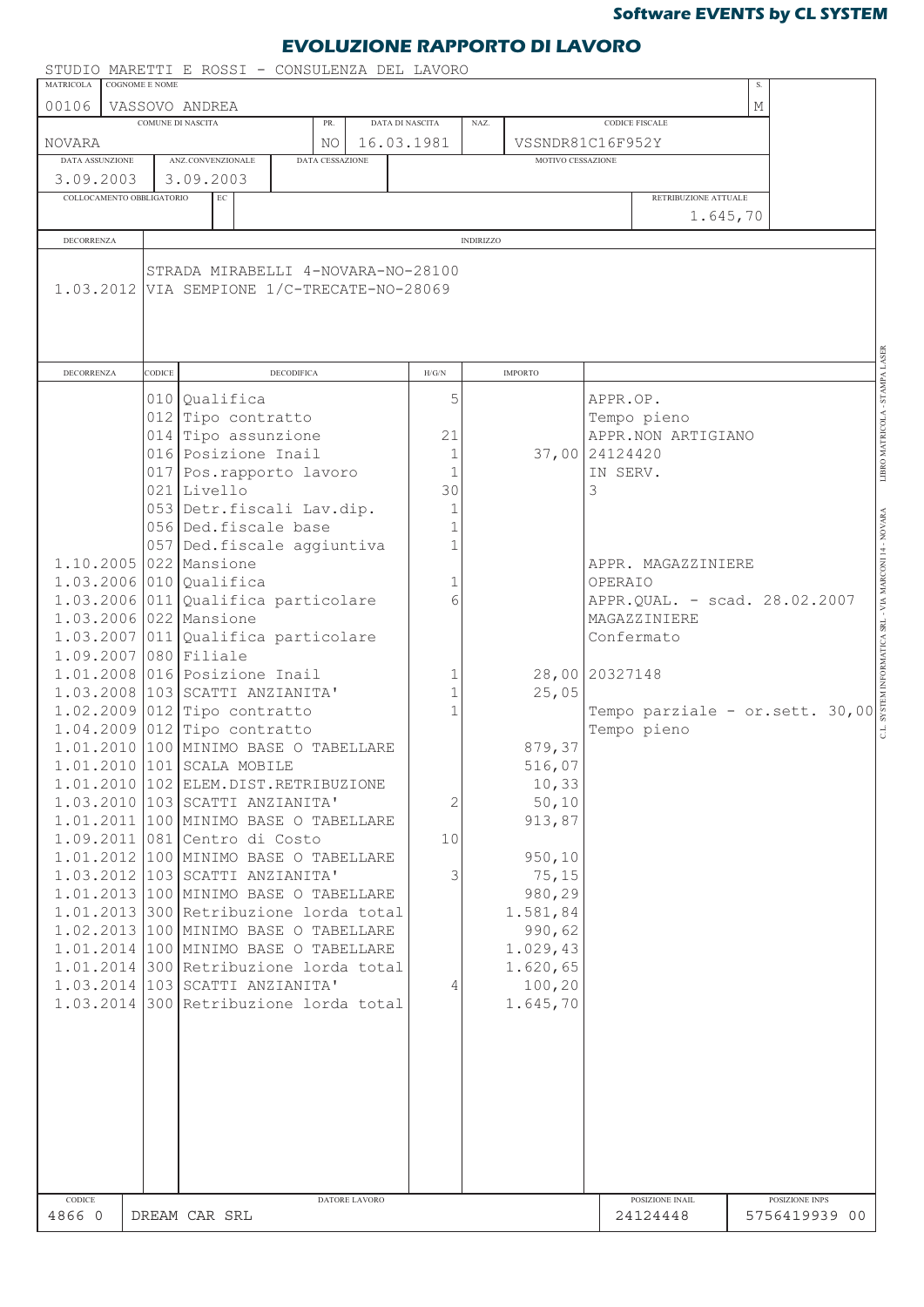### EVENTS - EVOLUZIONE RETRIBUZIONE

### 0199 0 P.P.S. INDUSTRIAL SERVICE SRL

6 - VERNICIATURA

0199.1.00132 GERELLI ARTURO

Data Ass.: 15.05.1998 Data Anz.: 15.05.1998 Data Risol.:

| Decorrenza                                                                                                                         | Q.                                                                                                           | Liv.                                                                                                                                                                | $\frac{6}{6}$                                                                                    | MINIMO<br>BASE O T. RETRIBUZ.                                                                                            | ELEM.DIS.                                                                                  | <b>SCATTI</b><br>ANZIANIT.                                                                     | SUPERMIN.                                                                              | SUPERMIN.<br>ASSORBIB.                                                                 | PREMIO<br>PRODUZ.                                                                                  |  | Altre | Totale                                                                                                                  | Differenza                                               | Tipo Var.                                                                                              |                                         |
|------------------------------------------------------------------------------------------------------------------------------------|--------------------------------------------------------------------------------------------------------------|---------------------------------------------------------------------------------------------------------------------------------------------------------------------|--------------------------------------------------------------------------------------------------|--------------------------------------------------------------------------------------------------------------------------|--------------------------------------------------------------------------------------------|------------------------------------------------------------------------------------------------|----------------------------------------------------------------------------------------|----------------------------------------------------------------------------------------|----------------------------------------------------------------------------------------------------|--|-------|-------------------------------------------------------------------------------------------------------------------------|----------------------------------------------------------|--------------------------------------------------------------------------------------------------------|-----------------------------------------|
| 1.01.2011<br>1.08.2011<br>1.01.2012<br>1.01.2013<br>1.02.2013<br>$1.08.2013$<br>$1.01.2014$<br>1.01.2015<br>1.08.2015<br>1.06.2017 | $\mathbf{1}$<br>$\mathbf{1}$<br>$\mathbf{1}$<br>$\mathbf{1}$<br>$\mathbf{1}$<br>$\mathbf{1}$<br>$\mathbf{1}$ | $\overline{4}$<br>$\overline{4}$<br>$\overline{4}$<br>$\overline{4}$<br>$\overline{4}$<br>$\overline{4}$<br>$\overline{4}$<br>$\overline{4}$<br>$\overline{4}$<br>5 | 100,00<br>100,00<br>100,00<br>100,00<br>100,00<br>100,00<br>100,00<br>100,00<br>100,00<br>100,00 | 1.489,99<br>1.489,99<br>1.528, 32<br>1.560,26<br>1.570, 59<br>1.570,59<br>1.611,65<br>1.657, 28<br>1.657, 28<br>1.776,66 | 10,33<br>10, 33<br>10, 33<br>10,33<br>$\overline{\phantom{a}}$<br>$\overline{\phantom{m}}$ | 53,50<br>80,25<br>80, 25<br>80, 25<br>80, 25<br>107,00<br>107,00<br>107,00<br>133,75<br>148,20 | 37,43<br>37,43<br>37,43<br>37,43<br>37,43<br>37,43<br>37,43<br>37,43<br>37,43<br>37,43 | 41,05<br>41,05<br>41,05<br>41,05<br>41,05<br>41,05<br>41,05<br>41,05<br>41,05<br>41,05 | $\frac{5,90}{5,90}$<br>5,90<br>5,90<br>$\frac{5}{5}$ , 90<br>5, 90<br>5,90<br>5,90<br>5,90<br>5,90 |  |       | 1.638,20<br>1.664,95<br>1.703,28<br>1.735,22<br>1.735, 22<br>1.761,97<br>1.803,03<br>1.848,66<br>1.875, 41<br>2.009, 24 | 38,33 Ccnl<br>31,94 Ccnl<br>$41,06$ Ccnl<br>$45,63$ Ccnl | $26,75$ Scatti<br>$_{\mbox{\scriptsize Ccn1}}$<br>$26,75$ Scatti<br>$26,75$ Scatti<br>$133,83$ Livello | <b>EVENTS - Evoluzione retribuzione</b> |
|                                                                                                                                    |                                                                                                              |                                                                                                                                                                     |                                                                                                  |                                                                                                                          |                                                                                            |                                                                                                |                                                                                        |                                                                                        |                                                                                                    |  |       |                                                                                                                         |                                                          |                                                                                                        |                                         |
|                                                                                                                                    |                                                                                                              |                                                                                                                                                                     |                                                                                                  |                                                                                                                          |                                                                                            |                                                                                                |                                                                                        |                                                                                        |                                                                                                    |  |       |                                                                                                                         |                                                          |                                                                                                        |                                         |
|                                                                                                                                    |                                                                                                              |                                                                                                                                                                     |                                                                                                  |                                                                                                                          |                                                                                            |                                                                                                |                                                                                        |                                                                                        |                                                                                                    |  |       |                                                                                                                         |                                                          |                                                                                                        |                                         |
|                                                                                                                                    |                                                                                                              |                                                                                                                                                                     |                                                                                                  |                                                                                                                          |                                                                                            |                                                                                                |                                                                                        |                                                                                        |                                                                                                    |  |       |                                                                                                                         |                                                          |                                                                                                        | Software GENIUS by CL SYSTEM            |

Profilo prof.: ADDETTO MONTAGGIO

Tempo pieno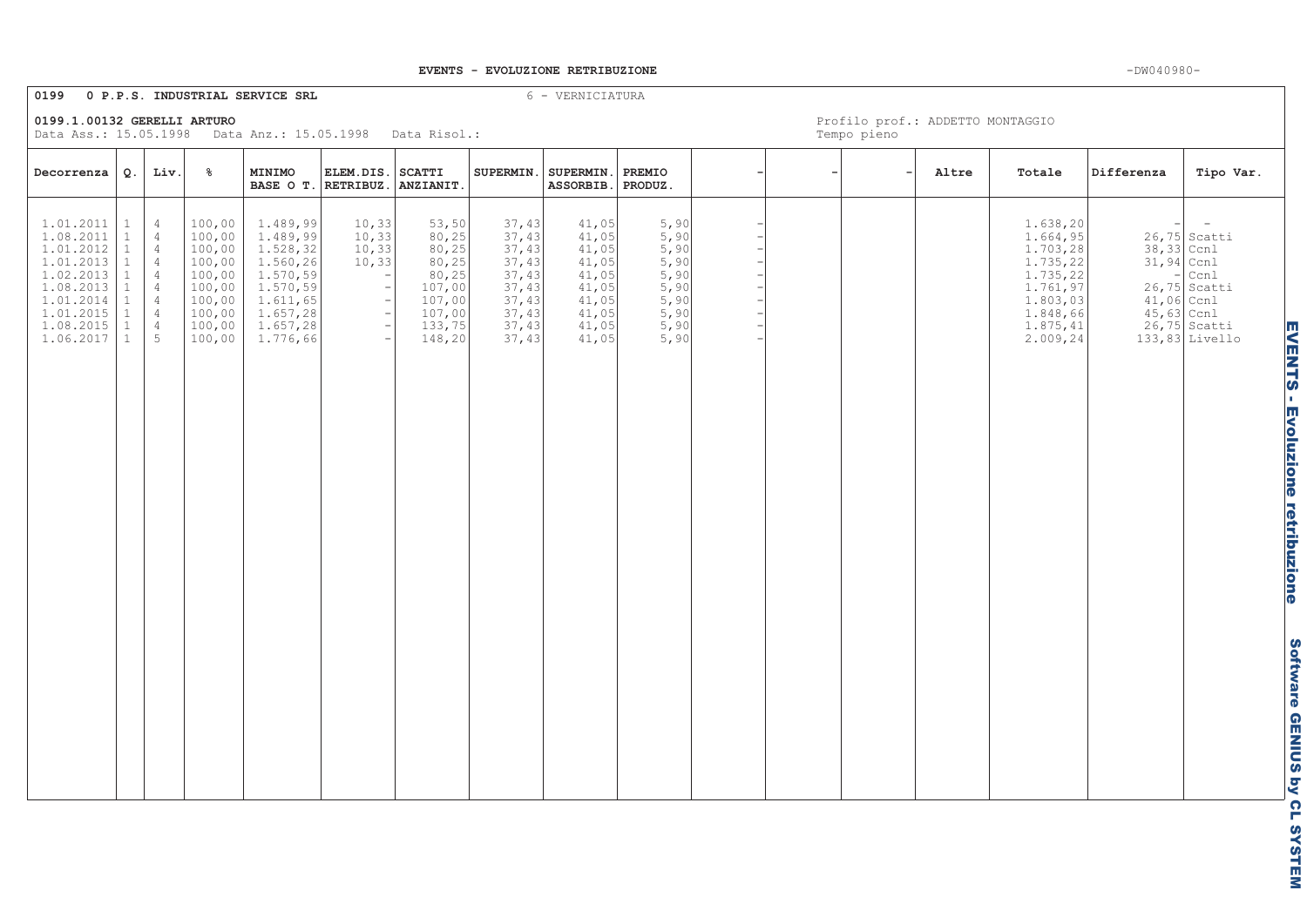### CONTRATTO DI LAVORO A TERMINE

### tra

### ELETTROFLEX SPA

CORSO VERCELLI 105 **NOVARA** NO 28100 Attivita' 46.43.10 COMMERCIO ALL'INGROSSO DI ELETTRODOMESTICI Codice fiscale 03432432435 , datore di lavoro

 $\epsilon$ 

### **GUIDONI**

LUCA VIALE MANTOVA 16 **NOVARA** Comune nascita NOVARA

Codice fiscale GDNLCU86H17F9520. lavoratore

NO 28100 NO data nascita 17.06.1986

### CCNI. APPLICATO

**TERZIARIO** 

### DECORRENZA E DURATA

Data di assunzione: 01.03.2019 Scadenza: 29.02.2020 Durata: 12 MESI Riferimenti normativi: D.Lqs. 81/2015 art. 19 comma 1

### MANSIONI

Adetto alla vendita

### **QUALIFICA E CATEGORIA**

Impiegato 4o livello

### PATTO DI PROVA

Durata: giorni 60 lavorativi con scadenza il 28.05.2019; le parti hanno facolta' reciproca di risolvere il contratto sia durante che al termine della prova, senza obbligo di preavviso, ne' di motivazione.

### LUOGO DI LAVORO

Il lavoratore si impegna ad accettare il trasferimento temporaneo ovvero definitivo ad altra sede, e/o reparto/ufficio, motivato da esigenze organizzative aziendali e comunicato con congruo preavviso.

### ORARIO DI LAVORO

40,00 ore settimanali:

il lavoratore si impegna ad osservare l'attuale distribuzione dell'orario e le variazioni successivamente richieste da condizioni obiettive: il lavoratore si impegna ad accettare i superamenti di orario nell'ambito delle norme vigenti, ed in ogni caso, per motivate esigenze produttive e/o organizzative, ovvero per evitare un danno probabile.

### **RETRIBUZIONE**

|     | TOTALE                  | 1.866,68 |
|-----|-------------------------|----------|
| 108 | SUPERMINIMO ASSORBIBILE | 250,00   |
| 100 | MINIMO BASE O TABELLARE | 1.616,68 |

La retribuzione suesposta, complessivamente superiore a quella prevista dalla contrattazione collettiva, remunera ogni prestazione lavorativa, sia sul piano qualitativo che quantitativo, anche se svolta oltre il normale orario di lavoro, con l'intesa che il lavoratore rinuncia ad avanzare, in ogni tempo e luogo, eventuali pretese economiche in materia di lavoro supplementare e straordinario.

La quota di retribuzione eccedente, rispetto a quella tabellare, potra' essere assorbita, fino a concorrenza, dagli aumenti retributivi futuri derivanti dalla contrattazione collettiva.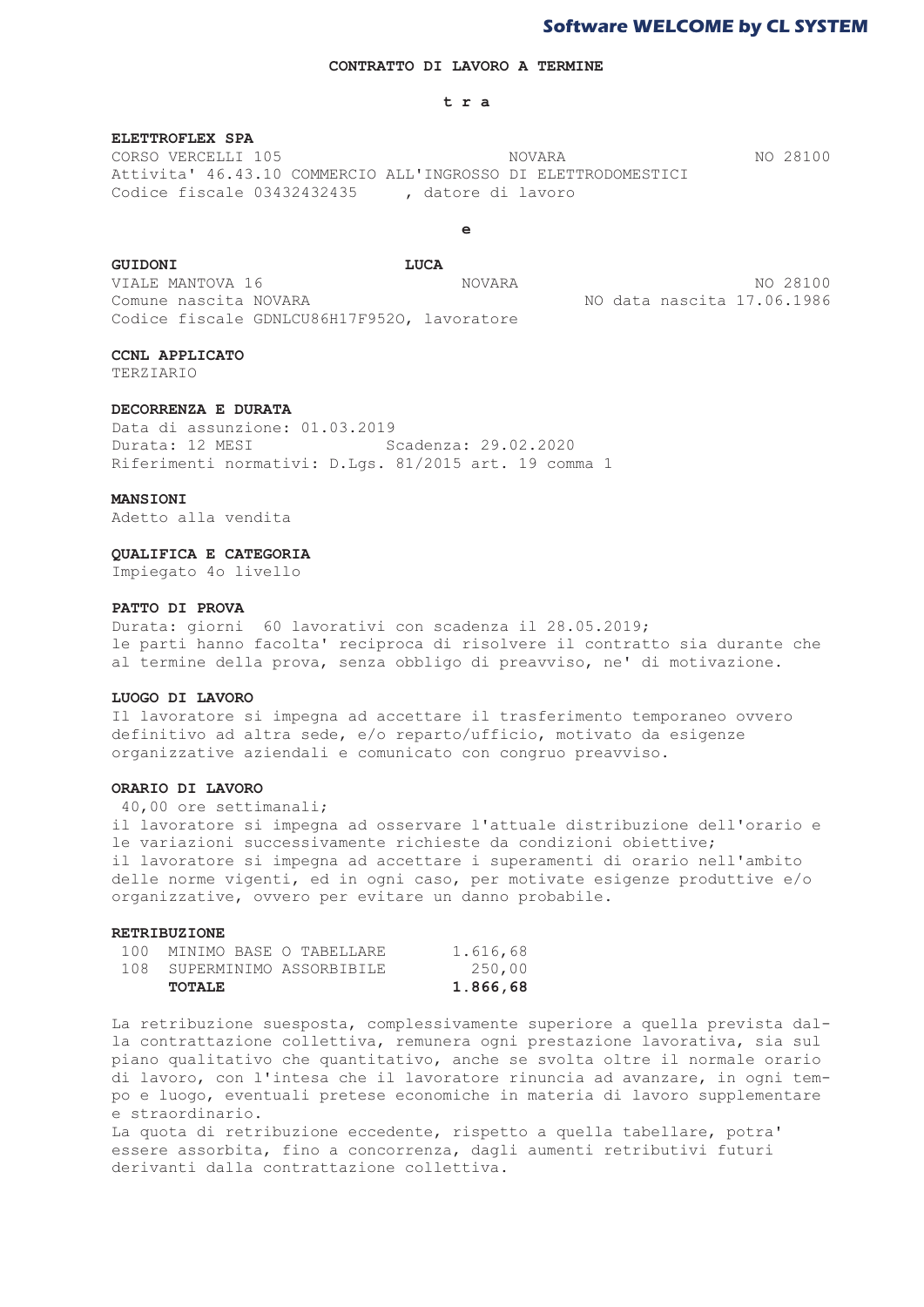### **Software WELCOME by CL SYSTEM**

### $\texttt{MISSIONI}$   $\texttt{MISSIONI}$

Il lavoratore si impegna a prestare la propria opera in missione ricevendo, in aggiunta alla retribuzione contrattuale, il rimborso delle spese di viaggio e soggiorno effettivamente sostenute, entro i limiti della normalita' e secondo qli usi aziendali.

### DISCIPLINA DEL LAVORO

Il lavoratore dichiara di conoscere i doveri che gli derivano dal rapporto di lavoro, gli obblighi di diligenza e fedelta' espressi dagli artt. 2104 e 2105 del codice civile, nonche' le norme disciplinari previste dalla legge 300/1970 art.7 e dal contratto collettivo nazionale applicato, di cui ha preso visione nel luogo di affissione aziendale.

Il lavoratore si impegna, anche dopo la cessazione del rapporto, a non rivelare a terzi dati e/o informazioni acquisite durante il rapporto, riquardanti l'organizzazione aziendale.

### $\text{DIRITTO}$  DI PRECEDENZA (D.Lgs. 81/2015 art.24)

Il lavoratore ha la facolta' di esercitare il diritto di precedenza, alle sequenti condizioni:

- a) abbia totalizzato piu' di 6 mesi complessivi di lavoro;
- b) presenti domanda scritta entro 6 mesi decorrenti dalla data di risoluzione dell'ultimo rapporto;
- c) il datore di lavoro esequa nuove assunzioni a tempo indeterminato, nella stessa mansione, entro 12 mesi dalla decorrenza di cui al punto b).

### RISOLUZIONE RAPPORTO

Il presente contratto potra' essere risolto per una delle sequenti cause:

- patto di prova;
- violazione delle obbligazioni contrattuali;
- impossibilita' sopravvenuta che impedisca di fatto la prosecuzione del rapporto; in the set of the set of the set of the set of the set of the set of the set of the set of the set of the set of the set of the set of the set of the set of the set of the set of the set of the set of the set of
- mutuo consenso;
- scadenza del termine.

Letto, confermato, sottoscritto. **NOVARA** 12.02.2019

 $\frac{1}{2}$  Datore di lavoro

Approvazione specifica, a norma dell'art.1341 del C.C., delle sequenti  $\bf{1}$  ausole:  $\bf{1}$  ausole:

Decorrenza e durata, mansioni, patto di prova, luogo di lavoro, orario di lavoro, retribuzione, missioni, disciplina del lavoro, risoluzione rapporto.

### $\frac{1}{2}$  Datore di lavoro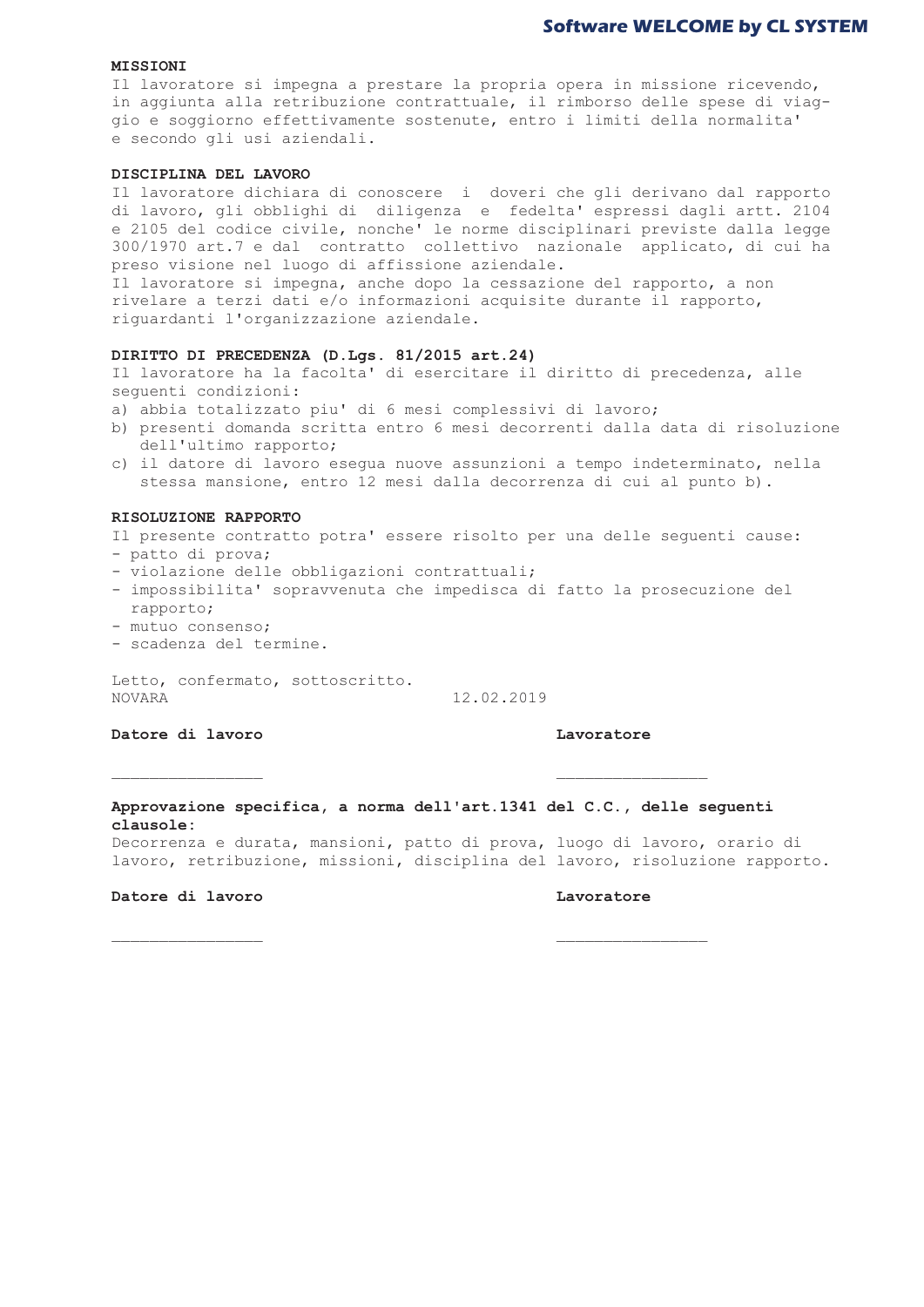### **AVVISO DI PARCELLA**

Studio Consulenza del Lavoro

SPETT.LE WERTER ITALIANA SPA VIA BUONARROTI 27 28060 SAN PIETRO MOSEZZO NO

AVVISO DI PARCELLA Emesso ai sensi art.6 DPR 26.10.72 n.633 LA PARCELLA SARA' EMESSA CONTESTUALMENTE AL PAGAMENTO

| Bonifico bancario 30 gg d.f.<br>0212<br>51948432435                                                                                      | CL       |
|------------------------------------------------------------------------------------------------------------------------------------------|----------|
|                                                                                                                                          |          |
| CODICE<br>DATA<br><b>DESCRIZIONE</b><br><b>NUMERO</b><br>VALORE UNITARIO<br><b>IMPORTO</b>                                               |          |
|                                                                                                                                          |          |
| $\mathbf{2}$<br>6.2019<br>957,00<br>AMM. PERS. SUBORDINATO<br>66<br>14,50                                                                |          |
| 7<br>6.2019<br>AMM. COLLAB/PARASUBORDINATI<br>3<br>12,50<br>37,50                                                                        |          |
| 88<br>6.2019<br>FONDO PREV. COMPL.<br>6<br>1,50                                                                                          | 9,00     |
| 6.2019<br>71<br>INPS: FONDO TESORERIA<br>59<br>0, 20<br>11,80                                                                            |          |
| 6.2019<br>ASSUNZIONI E NOTIFICHE<br>2<br>6,00<br>12,00<br>10                                                                             |          |
| 2<br>6,00<br>8<br>6.2019<br>CONTRATTO DI LAVORO<br>12,00                                                                                 |          |
| 6.2019<br>1<br>45,00<br>11<br>COMPETENZE FINE RAPPORTO<br>45,00                                                                          |          |
| 6.2019<br>450,00<br>16<br>TRATTATIVA SINDACALE                                                                                           |          |
| 52<br>2<br>19.06.2019<br>SPESE POSTALI                                                                                                   | 8,80     |
| 5<br>51<br>27.06.2019<br>SPESE DI STUDIO<br>30,86                                                                                        |          |
| 950<br>CASSA PREVIDENZA 4% (L. 249/94)<br>62,96                                                                                          |          |
| Antic. RITENUTA D' ACCONTO<br>314,79                                                                                                     |          |
|                                                                                                                                          |          |
|                                                                                                                                          |          |
|                                                                                                                                          |          |
|                                                                                                                                          |          |
|                                                                                                                                          |          |
|                                                                                                                                          |          |
|                                                                                                                                          |          |
|                                                                                                                                          |          |
|                                                                                                                                          |          |
|                                                                                                                                          |          |
|                                                                                                                                          |          |
|                                                                                                                                          |          |
|                                                                                                                                          |          |
|                                                                                                                                          |          |
|                                                                                                                                          |          |
|                                                                                                                                          |          |
|                                                                                                                                          |          |
|                                                                                                                                          |          |
|                                                                                                                                          |          |
|                                                                                                                                          |          |
|                                                                                                                                          |          |
|                                                                                                                                          |          |
| CODICE IVA PERC. IVA O ART. ESENZIONE<br><b>TOTALE</b><br><b>CORRISPETTIVO</b><br><b>TVA</b><br>RITENUTA D'ACCONTO<br>360,12<br>1.636,92 |          |
| <b>IMPONIBILE</b><br>314,79<br>1.573,96                                                                                                  |          |
|                                                                                                                                          |          |
| <b>ALIQUOTA</b><br>20,00                                                                                                                 |          |
| <b>TOTALE PARCELLA</b>                                                                                                                   |          |
| <b>IMPORTO</b><br>$1.951, 71$   TOT.<br>360, 12<br>2.311,83<br>314,79<br>TOT.                                                            | 1.997,04 |